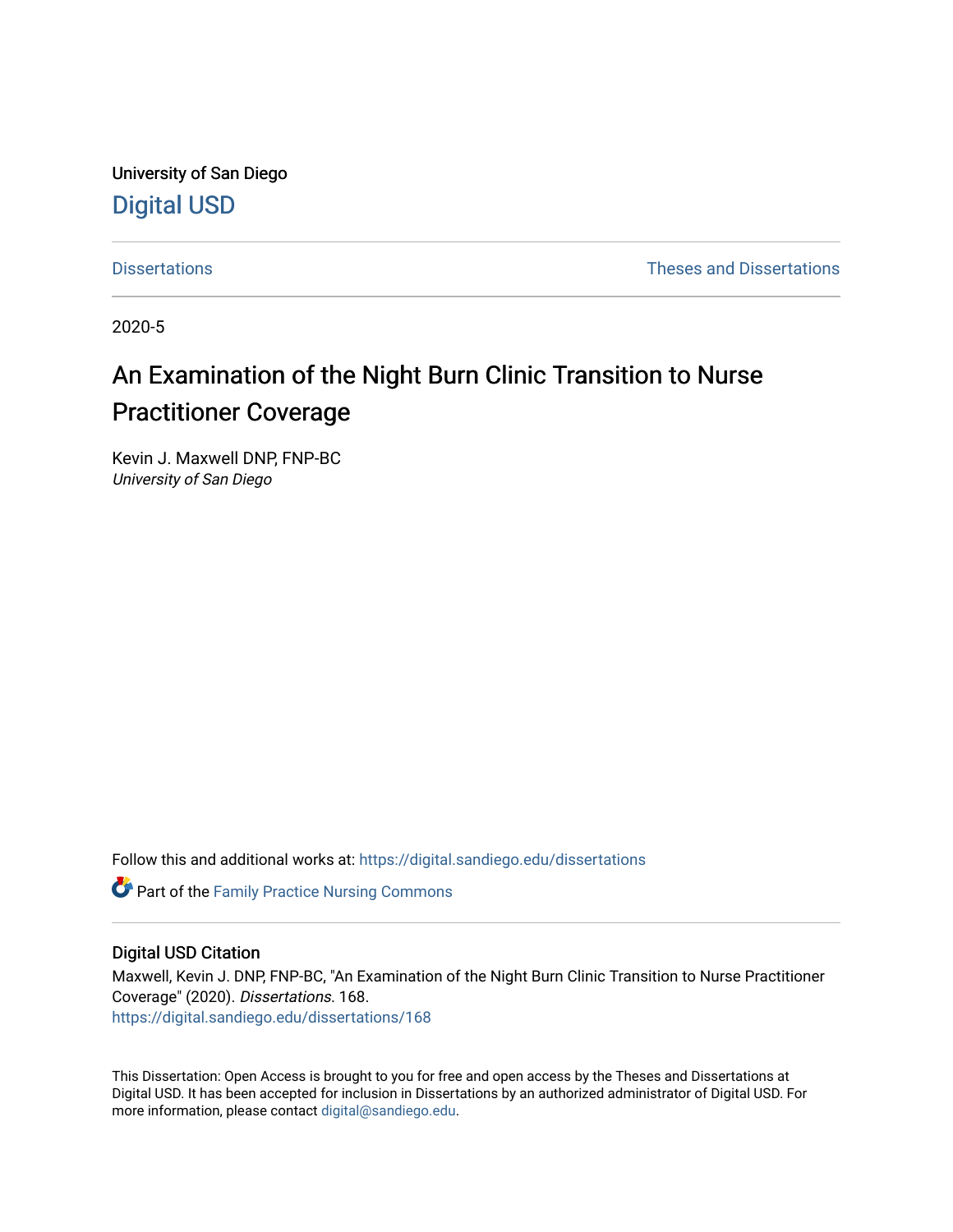### UNIVERSITY OF SAN DIEGO

### Hahn School of Nursing and Health Science

### DOCTOR OF PHILOSOPHY IN NURING

An Examination of the Night Burn Clinic Transition to Nurse Practitioner

Coverage

By

Kevin J. Maxwell

A dissertation presented to the

# FACULTY OF THE HAHN SCHOOL OF NURSING AND HEALTH SCIENCE

### UNIVERSITY OF SAN DIEGO

In partial fulfillment of the requirements for the degree

# DOCTOR OF PHILOSOPHY IN NURSING

May 2020

Dissertation Committee

Cynthia D. Connelly, PhD, RN, FAAN, Chairperson

Ruth A. Bush, PhD, MPH, FAMIA

Jane M. Georges, PhD, RN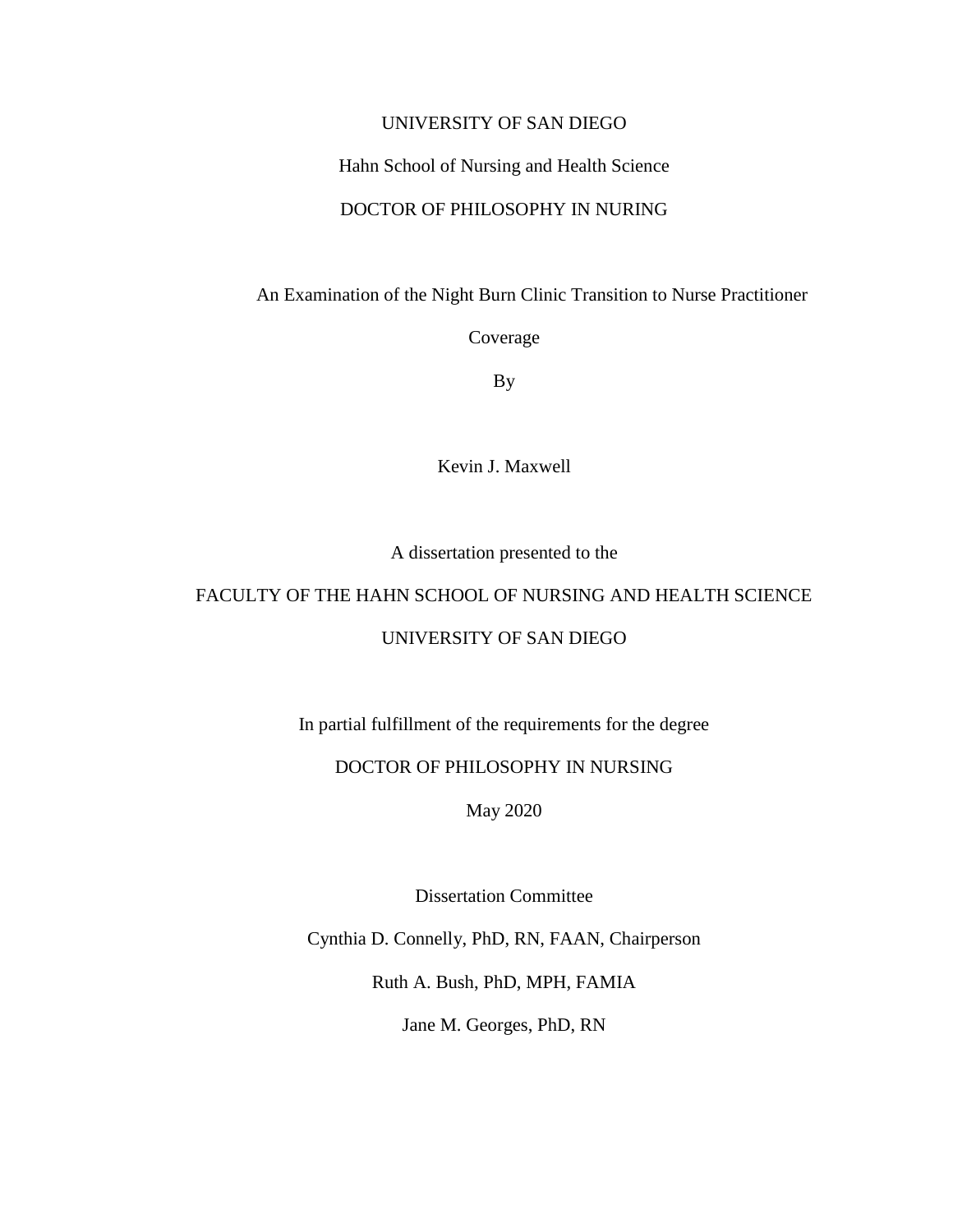# UNIVERSITY OF SAN DIEGO

# Hahn School of Nursing and Health Science

# DOCTOR OF PHILOSOPHY IN NURSING

| CANDIDATE'S |
|-------------|
|-------------|

NAME: Kevin J. Maxwell

TITLE OF

DISSERTATION: An Examination of the Night Burn Clinic Transition to

Nurse Practitioner Coverage

**DISSERTATION** 

COMMITTEE:

Cynthia Connelly, PhD, RN, FAAN Chair

\_\_\_\_\_\_\_\_\_\_\_\_\_\_\_\_\_\_\_\_\_\_\_\_\_\_\_\_\_\_\_\_\_\_\_\_

\_\_\_\_\_\_\_\_\_\_\_\_\_\_\_\_\_\_\_\_\_\_\_\_\_\_\_\_\_\_\_\_\_\_\_\_

\_\_\_\_\_\_\_\_\_\_\_\_\_\_\_\_\_\_\_\_\_\_\_\_\_\_\_\_\_\_\_\_\_\_\_\_

Ruth A. Bush, PhD, MPH, FAMIA, Committee Member

Jane M. Georges, PhD, RN Committee Member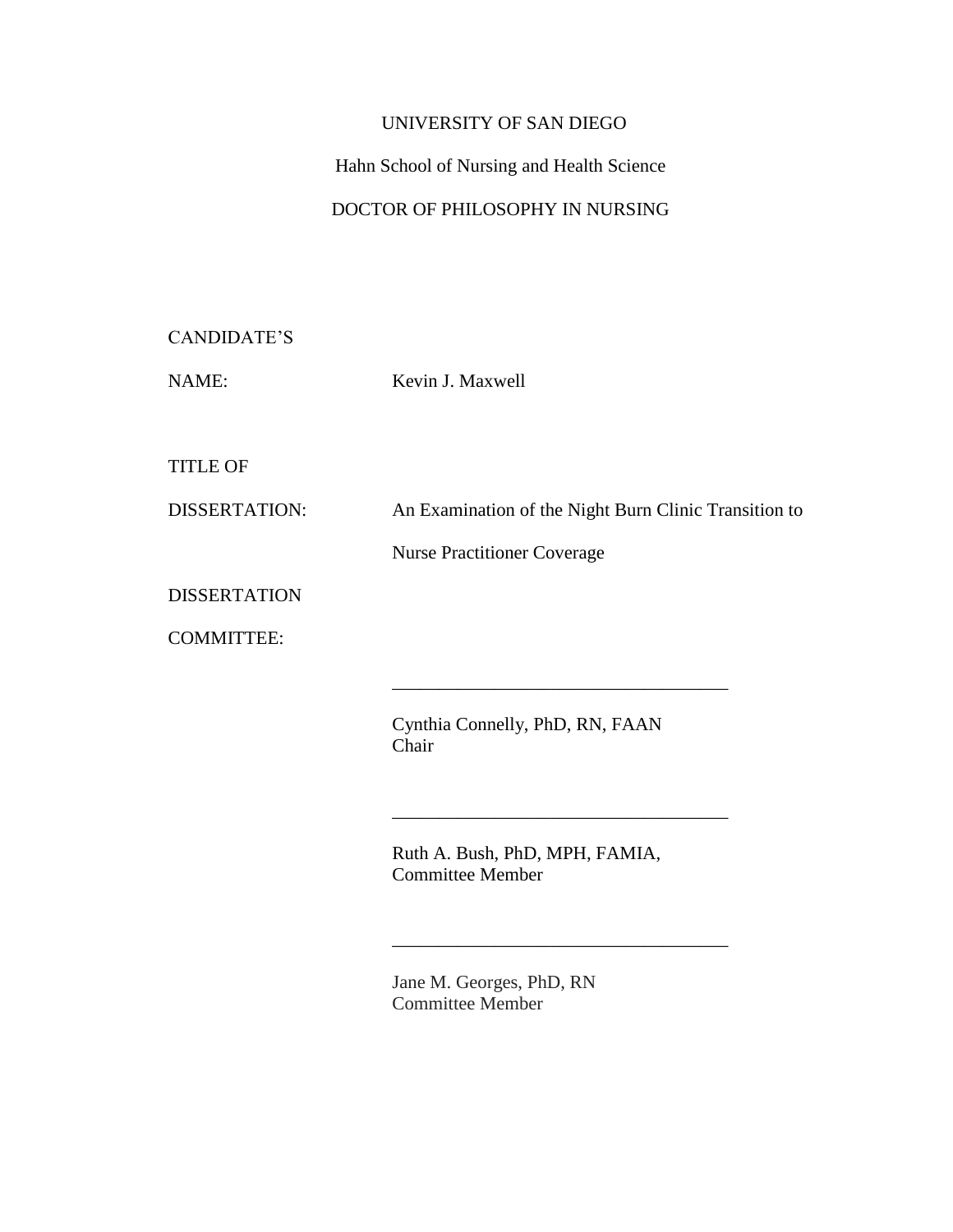#### **ABSTRACT**

**Background/Significance:** Burns are dynamic, evolving wounds requiring prompt attention and treatment (Morgan et al., 2018). Many studies have been conducted comparing physician outcomes to those of APNs showing no difference (McCleery, Christensen, Peterson, Humphrey, & Helfand, 2011; Naylor & Kurtzman, 2010; Pioro et al., 2001; Roche, Gardner, & Jack, 2017; Spetz, Skillman, & Andrilla, 2017). Time delays which allow for progression of the injury have a negative impact on patient outcomes. Any pathway allowing for quicker review of the burn by a burn specialist should be welcomed (Kelly et al., 2013). APNs can augment physician efforts and expand access to care (Newhouse et al., 2011). Few research studies have been conducted in ambulatory settings where residents and APNs are directly compared. Studies which characterize the variability in the care provided in this population can better inform future staffing decisions.

**Purpose/Aims:** To describe the difference in visit length, pain scores and per patient revenue between patients cared for in an overnight burn clinic by APNs compared to resident physicians. Aim 1: To describe the demographic (age, gender, ethnicity) and clinical variables (time in clinic, pain, provider type) of patients seen in the overnight burn clinic. Aim 2: To examine the relationships among demographics (age, gender, Ethnicity), provider type, pain, and time in clinic in patients cared for in an overnight burn clinic. Aim 3: To identify factors (demographic, pain, and provider data) that explain the variance in the time spent in the clinic. A secondary aim is to examine the difference in revenue generated by APNs.

**Setting**: A regional burn center walk-in outpatient clinic at a southern California level 1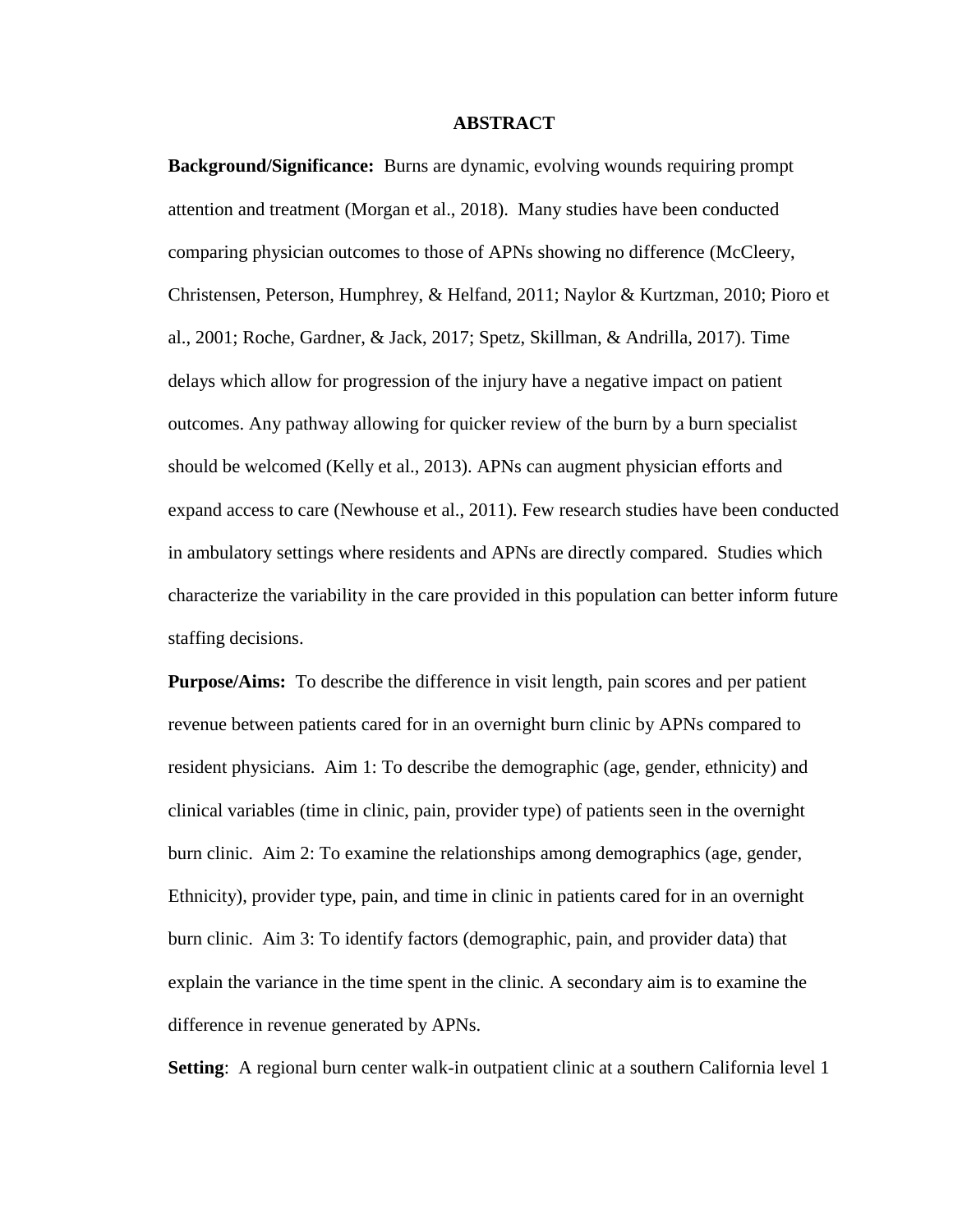trauma center.

**Design:** Retrospective descriptive comparative design.

**Cases:** All patients who presented to the burn clinic between the hours of 6 pm and 6 am during the time period from October 1, 2015 to November 30, 2019.

**Methods:** Data were retrieved from the burn registry and the hospital EHR. Descriptive statistics were utilized to address Aim 1. Tests of association were used address Aim 2. Multivariable linear regression was used to address Aim 3. A simple comparison of revenue generated, addressed the secondary aim.

**Results:** Visit length was shorter for patients seen by nurse practitioners. There was no difference in opiate prescribing during the visit or at discharge. There was a dramatic increase in revenue during the first year.

**Conclusions:** Burn care is dynamic and evolving. More timely treatment and pain relief in a non-biased environment by specially trained providers has incrementally improved care provided to these vulnerable patients.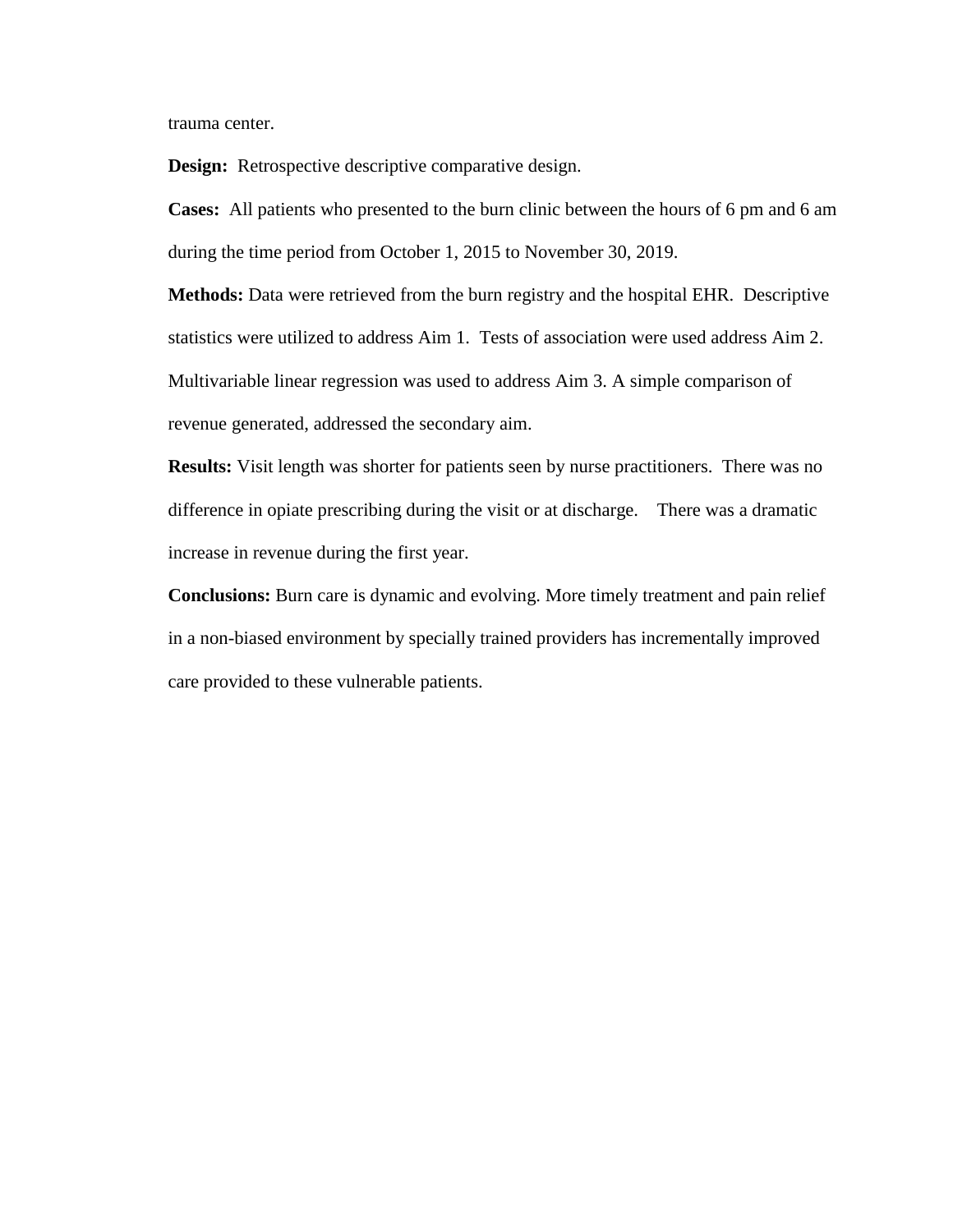Copyright  $\circ$  Kevin Maxwell 2020

All Rights Reserved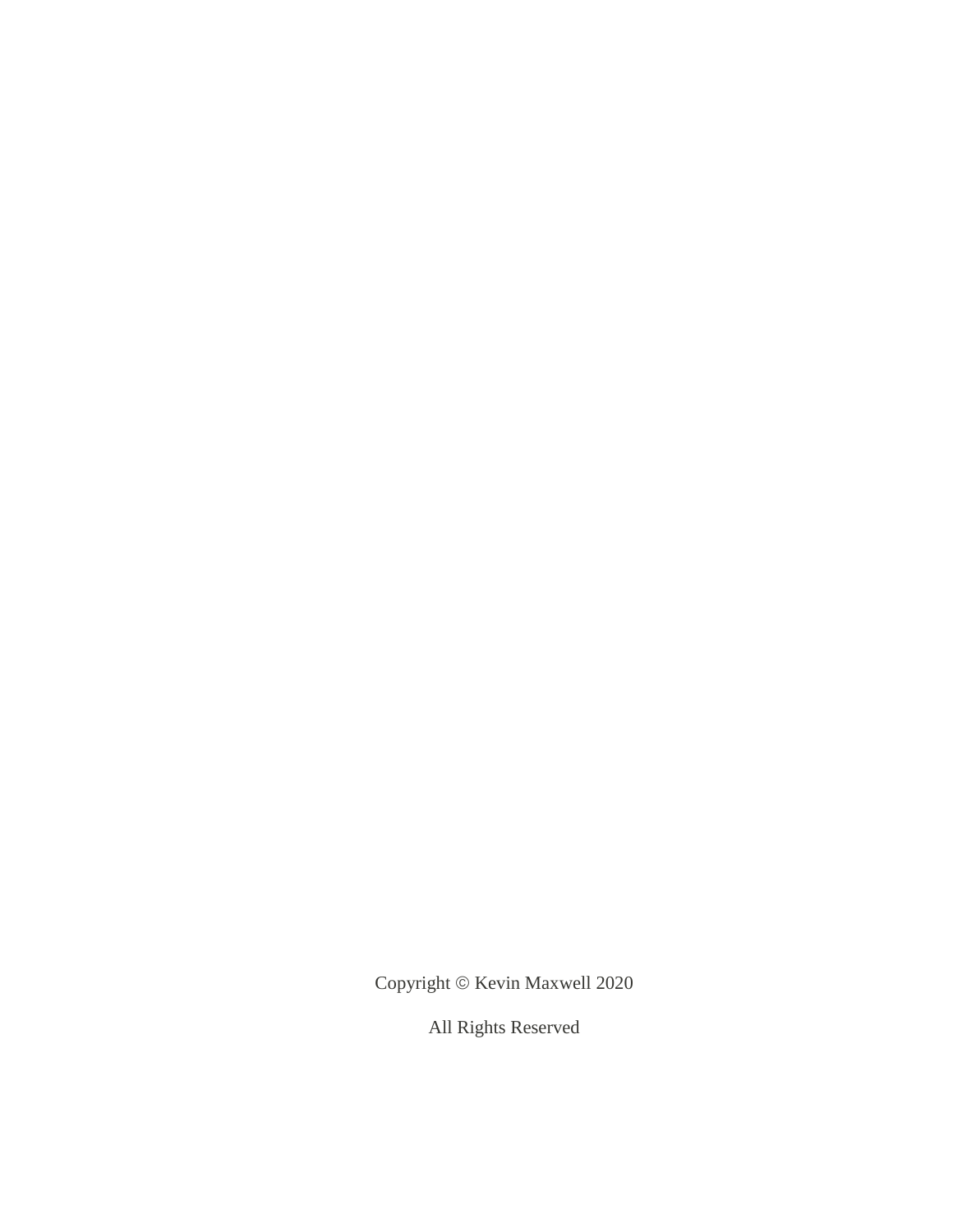#### **DEDICATION**

I would like to humbly thank my partner and husband Jeffrey C. Hansen without whose help, support and indulgence, I would not have been able to pursue this endeavor. This work is dedicated to him.

None of this would have been possible without the support of our families throughout the years. Especially Carolyn Maxwell and Dorothy Hansen. This work is written in loving memory of our fathers. William H. C. Maxwell and Charles J. Hansen. Their inspiration and example through the years has been a constant source of strength.

To my members of my committee, I extend the most heartfelt thank you for all you have done to shepard me through this process. Dean Georges, your calm and supportive efforts on my behalf as well as your guidance through my years at the University of San Diego have been a great source of strength. Dr. Cynthia Connelly, I am at a loss for words and full of thanks for everything you have done for me. For giving me the time and space to grow as a nurse researcher while gently moving me along, I am eternally grateful. Dr. Ruth Bush, you have been a most wonderful professor, I appreciate your guidance, sense of humor and passion for statistics and epidemiology. Each of you have done so much to mold the students in your care into expert clinicians. I will carry this forward with me in my career.

Without the support of Dr. Jeanne Lee the director of the Burn Clinic, none of this would have ever gotten off the ground. Your support of APRNs and dedication to field of burn trauma through this long process is most appreciated.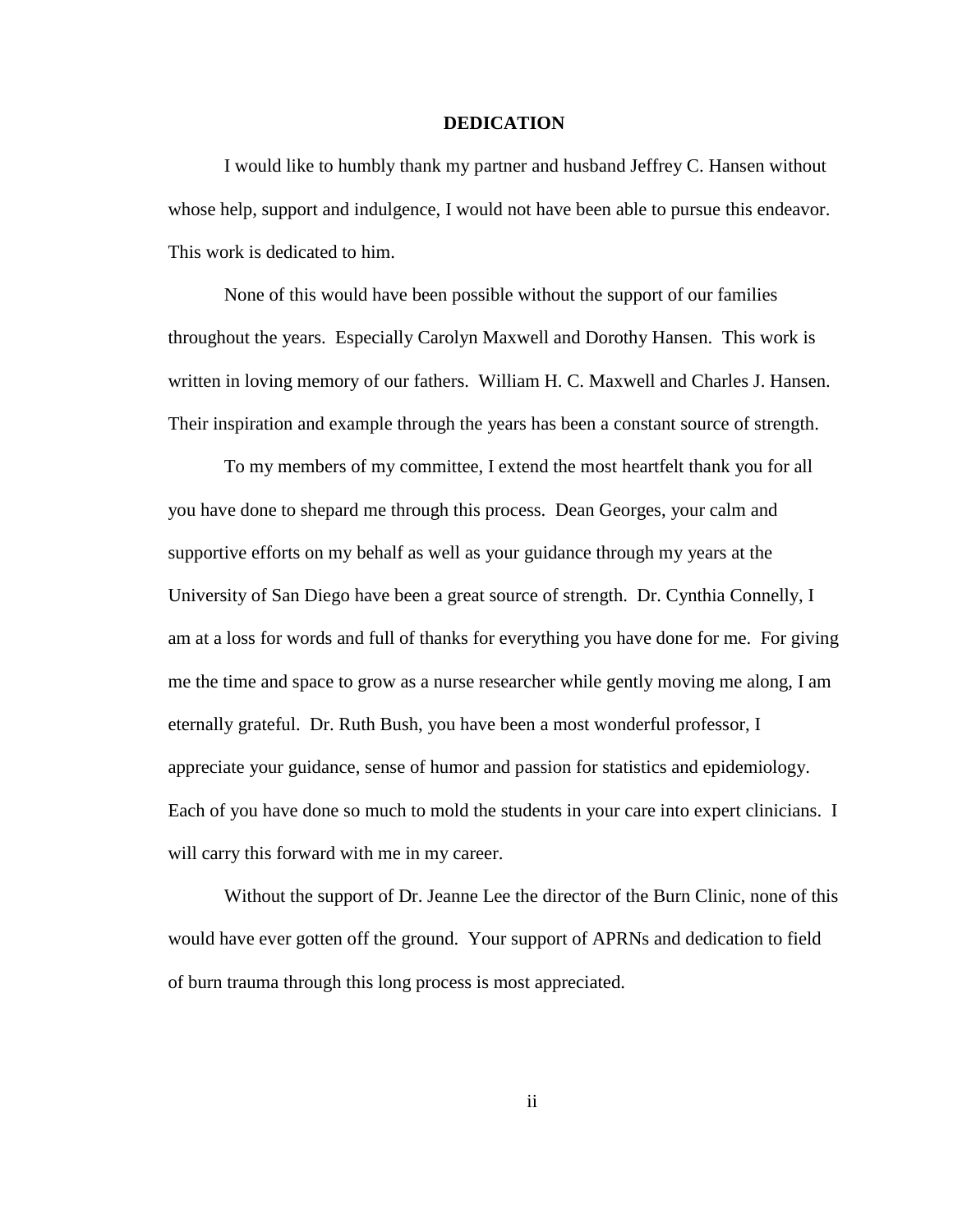| TABLE OF CONTENTS |
|-------------------|
|                   |
|                   |
|                   |
|                   |
|                   |
|                   |
|                   |
|                   |
|                   |
|                   |
|                   |
|                   |
|                   |
|                   |
|                   |
|                   |
|                   |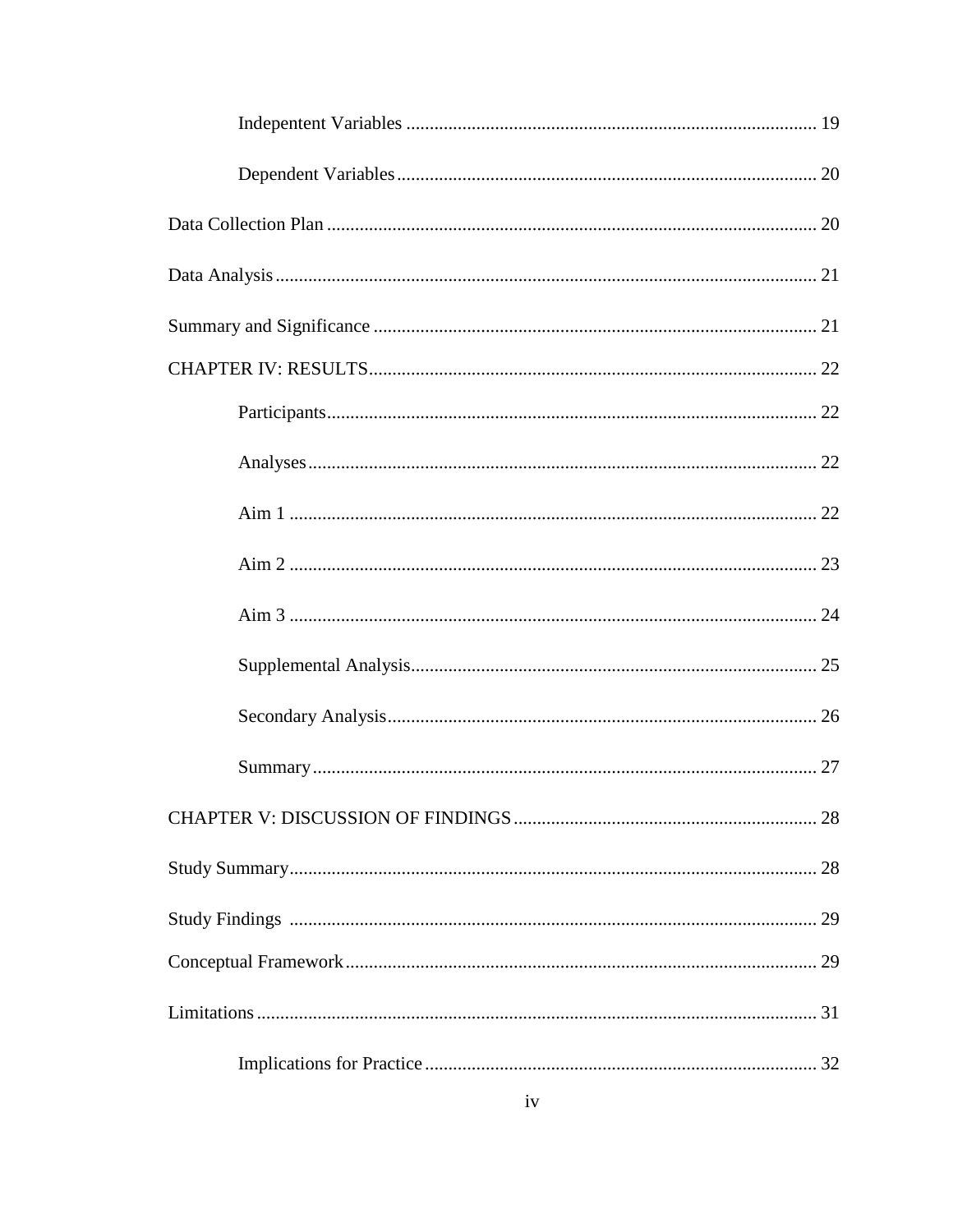# **LIST OF TABLES**

# **LIST OF FIGURES**

# **LIST OF APPENDICES**

| Appendix A: USD IRB |  |  |  |
|---------------------|--|--|--|
|---------------------|--|--|--|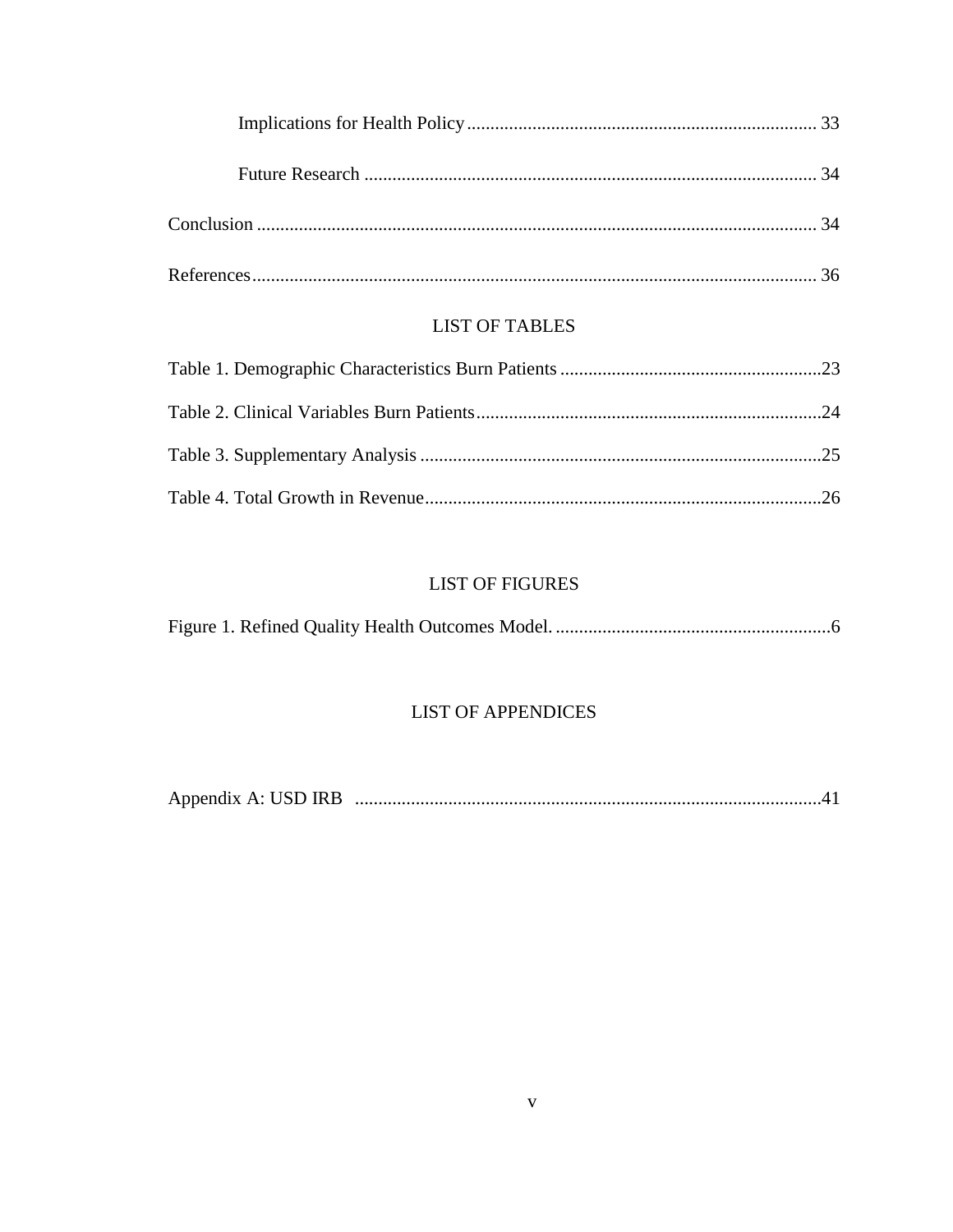#### **CHAPTER I**

# **INTRODUCTION**

Burns are dynamic wounds and among the most painful injuries. With a burn, there is damage to sensory nerves, as well as ensuing inflammation. The acute inflammatory response compounds the issue changing the burn pain into a multi-modal problem (Morgan et al., 2018). The extent a patient feels pain is to a large degree, determined by the depth of the injury. Superficial partial or deep partial thickness burns are often more painful than full thickness burns because the nerves have been damaged or lost. Full thickness burns are typically surrounded by areas of partial thickness burns contributing to the pain these individuals feel. Any delay in management or fluid resuscitation can lead to more burns of greater depth or make burns more challenging to heal (Morgan et al., 2018). Timeliness of care can diminish the extent of the injury and speed adequate wound care so pain management can occur. Burns have many causes and are complex. Time delays which allow for progression of the injury have a negative impact on patient outcomes. Any pathway allowing for quicker review of the burn by a burn specialist should be welcomed (Kelly et al., 2013).

#### **Historical Overview of Burn Management**

Modern methods for treating and evaluating burns have evolved rapidly since the early 1900's. Two significant urban fires namely, the Rialto Theatre fire in New Haven Connecticut of 1921 and the Coconut Grove nightclub fire in Boston of 1942 led to some salient observations. Patients were surviving the burn injury, yet later dying of shock days later (Oliver, 2019). Prior to fluid resuscitation methodology being developed in the 1940's and 1950's, there was high mortality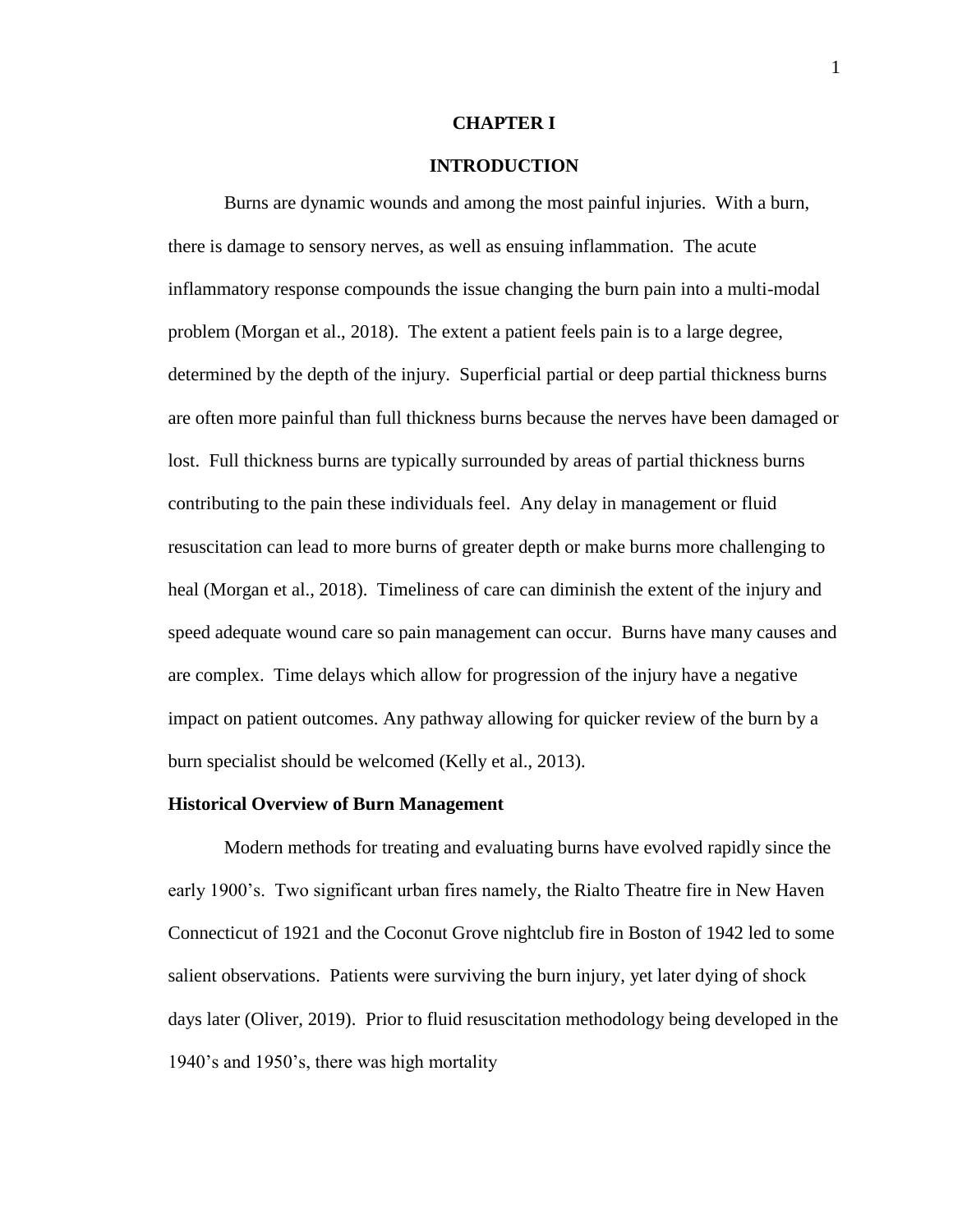associated with even 10%-20% total body surface area (TBSA) injury. As recently as the 1970's, a burn greater than 30% TBSA was almost certain to lead to death in an older patient (Oliver, 2019). Advances in the management, evaluation, and treatment have improved dramatically to the point where the prognostic burn index (PBI), which is the patient's age and TBSA added together to arrive at a number, which if it approaches 100 has been indicative of low survivability; currently, mortality rates have dropped to 50- 70% (Oliver, 2019). Managing fluid needs, inflammation, and the inflammatory response in an acute burn injury is far in excess of what one sees in trauma or sepsis (Endorf  $\&$ Dries, 2011). Early evaluation of the extent of a burn injury is vital in the first hours following the event. Decisions regarding the need to manage a burn injury in the hospital or in the ambulatory care setting are frequently handled through the burn clinic overnight. Typically, any patient requiring fluid resuscitation for burns greater than 20%TBSA or surgical intervention with full thickness injury are managed as inpatients. Partial thickness injuries of even 10-15% can be managed in ambulatory care settings in a healthy adult. Contraindications for ambulatory care management include the very young, elderly, those with co-morbid conditions, and intolerance to wound care due to pain.

#### **Health Care Providers**

Past institutional practice involved tasking physician residents with coverage of the night burn clinic in a large academic southern California burn center. Residents who care for patients in the intensive care unit, incoming trauma patients, and surgical cases are unable to prioritize seeing patients presenting to a small ambulatory clinic with non-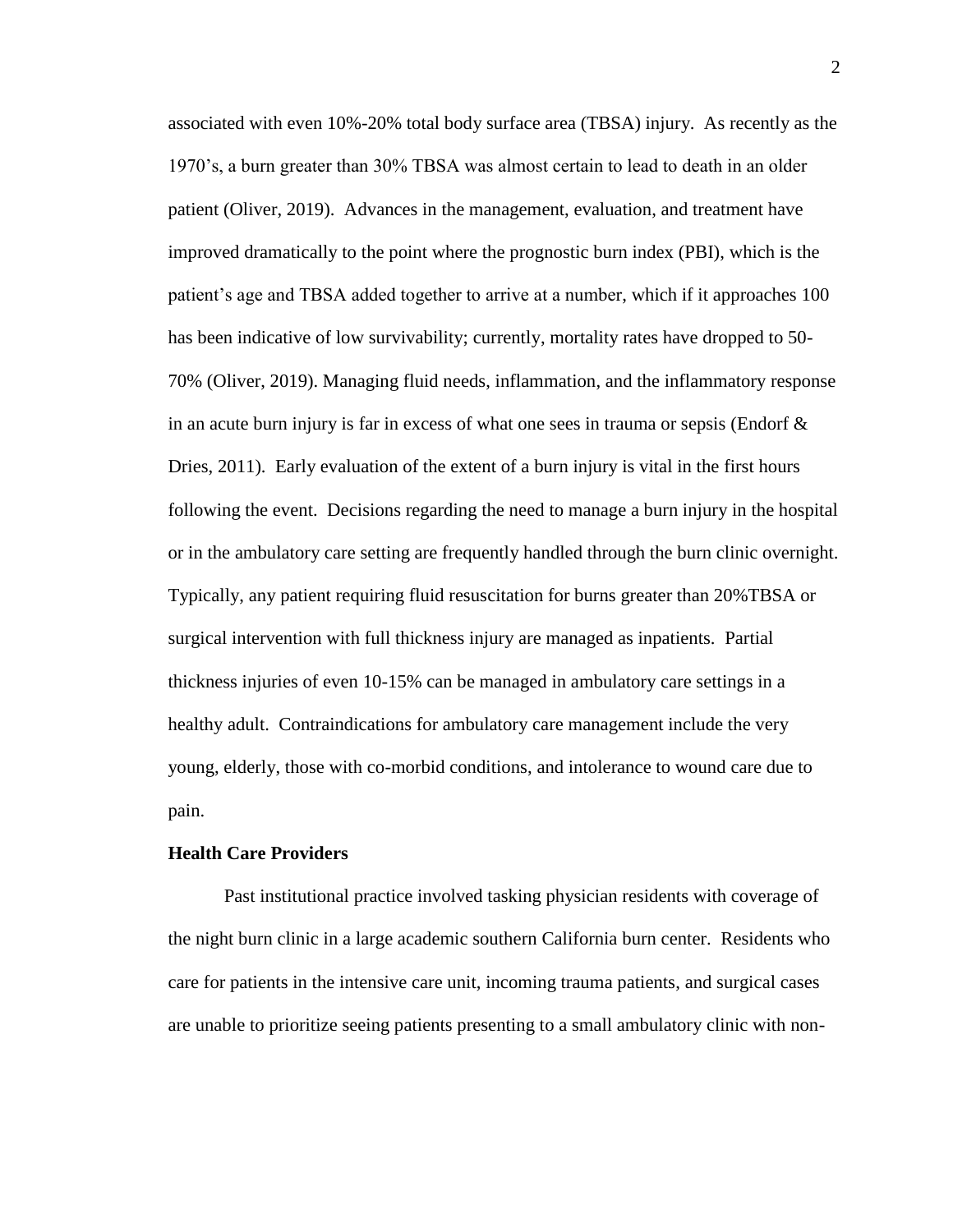life-threatening injury. Earlier studies in outpatient settings have shown Advanced Practice Nurses (APNs) can manage a wide variety of problems and achieve similar patient outcomes as physicians (Knickman et al., 1992). Care from an APN has advantages. APNs use a holistic approach, spend more time with patients, and are less costly than physicians (Mundinger, 1994). Patients receiving care from an APN may be linked to improvements in compliance and satisfaction (Thompson et al., 1982).

Physician residents rotate on a 4-week schedule and have varying levels of experience managing acute burn injury. This results in long wait times prior to being seen, receiving any pain relief, or definitive burn treatment. Nursing staff are unable to administer any treatment prior to the patient being seen by a provider. In contrast, APNs working in a burn clinic can prioritize seeing patients without having to delay care, while attending to more critically ill patients. APNs with specialty training in burn management with attending physician oversight are better equipped to manage patients in this setting. Patients seen by residents are not billed for provider services and instead are charged a basic facility charge. Nurse Practitioners (NPs) can bill for provider services.

Patients seen in the burn clinic typically have isolated burn injuries of less than 20% total body surface area (TBSA), are hemodynamically stable, and have no conditions which would require more immediate intervention. Patients with inhalation injuries, mental health concerns, drug use/overdose, or hemodynamic instability are managed in the emergency department with burn APN consultation. Patients meeting these criteria are sent immediately to the burn clinic for evaluation and treatment. Gaps exist in the literature which evaluate the differences in care between burn clinic patients seen by resident physicians and those seen by NPs with specialty training.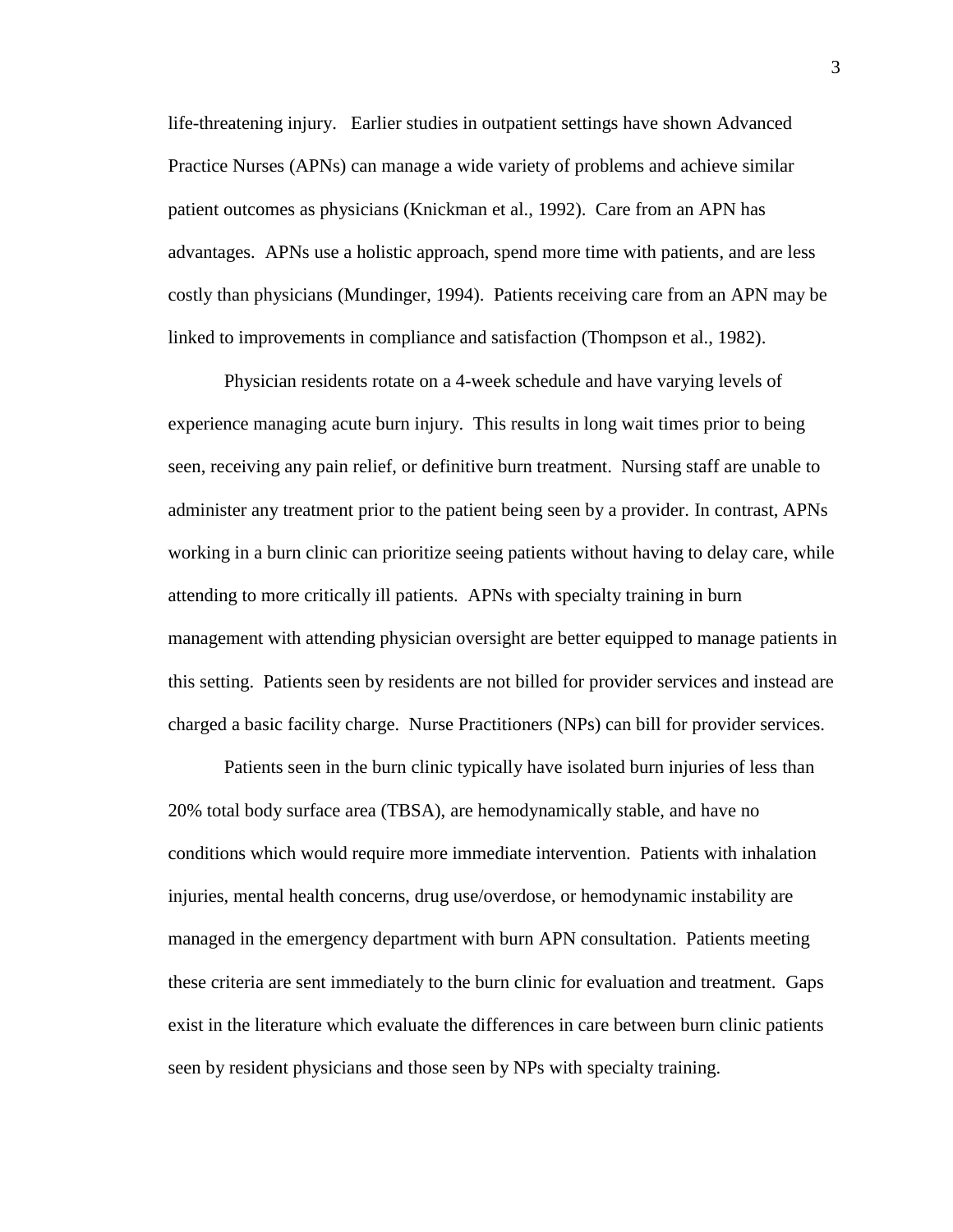#### **Significance**

Many studies have been conducted looking at outcomes of APNs compared to physicians in a variety of settings. Few research studies have been conducted in ambulatory settings where residents and APNs were directly compared, and none have been conducted in patients suffering from burns. Considering the current climate regarding the desire to increase APN autonomy and practice to the full extent of their training, studies which characterize the variability in the care provided in this population can better inform future decisions.

#### **Study Purpose and Aims**

The purpose of the study is to investigate the difference in visit length, pain scores, and per patient revenue between patients cared for in an overnight burn clinic by APNs compared to resident physicians.

Specific Aims:

Aim 1: To describe the demographic (age, gender, ethnicity) and clinical variables (time in clinic, pain, provider type) of patients seen in the overnight burn clinic.

Aim 2: Examine the relationships among demographics (age, gender, ethnicity), provider type, pain scores, opiate prescribing data, specialist consult, and time in the clinic for this cohort of patients.

Aim 3: To identify factors (demographic, pain, and provider data) that are associated with the variance in the time spent in the clinic.

A secondary aim is to examine the difference in revenue generated by APNs.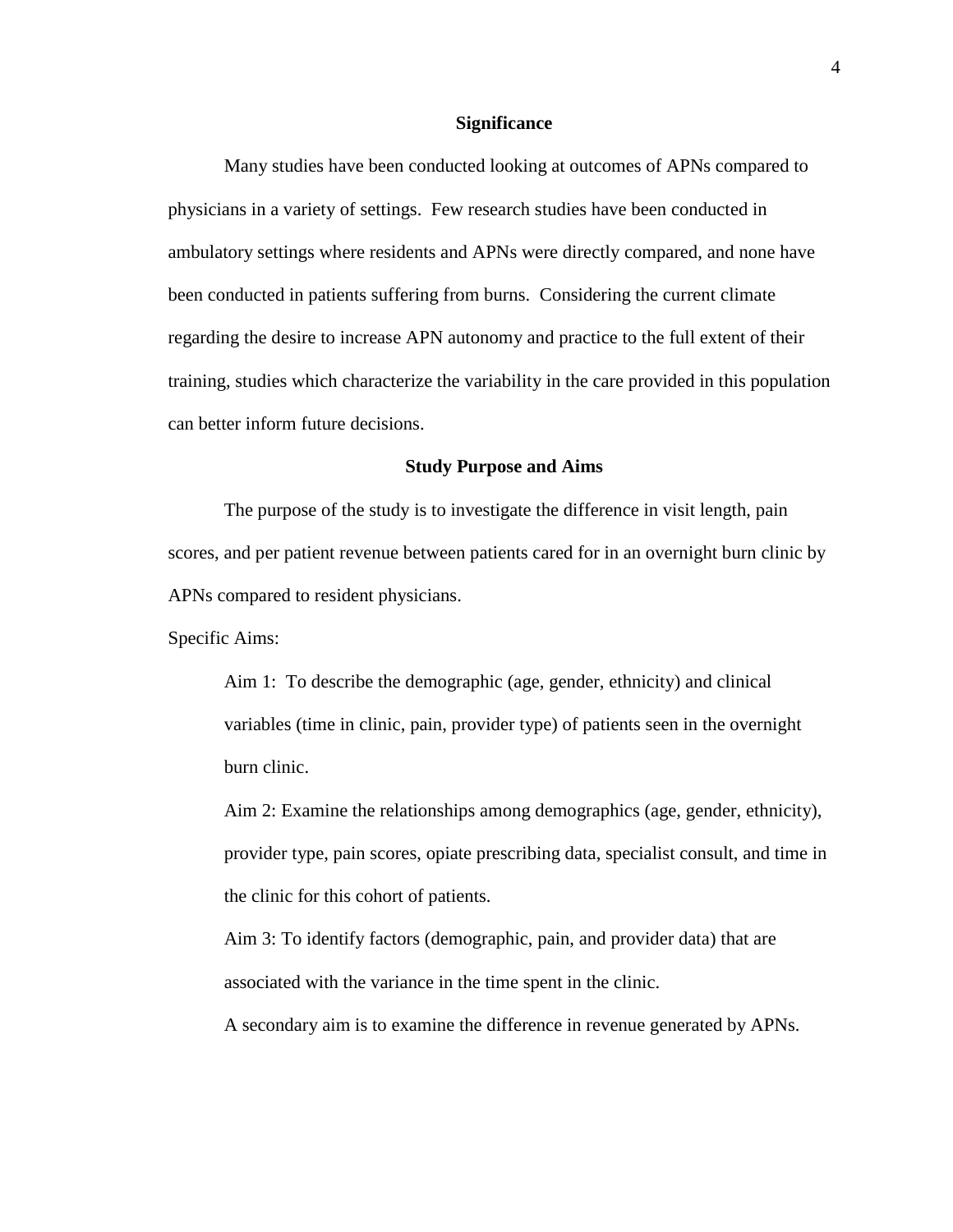#### **Conceptual Framework**

The concepts of timeliness, effectiveness, and quality are linked and integral to any study aiming to measure improvements in patient care. Through the conceptual model, relationships which reveal themselves while attempting to examine the phenomena being studied. The conceptual model provides a way to guide inquiry. It provides a path forward and a way to view information collected. (Polit & Beck, 2012). Research questions were formulated utilizing core components of this theory and helped to guide the research. Donabedian's paper, evaluating the quality of medical care in 1973 describes a three-pronged linear approach examining structure, process, and patient outcomes when assessing patient care (Donabedian, 1973). This model has been further adapted over the years by a number of authors, most notably the American Academy of Nursing Expert Panel on Quality Care, who developed a more bidirectional model of feedback loops to more accurately assess the contribution of nursing care to the evaluation of the outcomes. (Mitchell et al., 1998). The Quality Health Outcomes Model allows us to examine the bidirectional nature of interventions and their effects on health system characteristics and patient characteristics. Interventions are affected by patient characteristics and the health system structure in producing patient outcomes. (Mitchell et al., 1998). The QHOM has been further modified in work done by Mayberry and Gennaro in the field of obstetrics where a relationship exists directly between interventions and outcomes. "Analysis of these components can provide a comprehensive picture of the complexity of patient care decision making in hospital labor and delivery units"(Mayberry, L.J. & Gennaro, S., 2001). Building on this framework, a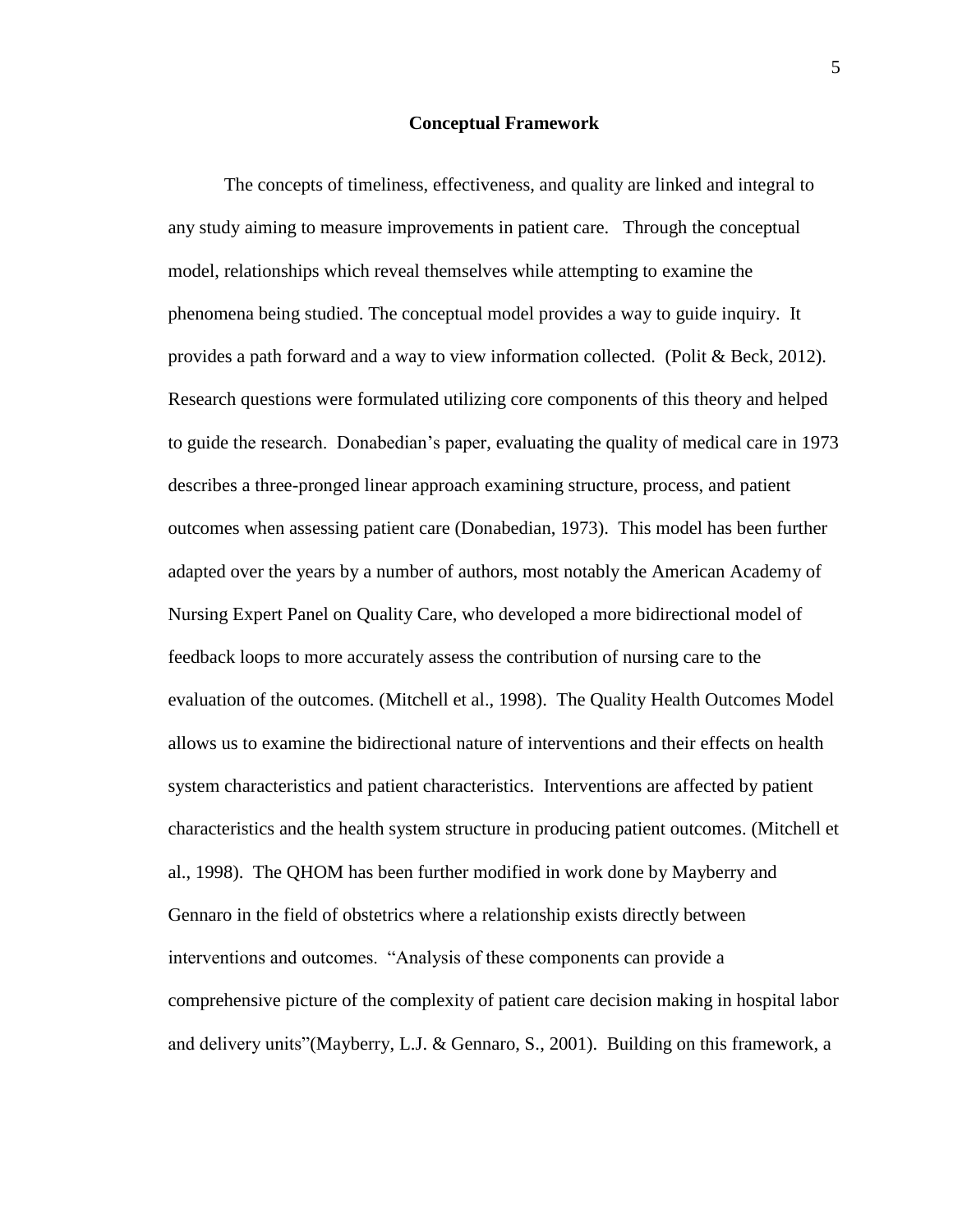model has emerged taking client state characteristics and client trait characteristics into account (Radwin, 2002). Client state i.e. characteristics which can change depending on the system, interventions and outcomes are separated from client trait characteristics which do not change but can influence the system, interventions and outcomes. Examples of client trait characteristics are gender, ethnicity, education, age, and medical history. The refined quality health outcomes model which refines the QHOM in order to include changeable and non-changeable patient conditions with inform this study, help refine the statistical analysis, and create a more complete understanding of the interplay of structure, process, outcomes, and patient state, accounting for differences in patient trait.

*Figure 1.* Refined Quality Health Outcomes Model.



The main structural change in this study involves the transition from physician resident coverage of the burn clinic to APNs. The process change implemented involves having APNs available and tasked with prioritizing burn clinic patients and being given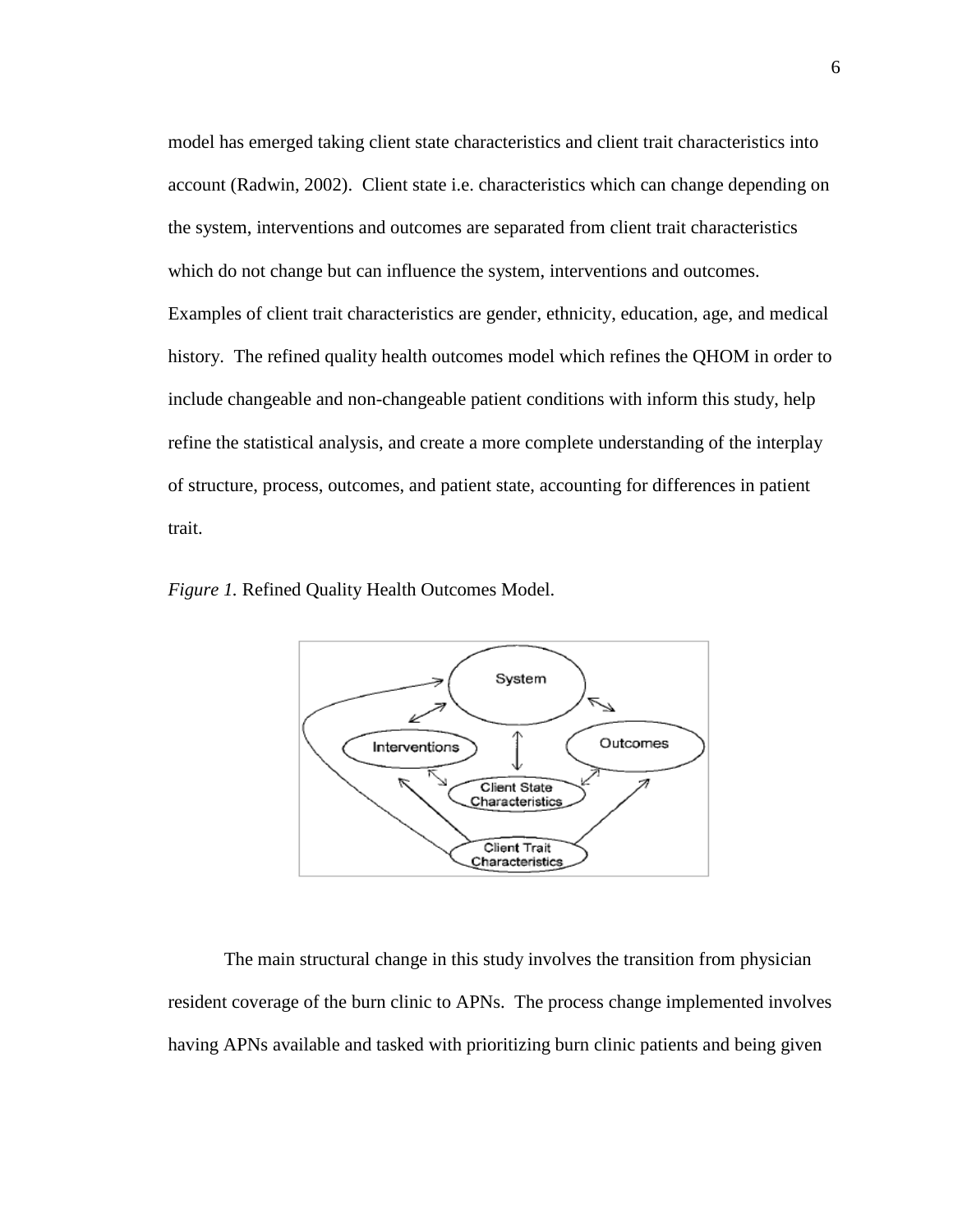the autonomy to diagnose and treat patients in an independent and sometimes rapid manner in order to further expedite care delivered. Outcome measures seek to quantify these changes in order to measure the impact of the changes on the care delivered. Patient state characteristics and patient trait characteristics will be examined and analyzed for variability in outcomes. In the event there are no measurable differences, conclusions may be drawn regarding the equivalence of the care provided by residents and APNs. In this way, the theoretical framework and refined QHOM conceptual model have guided and explicated the study and questions. The foundation is in place to undertake a study which will measure the effects of transitioning to APN coverage of the burn clinic.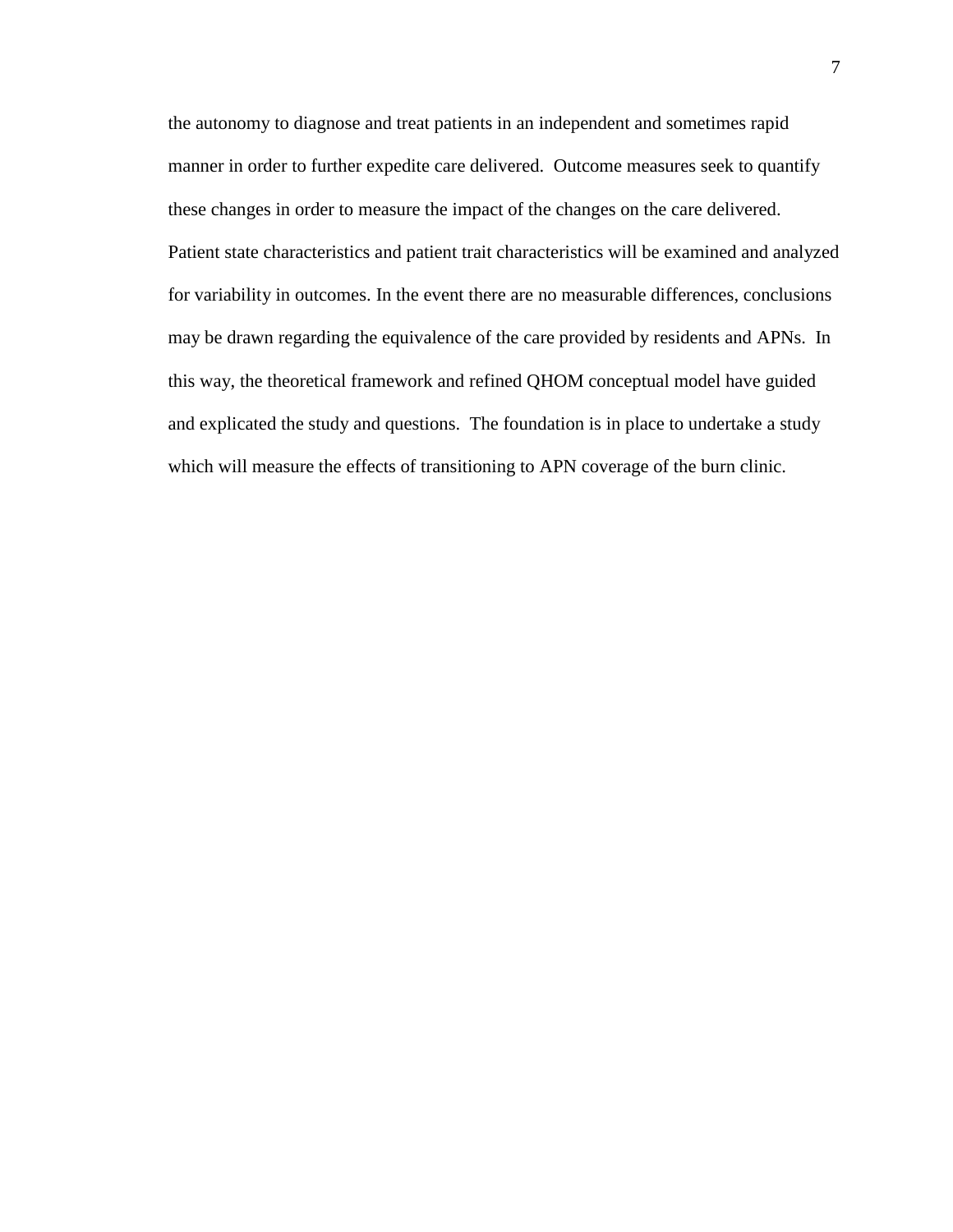#### **CHAPTER II**

# **LITERATURE REVIEW**

#### **Literature Search Methods**

To establish a thorough review of the literature, the following steps were employed. An electronic search of published journal articles was conducted using the following databases: CINAHL, EBSCO, PubMed, and MedlinePlus. Peer reviewed manuscripts on adult patients with burn injury, published between the dates of 1973-2020 were obtained. The key works used for this literature search included burn, burn pain, management of burns; research articles included randomized controlled trials, observational, descriptive, cohort, and interventional studies.

Prior studies have been conducted that compare the care delivered by APNs either independently or as part of a team of providers. In Advanced practice nurse outcomes 1990-2008: a systematic review, Newhouse et al were able to show that APNs play an important role in improving patient care quality and provide effective high-quality care in the United States. APNs can augment physician efforts and expand access to care (Newhouse et al., 2011). They were able to show that outcomes were similar and in some instances the outcomes were better when APN's were involved vs care provided by physicians alone. (Newhouse et al., 2011). APNs also have a commitment to building healthier communities with expertise and a skill set geared toward health promotion and teaching tailored to patient traits, living situation, and community health (Flynn, B.C., 1997).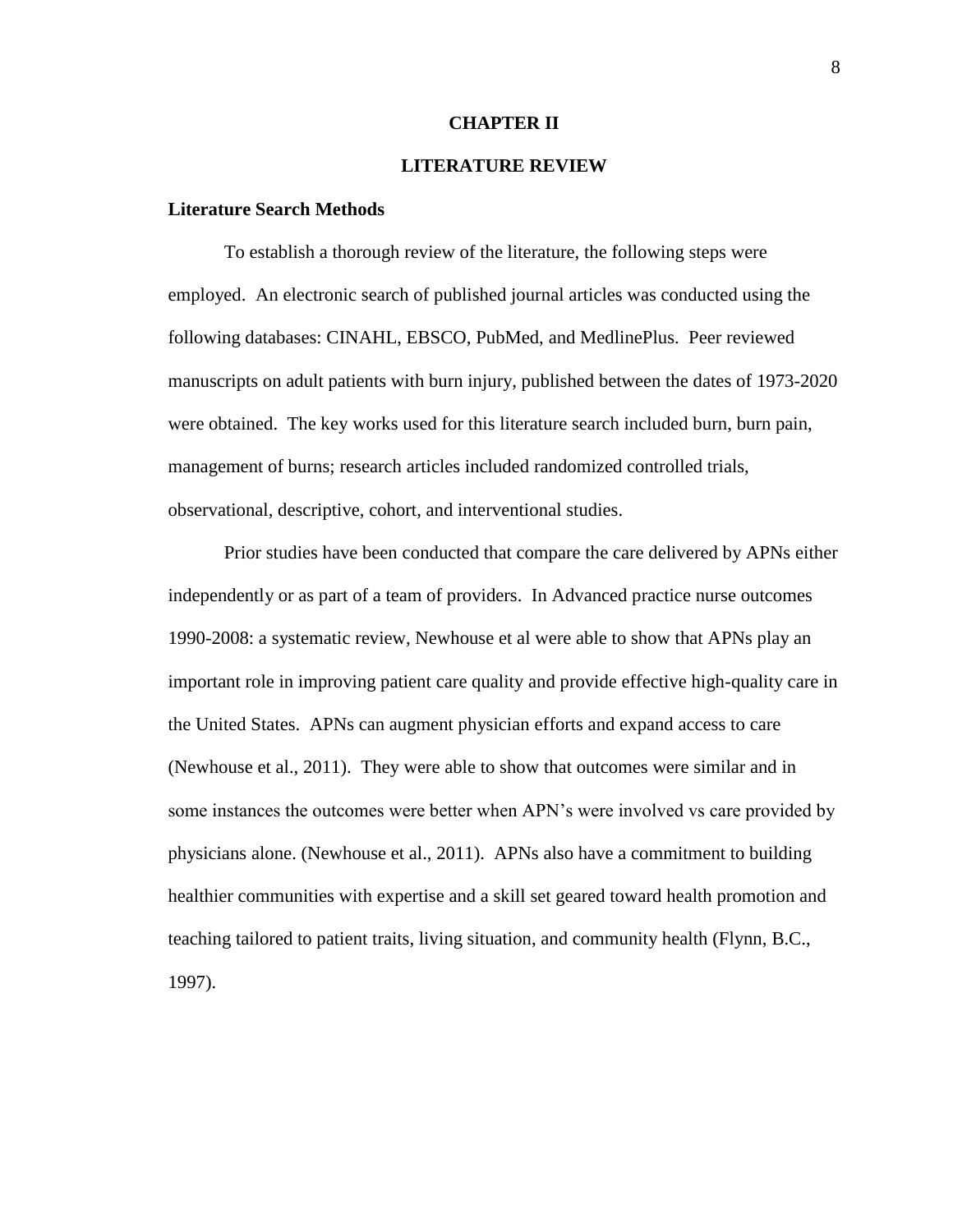As part of the VA's evidence-based synthesis program, a review was conducted investigating the quality of care provided by APNs. The team sought to examine studies comparing APN care vs physician care across multiple settings with the purpose of investigating the validity of the assertions that APN care and physician care are equivalent. Their findings support and reinforce the belief there is no difference in outcomes across multiple settings, patient status, or mortality, however the strength of the evidence thus far has been minimal (McCleery et al., 2011). They go on to state however, that while the strength of the evidence is low, it should not lead one to conclude additional randomized control trials would be necessary to support APN care is comparable. Provider data routinely collected at the VA where independent APNs provide care should improve the accuracy of these assertions and be a better source of information (McCleery et al., 2011). They found APNs tend to see fewer and less complex patients within the VA system. APNs did not use more resources than physicians and provider type was not associated with elevated creatinine or blood pressures in patients with diabetes or hypertension. HbA1c was also not significantly different in VA patients with diabetes seen by APNs (McCleery et al., 2011). One key question left unanswered in this review is whether the setting of practice influences the quality of care delivered by APNs. There are a few studies comparing quality of care across practice settings. To date no published studies have been found which were conducted in an ambulatory burn clinic setting.

 It is important to understand the meaning of independence and autonomy to the APNs as it relates to their practice and how this study fits into the body of evidence contributing to the progression of the nursing profession. Weiland (2015) conducted a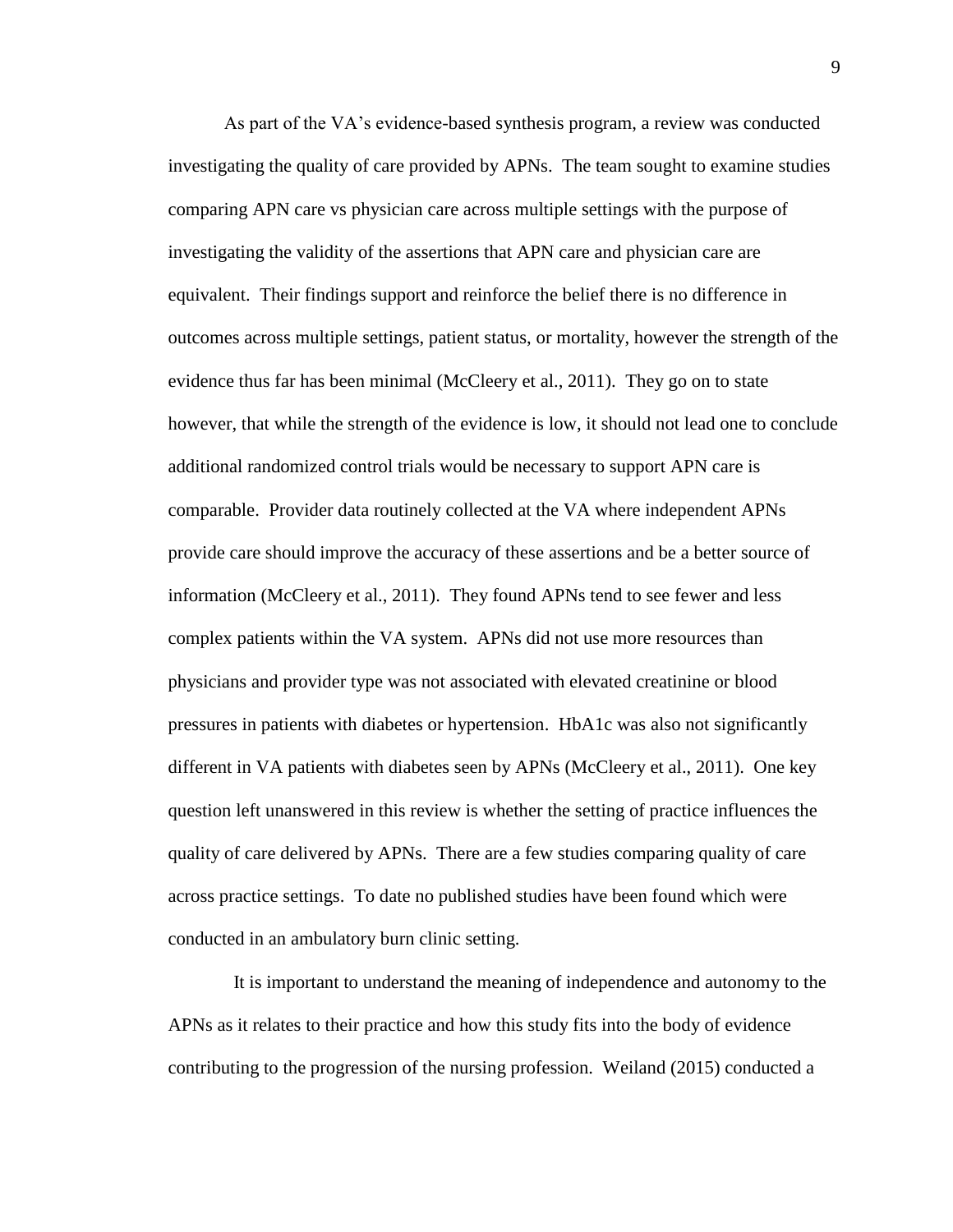Gademerian hermeneutic study examining the meaning of autonomy as interpreted by APNs through their lived experiences of everyday practice in primary health care (Weiland, 2015). Four main themes arose from this qualitative analysis examining the meaning of having genuine APN practice for the participants. Building relationships with patients and becoming their provider with the responsibilities inherent in that interaction without having to answer to anyone else regarding choices made in the shared decision-making process was one component. Self-reliance and the idea of being alone and not having to answer to anyone was an important characteristic and inherent part of the APNs perception of autonomy. Being alone in the role, but still connected to the patient was an important theme (Weiland, 2015). Self-empowerment is interwoven with the concept of being right, it builds confidence in one's abilities to appropriately treat patients within scope of practice and reinforces confidence, competence, ability, and skill set. The concept of what's right for the patient is also being right for the participant." (Weiland, 2015). Weiland's final theme was defending the NP role where multiple professional and emotional contexts intertwine. Having to defend one's role and title for example, being labeled a mid-level provider rather than a primary care provider and the everyday challenges APNs face in interactions with physicians, the public, and fellow APNs. Meaning and autonomy are shaped in the daily work day challenges supported by belief in their own abilities and who they are. (Weiland, 2015).

APNs in the burn clinic are practicing with a high degree of autonomy. Decisions regarding patient care and management are completed independently with attending physician oversight and consultation for pediatric cases. Patients requiring admission to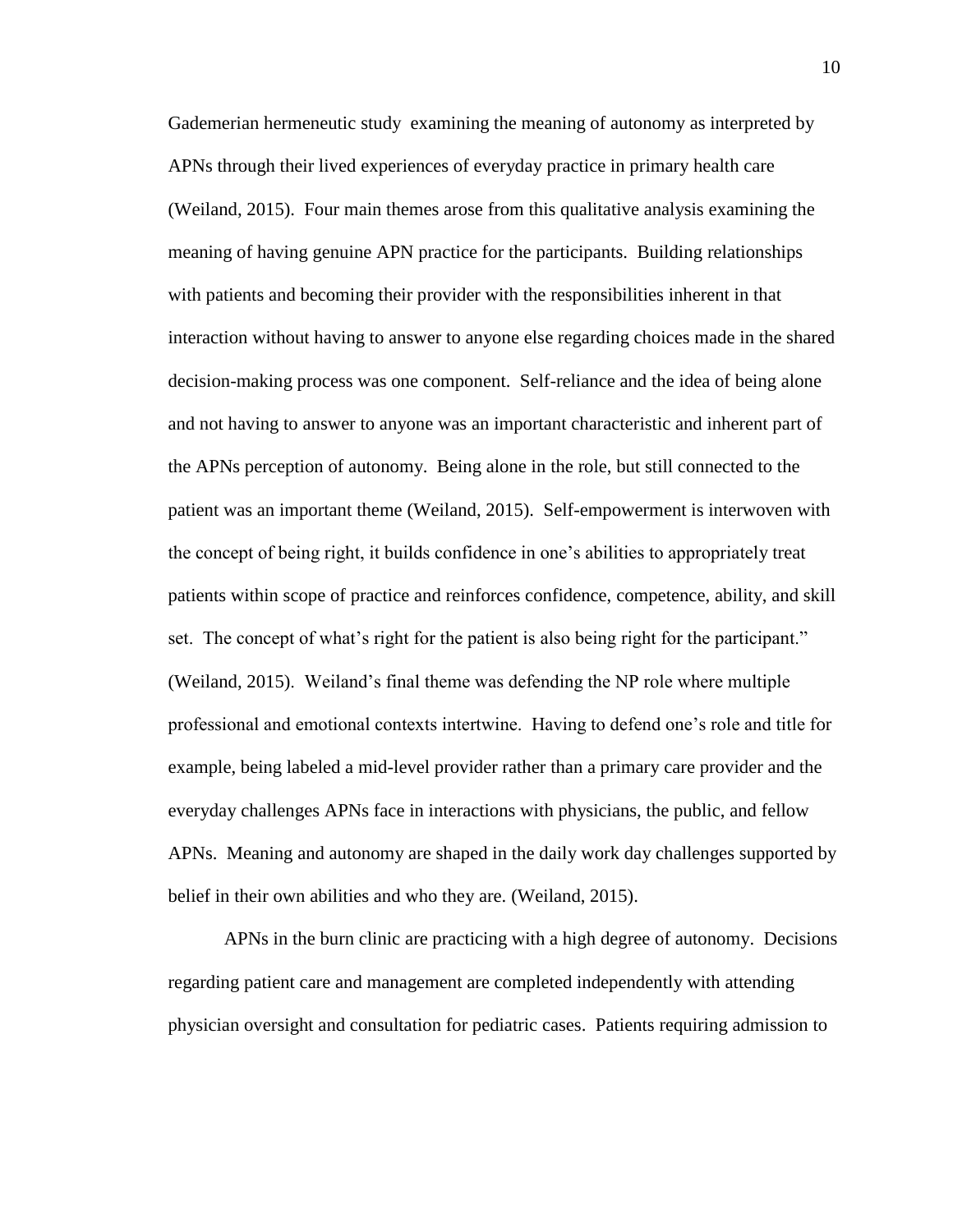the hospital burn unit are staffed with the on duty attending physician. Most patients are treated and discharged from the clinic in a completely autonomous manner.

The literature can be separated into four broad categories. Rural healthcare where there has been the greatest need for primary care providers, Emergency/urgent care, inpatient settings, and occupational health care. Overall, the trend remains the same, NPs provide care that is equivalent to that of physicians. An examination of the studies follows.

#### **Rural Health Care**

The nation's first NP program at the University of Colorado was envisioned as a program to expand the role of a public health nurse to help meet the needs of the rural population (Kippenbrock, 2017). A systematic review of literature published between 1990-2009 conducted by Stanik-Hutt et al. which compares multiple outcomes measures between APNs and MDs found similar outcomes for health status, functional status, lipid management, glucose management, blood pressure control and satisfaction. Mortality, ED visits and hospitalization rates were similar between the two groups of providers (Stanik-Hutt et al., 2013).

Healthcare provider shortages have been well documented in the literature. According to the U.S. Census Bureau there were approximately 21% of the population inhabiting rural areas as of 2000 (US Census Bureau, 2011). As of 2010 the percent of the population remained relatively stable at 19.3% yet the number of APNs practicing in the southern U.S. dropped from 59% in 2000 to 47% in 2010. During this timeframe, the number of APNs nearly doubled. Licensed Nurse Practitioners stand at 290,000 according to the AANP (American Association of Nurse Practitioners (AANP), 2020).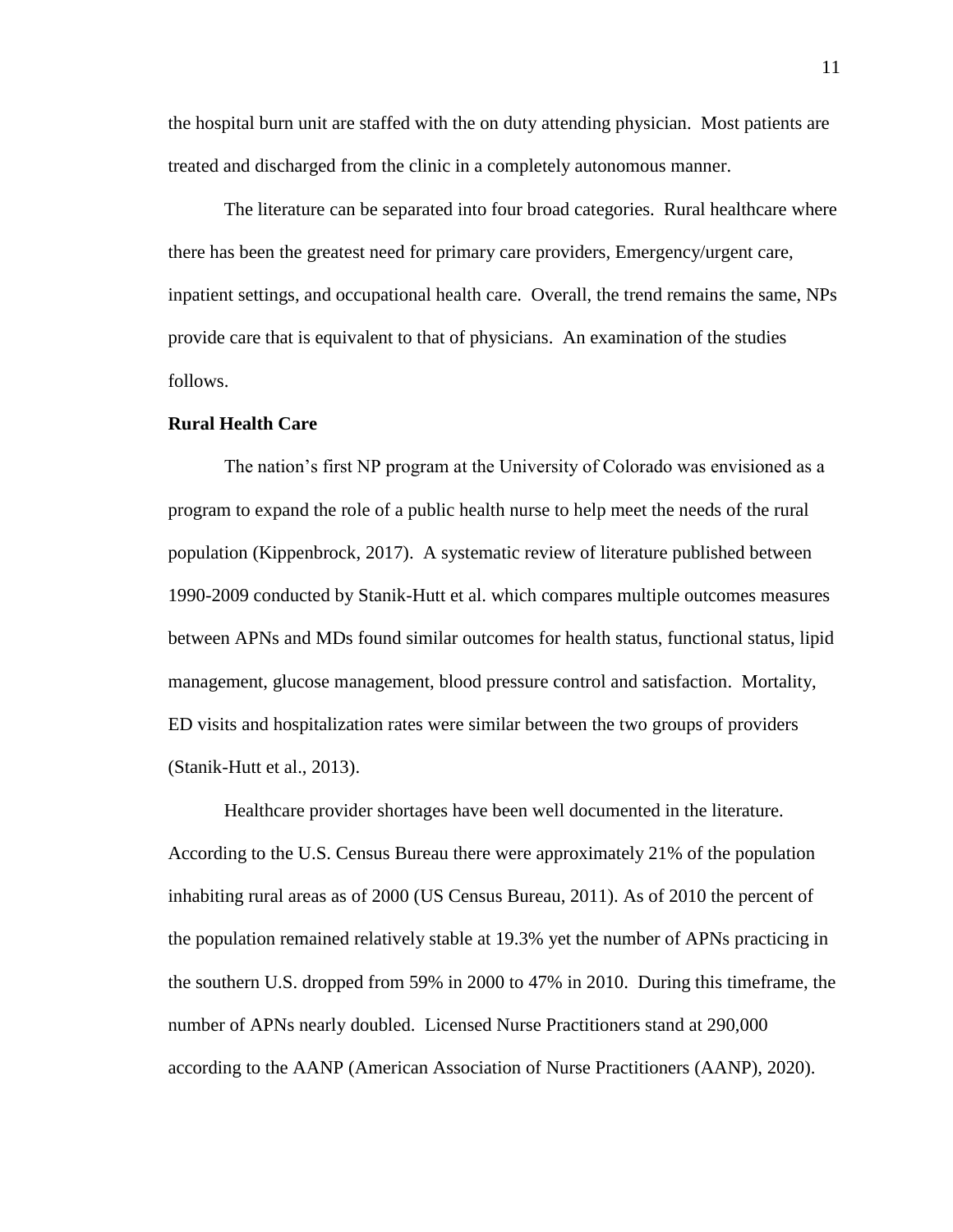An ongoing deficit in the number of providers available to rural populations has led to the identification of advance practice providers potentially filling the role. The implementation of the Affordable Care Act has increased the need for healthcare professionals in rural communities. Spetz et al. (2017) identified differences in practice patterns, with APNs comprising a larger and larger percentage of rural healthcare providers. Specifically, primary care services have been provided by 50,000 APNs according to the Agency for Healthcare Research & Quality as of 2010 (Agency for Healthcare Research and Quality (AHRQ), 2012).

Access to primary care services is hampered by the uneven distribution of primary care providers. APNs and Physician Assistants (PAs) are working in rural areas to a much greater extent than physicians (16% vs 11%) with primary care APNs and Pas being more likely to practice in rural environments (AHRQ, 2012). APNs who practice in remote rural settings report they practice to the full extent of their state's legal scope of practice, are more satisfied with their ability to influence organizational policy, plan to remain in their positions, and more satisfied with their jobs (Spetz et al., 2017). Worklife balance, autonomy, and collaboration are vital to job satisfaction among APNs (Spetz et al., 2017).

#### **Emergency Care**

Rural emergency departments are another venue seeing an increase in the number of practicing APNs. Roche et al. (2017) conducted a prospective longitudinal nested cohort study of rural emergency departments in Queensland, AU examining outcomes in patients presenting with chest pain. No difference was found between groups lending support to the idea that APNs are effective and safe providers, delivering high levels of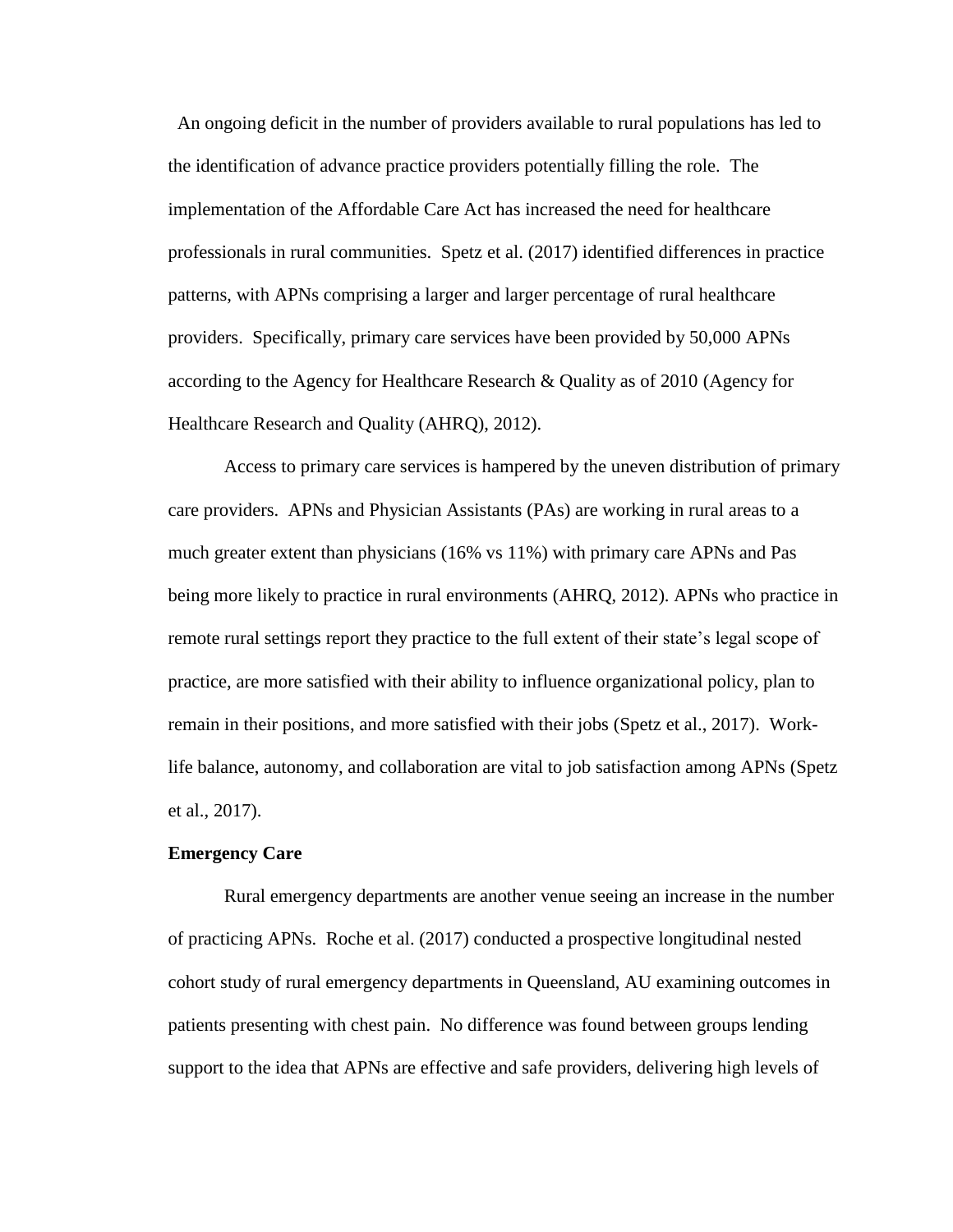diagnostic accuracy in an acute care environment beyond simple presentations of minor illness and injury (Roche et al., 2017).

#### **Inpatient Care**

In comparison to the many studies examining outpatient and ambulatory care, far fewer studies have been conducted in the acute care inpatient environment. In hospital settings across the country, APNs typically function as part of multidisciplinary teams in collaboration with physicians (Naylor & Kurtzman, 2010). There are very few comparisons of outcomes among autonomous APNs and physicians (McCleery et al., 2011). The VHA Office of Quality, Safety, and Value commissioned the creation of an evidence brief to evaluate the most recent original studies examining health outcomes. (McCleery et al., 2011), Past studies conducted in the 1970s demonstrated APNs outcomes in primary care were comparable to those of physicians, namely the Burlington Randomized Trial of the Nurse Practitioner and the St. John's Randomized Trial of care. Outcomes were similar (Sharples, 2002). Studies included in the evidence brief from the VHA include four controlled trials in urgent care settings, three controlled trials in primary care, and three observational studies. Across the studies examined, they found no difference in the four measures they had identified (health status, quality of life, mortality, and hospitalizations). The strength of the evidence is described as low (McCleery et al., 2011). Within the VHA evidence brief, one study was held out as the best available evidence comparing relatively autonomous APNs and physician residents. Mundinger et al. (1994) examined the effectiveness of independent APNs caring for patients on an APN run ward compared to patients managed on a physician run ward. Scores on the Medical Outcomes Study Short-Form Health Survey (SF-36) found no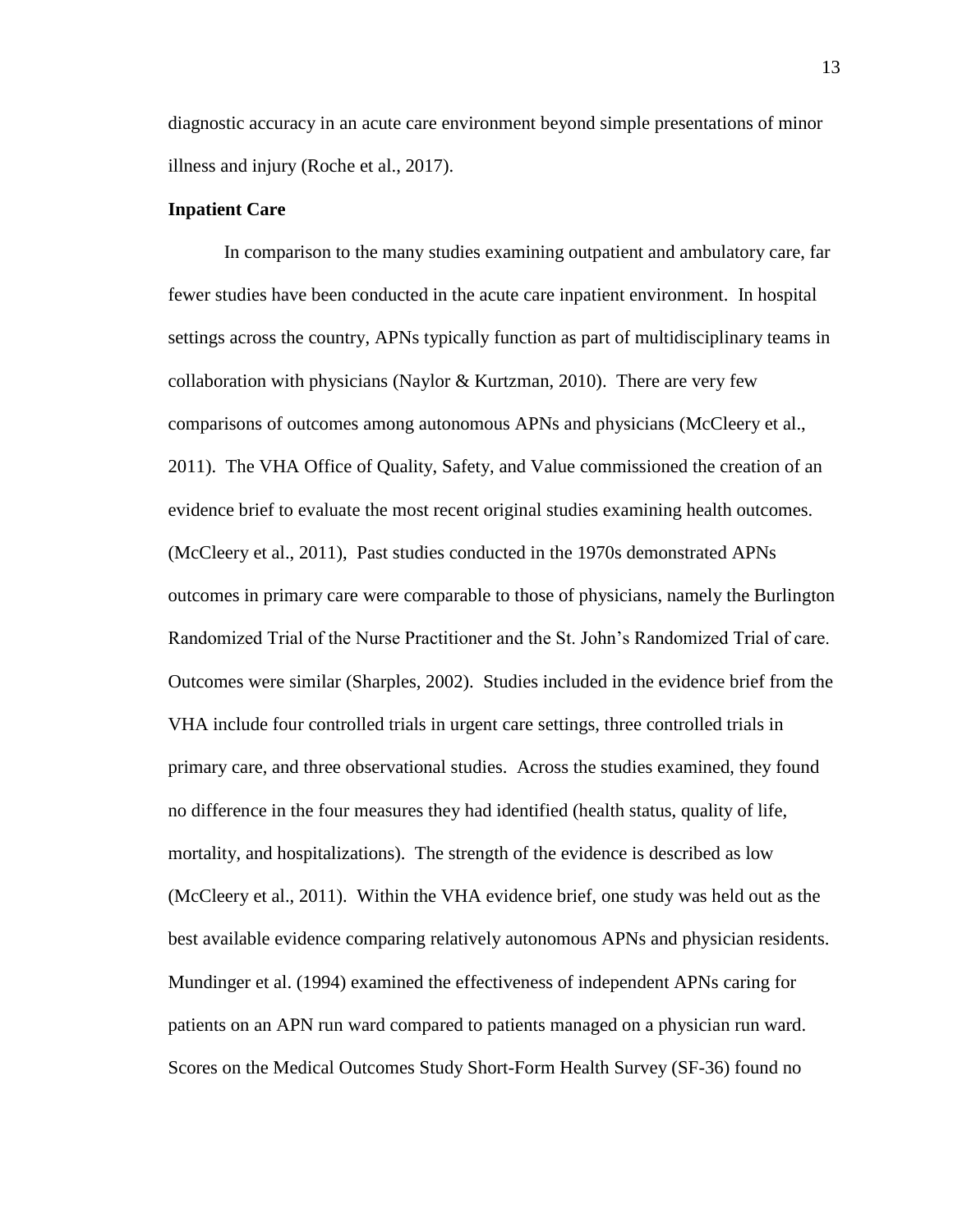difference between the physician scores or the APN scores (APN group 40.53; physician group 40.60; *p*=0.92) (Mundinger, 1994). Strengths of the Mundinger study include the number of subjects (1,316), randomization, and APNs had the same ability to admit prescribe, consult, and refer, limitations of the study include 6 months duration, loss of randomization for follow up evaluation, and the data is now almost 25 years old (McCleery et al., 2011).

A similar study examined outcomes of patients in the inpatient setting where patients were randomized to an APN run ward and compared to a physician run ward in an academic teaching hospital. Once again, no statistically significant differences were identified between the two groups. APN and resident managed patients had similar outcomes  $(p > 0.1)$  regarding resource utilization (length of stay, total charges, and ancillary charges), hospital costs (radiology, laboratory, respiratory therapy, and pharmacy), and rates of specialist consultation. Between the two groups, adverse event rates were similar. Of the patients returning home following hospitalization (90%), NPs arranged more home health services than physicians (*p*=0.046). None of the endpoints of this study showed a difference between the two groups (Pioro et al., 2001).

#### **Occupational Healthcare**

Occupational healthcare is another setting seeing an increase in the utilization of APNs as primary care providers, either in collaboration with or in place of physicians. There are a variety of roles for APNs in the occupational health setting. Primary care provider is a role that has been expanding since the American Association of Occupational Health Nurses (AAOHN) first commented on the developing opportunities in 1999. An updated report published in 2007, further reinforces the role of APN as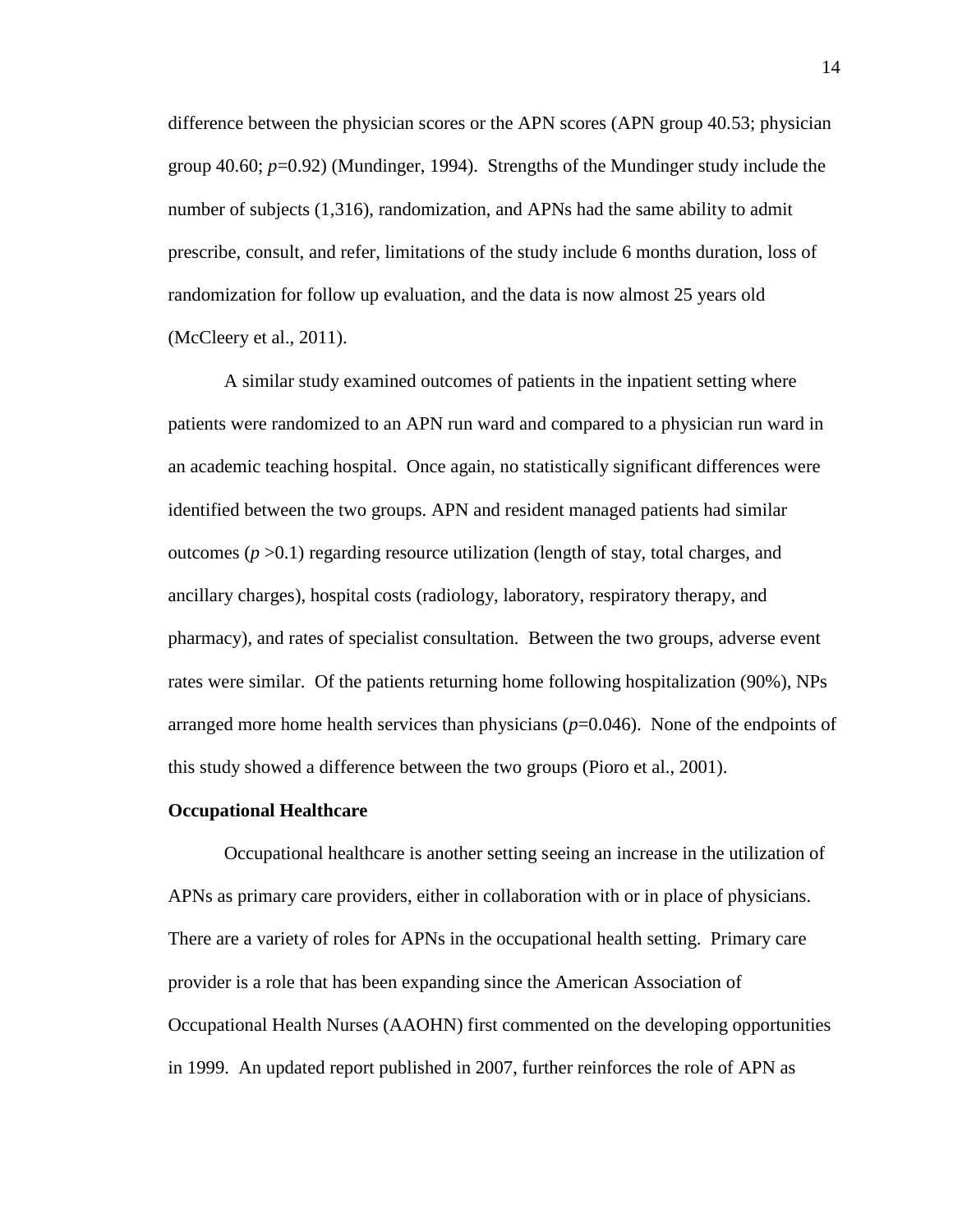primary care provider (AAOHN, n.d.). Few studies have examined the effectiveness of APNs compared to physicians in this capacity. Guzik et al. (2009) sought to examine whether differences in patient satisfaction existed in the occupational health setting. Physician patient satisfaction scores utilizing the nine item Visit Specific Questionnaire (VSQ-9) were compared to APN patient satisfaction scores. No significant differences in APN and physician patient satisfaction scores utilizing the VSQ-9 were found on any of the sub-scales (Guzik A et al., 2009). This further supports the role of APN as primary care provider in this setting, adding yet another layer of evidence to the large body of work finding no difference in the care delivered by APNs compared to physicians.

Studies have consistently shown there is a minimal difference in outcomes between APNs and physicians and thus far the studies have been relatively consistent. As physician residencies change and hospitals cut back on resident hours, APNs are well equipped as providers to step in and fill the gap. An examination of any differences in the care provided by APNs practicing in the burn clinic would add to this body of evidence that no differences exist in the outcomes of patients seen by physicians compared to APNs.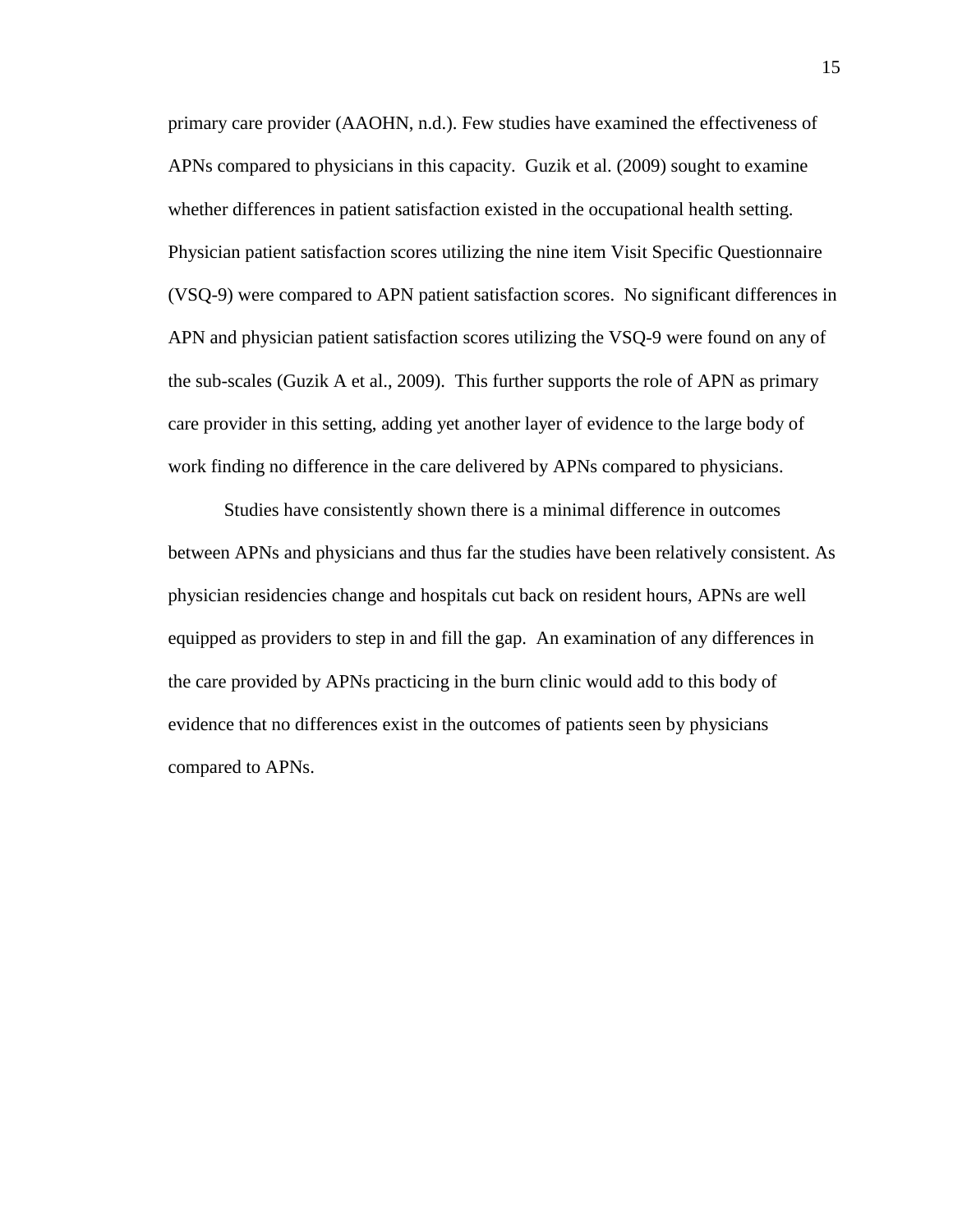#### **CHAPTER III**

#### **METHODOLOGY**

The purpose of the study was to investigate the difference in visit length, pain scores, and per patient revenue between patients cared for in an overnight burn clinic by APNs compared to resident physicians. In this chapter specific aims, study design, setting, data collection procedures, measures used, and data analysis will be presented. Specific Aims:

Aim 1: To describe the demographic (age, gender, ethnicity) and clinical variables (time in clinic, pain, provider type) of patients seen in the overnight burn clinic.

Aim 2: To examine the relationships among demographics (age, gender, ethnicity) and provider type, pain scores, opiate prescribing data, specialist consult, and time in the clinic for this cohort of patients.

Aim 3: To identify factors (demographic, pain, and provider data) that were associated with variance in the time spent in the clinic.

A secondary aim is to examine the difference in revenue generated by APNs.

#### **Conceptual Model**

In the study conceptual model a number of independent variables contribute to the variation in time a patient spends in the clinic, the dependent variable. Provider role, measured by provider type (APN versus Resident), may affect the patient time spent in the clinic. General surgery residents have competing priorities compared to APNs, they care for patients in the intensive care units, participate in major trauma activations, and prioritize surgical cases. They are unable to break away from a critically ill patient or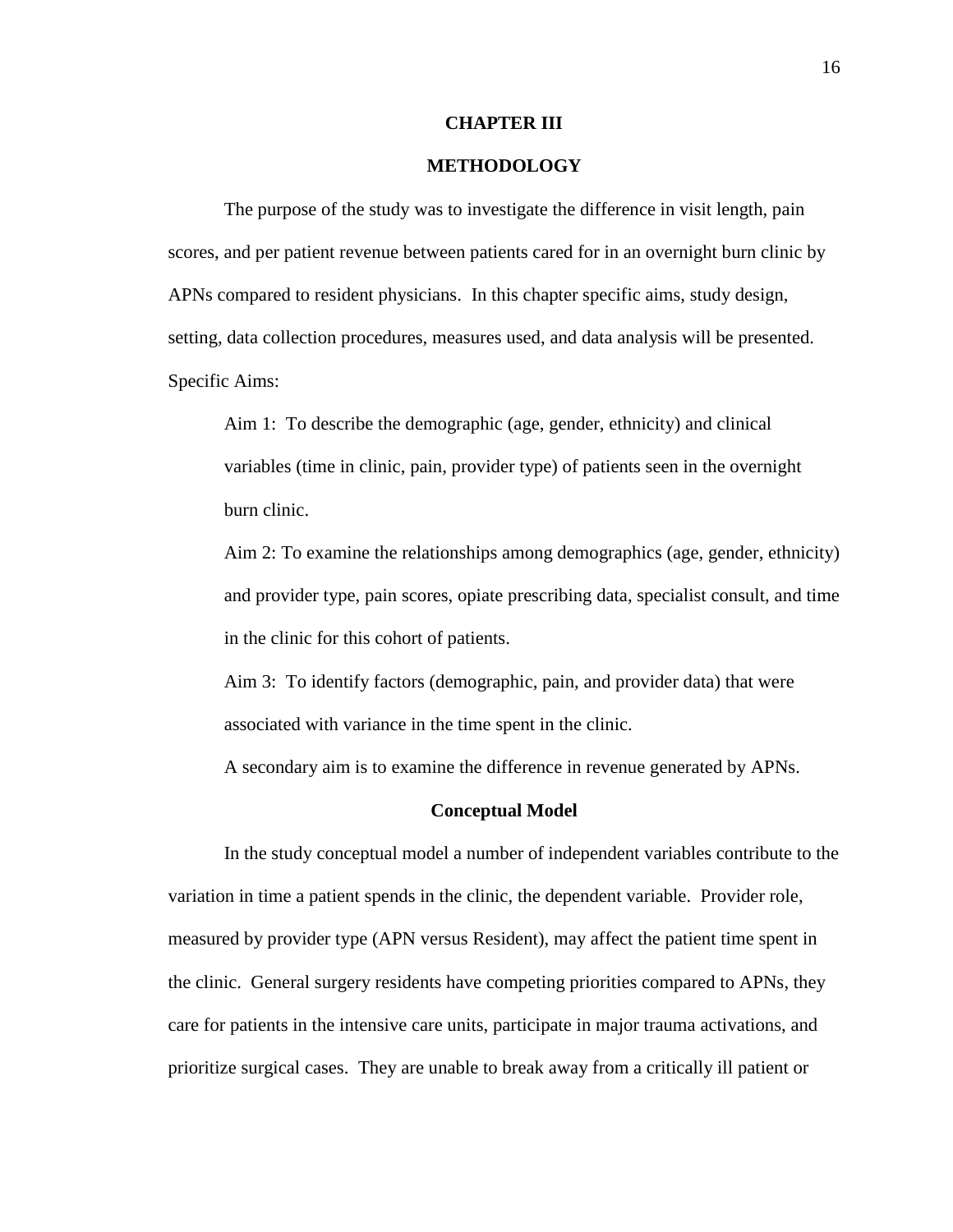surgical case in order to see clinic patients There were anecdotal reports from the nursing staff that patients were having to wait for extended periods of time prior to being seen while the residents attended to more pressing matters, this may affect the patient time spent in the clinic. A patient's pain and the need to control it, measured by verbal pain scores, may affect the patient time spent in the clinic, as pre-medication prior to debridement with oral pain medications takes time to be effective. Age, especially among sub-samples of the very young or very old may also affect the patient time spent in the clinic, as well as decisions to admit the patient to the hospital (yes versus no). Finally, provider experience, measured by experience of a more senior resident or APN or lack of experience in a junior resident, may affect the patient time spent in the clinic as manifest in variability in visit length. The final aim of this study was to describe the difference in revenue generated by patients seen by residents compared to APNs and will be measured by a comparison of revenue generated in the year prior to and following implementation of the transition to APN coverage of the clinic.

#### **Research Design**

This study was a quantitative approach utilizing a retrospective descriptive comparative design. The analysis used data capturing workflow and patient care during the 12 months before a complete transition from physician management to APN management, which occurred on October 1, 2016, and continuing to November 30, 2019. **Setting**

This study was be conducted in a single burn clinic attached to a regional burn center in southern California. Hundreds of patients are treated yearly in the clinic, which is open 24 hours per day, seven days per week. It consists of two evaluation rooms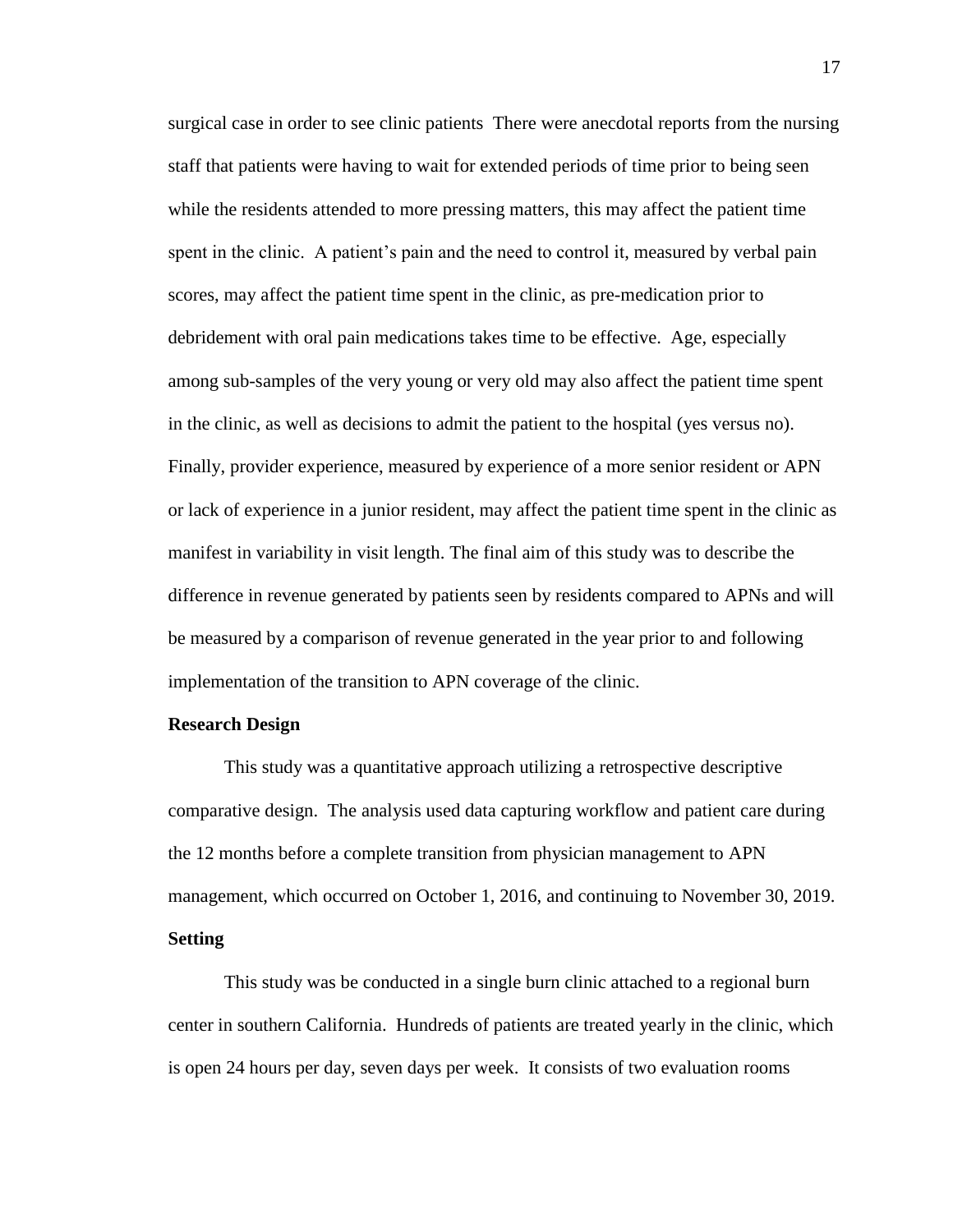where the patient's burns are assessed. Wound debridement and treatment take place within the clinic. Overnight walk in patients are initially evaluated in the Emergency Department and if stable, are transported to the burn clinic for treatment. Individuals referred from other institutions arrive directly to the clinic either via ambulance or personal vehicle. Patients are either referred from clinics and other hospitals in the region after a telephone pre-screening by nurses in the burn unit. These patients present directly to the clinic. Patients who self-refer or arrive via ambulance are triaged in the emergency department. Patients without significant co-morbidities, stable vital signs, minimal airway involvement, and burns typically less than 20% total body surface area (TBSA) are safe to be seen in the burn clinic and transported to the unit. Individuals not falling into these categories are either seen in the emergency department or upgraded to a major trauma where appropriate fluid resuscitation can take place. The number of overnight walk-in patients varies from zero to five per night.

#### **Inclusion Criteria**

All patients presenting for burn treatment and evaluation between the hours of 6 PM and 6 AM will be included in the study sample. Exclusion criteria include patients seen via the trauma bay, patients who were direct admits from other institutions, and patients seen by physician residents after the transition day. Regularly scheduled clinic patients and walk-in patients seen between 6 AM and 6 PM were excluded. Data will be extracted from the burn registry and the EHR. The health system IRB determined that no authorizations will be required to use or disclose PHI for this retrospective review.

All of the cases involving the need to see a specialist  $(n=9)$  were excluded from the statistical analysis. Any patient with suspected eye involvement, identified as blurry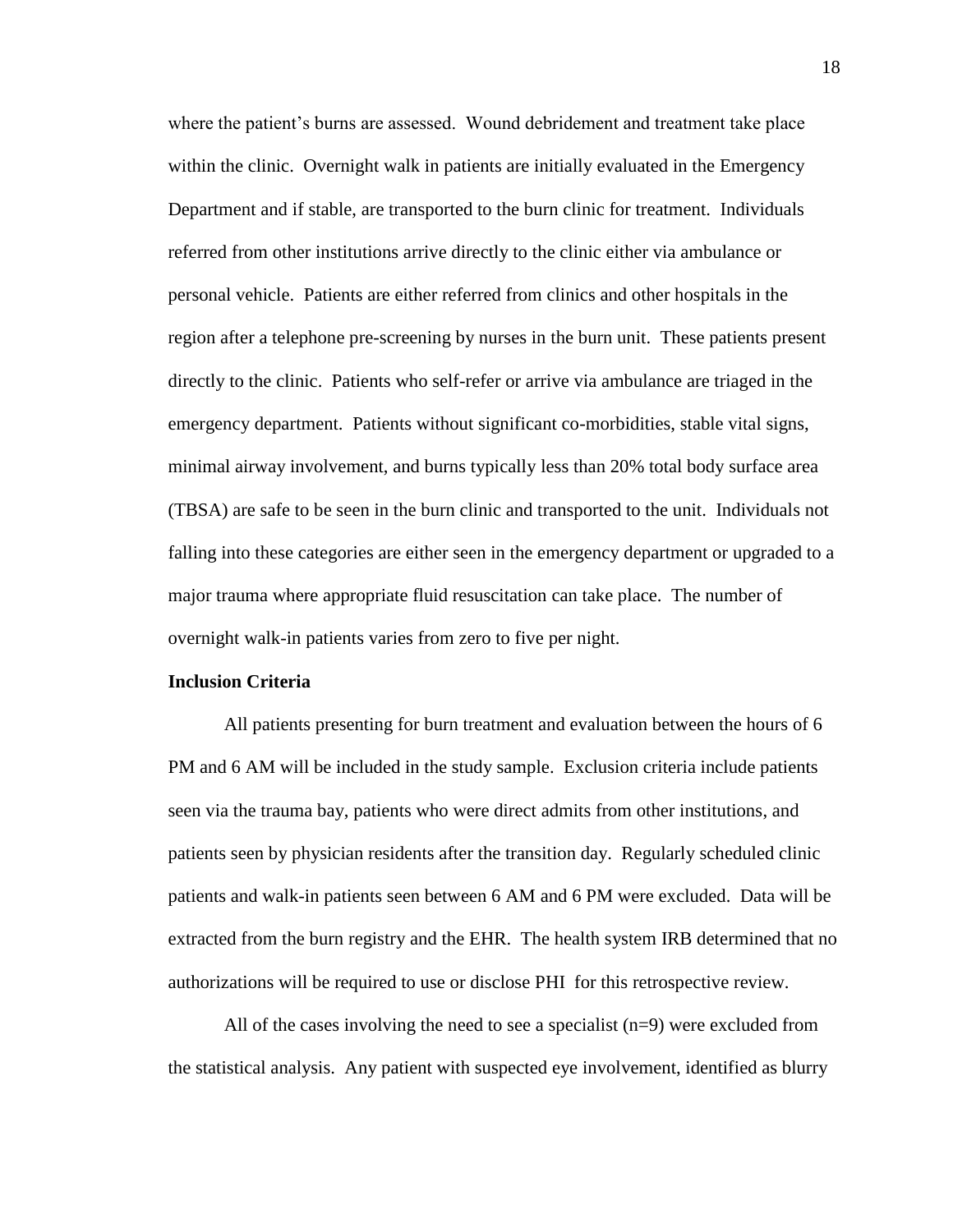vision, painful eyes, singed eyelashes or hair, are required to be seen by an ophthalmologist prior to discharge. These specialists cover two of the medical center locations and may not always be in house. This can increase the visit length by hours. Since one of the primary focuses of the study was to examine visit length by provider type, these cases were excluded from the analysis.

#### **Variables**

**Independent variables.** Independent variables in this study include demographic data (age, ethnicity, gender), pain scores, provider type, time spent in the clinic, revenue generated, and whether the patient was admitted or discharged.

Age was measured by years.

Ethnicity was defined as: American Indian, Asian, Black, Hispanic, More than one category, Other, White and Unknown Due to the small number of cases of patients self-identifying as American Indian, and "more than one", they were combined into "Other". Cases where the ethnicity is unknown were categorized as missing. In General terms, "race" can refer to physical appearance or inherited biological characteristics, while "ethnicity" refers to shared cultural traditions, language and origin (Hunt, L. M., & Megyesi, M. S., 2008). Race and ethnicity are routinely conflated in their common usage in health research, in this work, they are treated as a single construct "ethnicity."

Gender was measured as self-identified male and female.

Pain scores was measured on a 0-10 verbal scale collected at the beginning of the visit and the last pain score prior to discharge.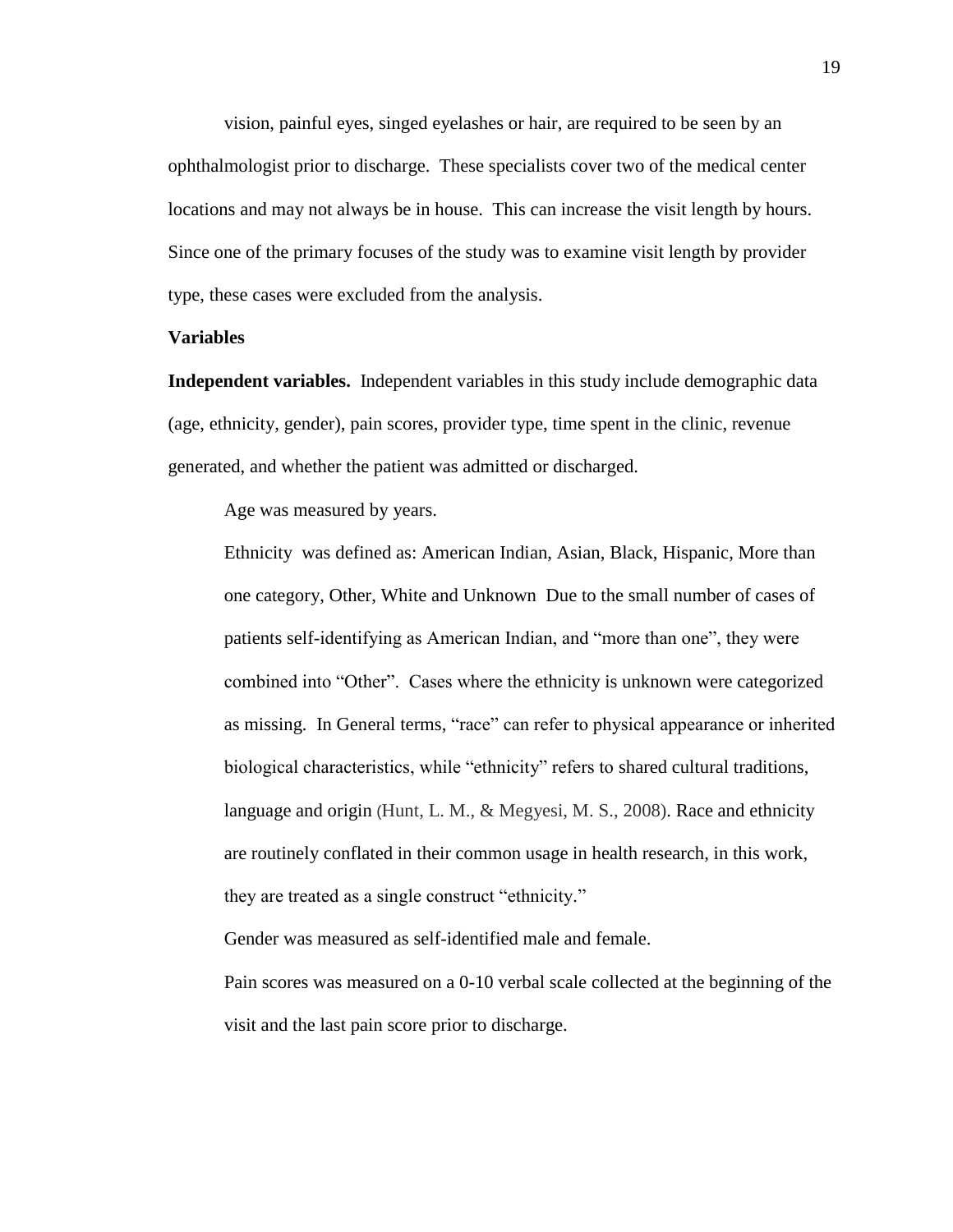Revenue generation was defined as billed visits during the 12 months prior to the transition date and the 12 months following implementation.

Admissions were defined as patients admitted to the hospital from the clinic during the initial visit.

**Dependent variable.** Visit length was measured as the time the patient is checked in until the After Visit Summary (AVS) is printed in minutes Clinical variables for patients seen in the clinic were extracted from the EHR and included time in clinic, change in pain scores, if an opiate pain reliever was given prior to the visit (at an outside clinic, hospital, or EMS), administered during the clinic visit, and prescribed at discharge. In order to accurately describe the visit length, the time in clinic was defined as the time the patient was checked into the clinic by admissions staff or visit start until the time the nurse prints the after visit summary (AVS), which is handed to and reviewed with the patient immediately prior to discharge. This was determined to be the most accurate proxy for visit end as closing the chart or signing the chart can take place hours or days after patients have been seen in the clinic. Change in pain scores was calculated by subtracting the pain score at the time the first set of vital signs is collected from a pain reassessment at the end of the visit. Opiate pain reliever data were described as yes or no in either the pre-hospital setting, during the visit, or at discharge. Data on the amount of opiate was not analyzed.

#### **Data Collection Plan**

Data were collected from the Burn Registry and the EPIC EHR. The data were then compiled in Excel, examined for errors and missing entries. Patient vital signs, pain scores, and admission data were collected by hand and entered in the Excel file. Revenue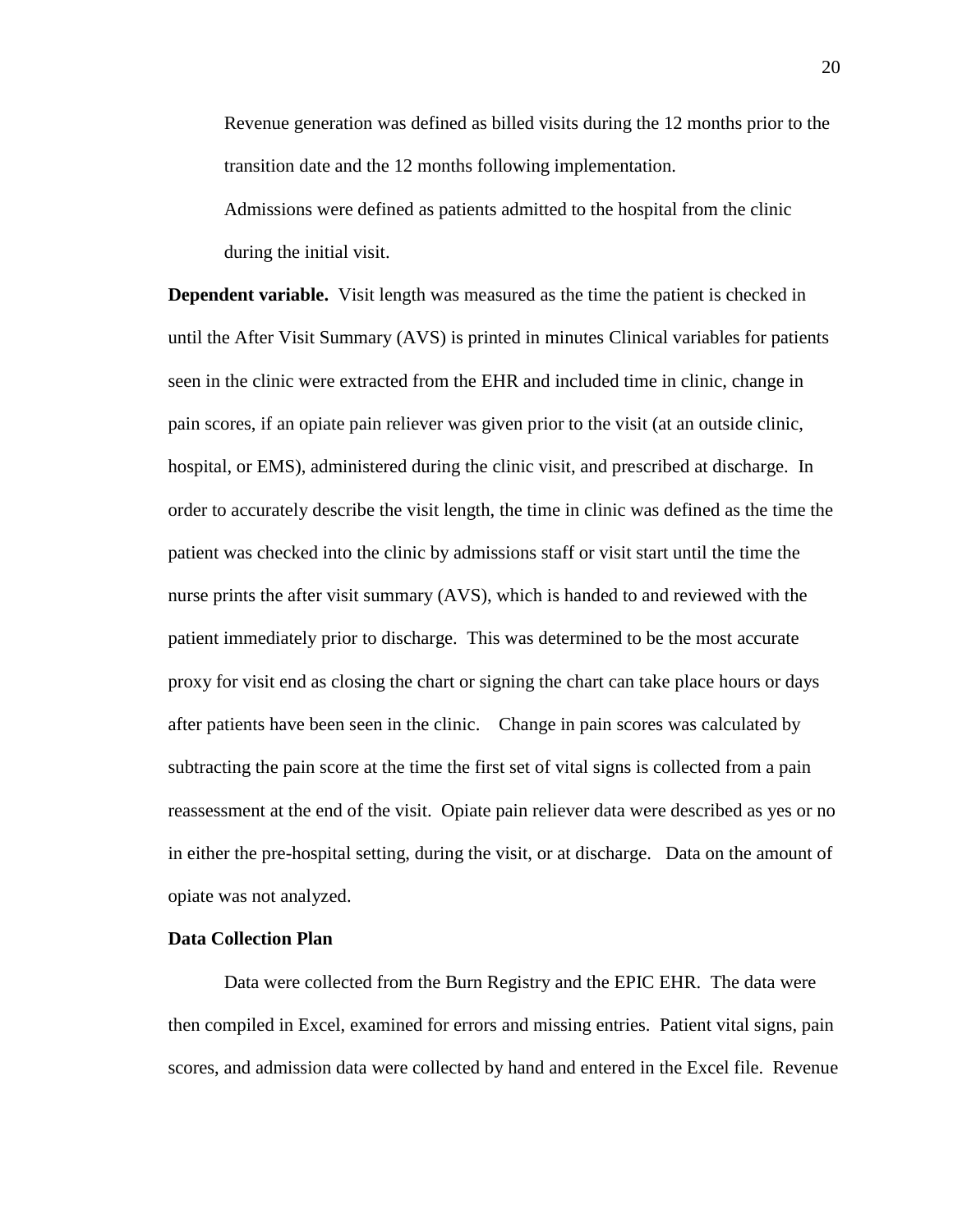data was obtained from the hospital information technology department. Demographic data were obtained from the burn registry. Visit length, vital signs, and opiate prescribing data were extracted from the electronic health record (EHR). Since the data were obtained exclusively from the EHR, this minimal risk study meets exempt status by the IRB. All components of the study were approved by the hospital and university institutional review boards for the protection of human subjects.

#### **Data Analysis**

The Statistical Package for Social Sciences (SPSS) Version 26 was used to analyze the data. The data were collected by a single individual and entered into an Excel spread sheet, coded, and an SPSS database was created for analysis. Descriptive statistics were used to examine the variability within the data. Independent *T-*tests were used to examine continuous variables, Chi-square analysis was used to examine categorical variables. Mean pain scores were examined using ANOVA between patients seen by physicians and those seen by APNs. A secondary examination of revenue generated during the study period was compiled by the hospital IT department using Excel.

#### **Summary and Significance**

Burn injuries require immediate evaluation and treatment. Delaying care can result in prolonged pain and in the event of a chemical burn, worsen the severity of the injury. Multiple studies have shown that the care provided by APNs is equivalent to that of physicians in a variety of settings although no RCTs have been conducted which would support this assertion. To date, no studies had been done in burn clinics leaving a gap in the knowledge. This study was designed to further inform that knowledge deficit.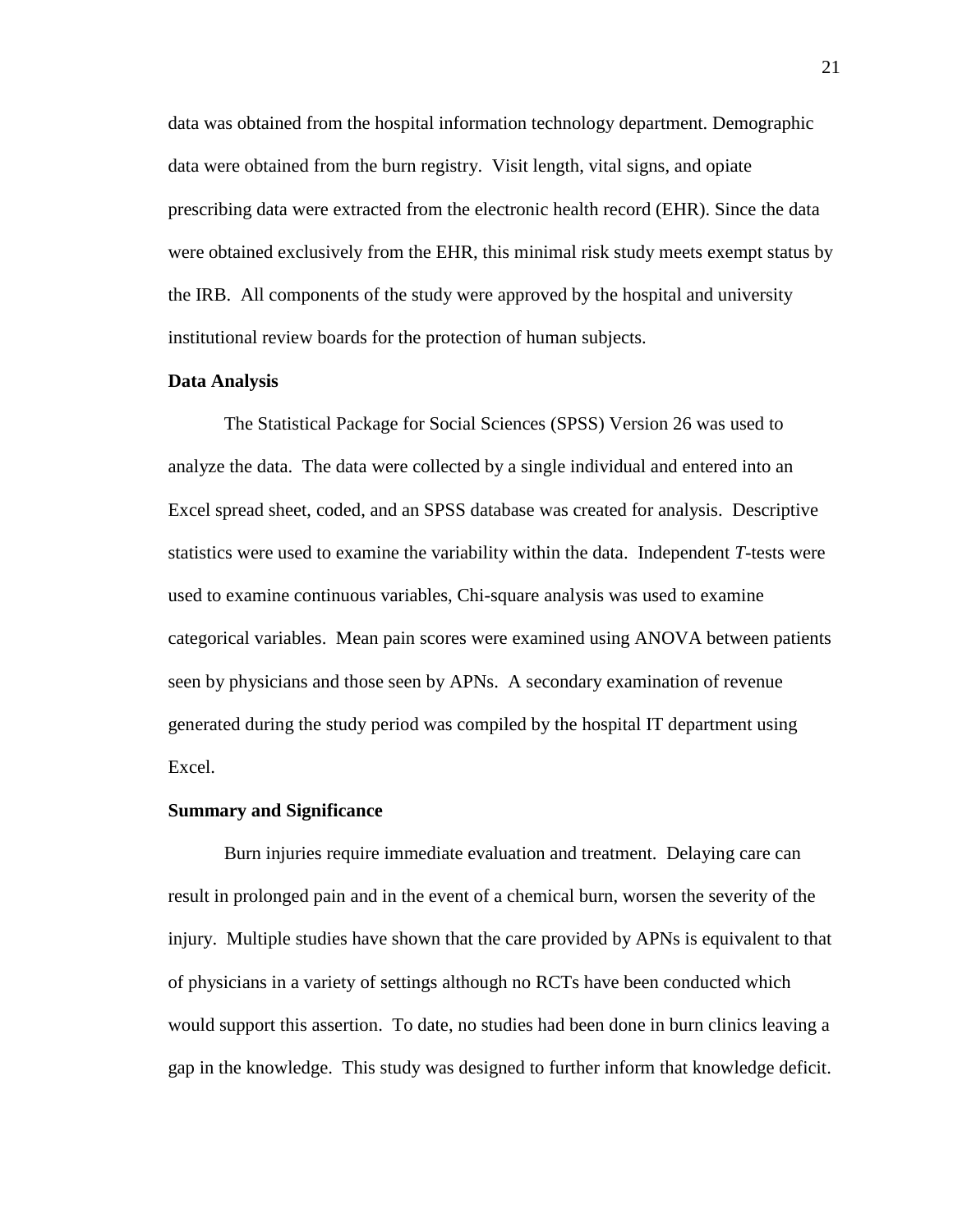#### **Chapter IV**

### **RESULTS**

The results presented in this chapter include a descriptive profile of the sample, followed by results related to the specific aims and research questions.

#### Participants

Participants for this study were patients presenting to the overnight burn clinic at the regional burn center of a Level 1 trauma center in southern California during the time period October 1, 2015 to November 30, 2019, resulting in 527 cases. All patients seen between the hours of 6 PM and 6 AM during the 4 year study, who meet criteria to be seen in the burn clinic, were included in the analysis.

#### **Analyses**

All variables were analyzed for 527 cases. Descriptive statistics were used to measure frequency and measures of central tendency. Spearman and Pearson correlations were used to describe the bivariate relationships between categorical variables and the single continuous variable, minutes in clinic. Independent samples t-tests were conducted to identify whether there was a statistical difference in the means between those seen by physicians versus those seen by APNs.

#### **Aim 1**

Aim 1: To describe the demographic (age, gender, ethnicity) and clinical variables (time in clinic, pain, provider type) of patients seen in the overnight burn clinic. Five hundred twenty-seven cases were examined from the burn registry. The mean age of the patients was  $26.7 \pm 21.2$  years. There were more males (n=306) than females (n=221) in the group. Approximately three-quarters (73.8%) of the patients were either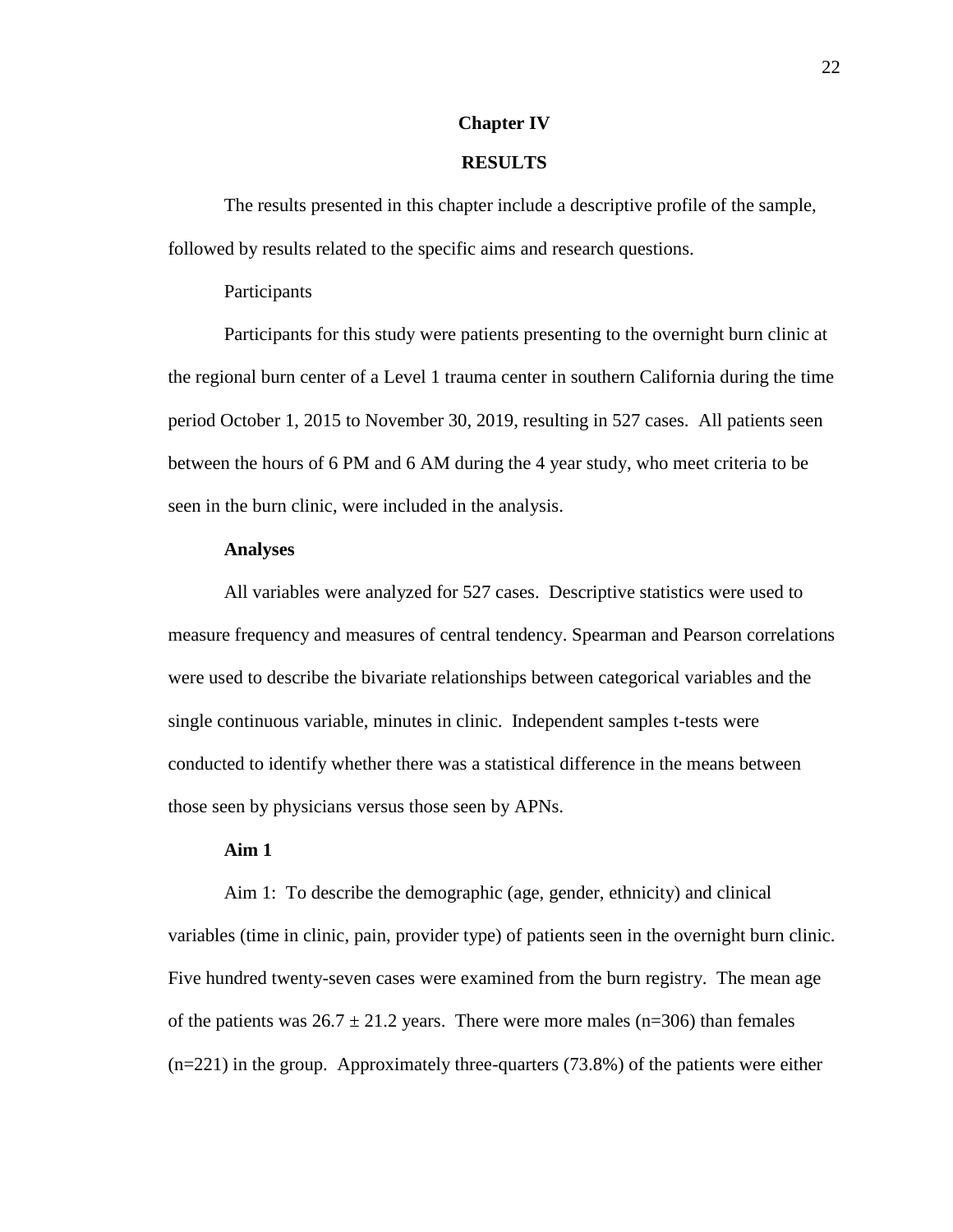white  $(n = 221, 41.9\%)$  or Hispanic  $(n=168, 31.9\%)$ . Table 1 summarizes sample characteristics for the 527 patients.

### Table 1.

# Demographics Characteristics Burn Patients

| Characteristic |               | $\mathbf n$      | $\%$ |
|----------------|---------------|------------------|------|
| Age Mean (SD)  | $26.7 + 21.2$ |                  |      |
| Gender         |               |                  |      |
| Male           |               | 306              | 58.1 |
| Female         |               | 221              | 41.9 |
| Ethnicity      |               |                  |      |
| Asian          |               | 18               | 3.4  |
| <b>Black</b>   |               | 32               | 6.1  |
| Hispanic       |               | 168              | 31.9 |
| White          |               | 221              | 41.9 |
| Other          |               | 81               | 15.4 |
| Missing        |               | $\boldsymbol{7}$ | 1.3  |
|                |               |                  |      |

### **Aim 2**

Aim 2: Examine the relationships among demographics (age, gender, ethnicity), provider type, pain scores, opiate prescribing data, specialist consult, and time in the clinic for this cohort of patients. Bivariate correlation was conducted to identify significant relationships between the study variables and patient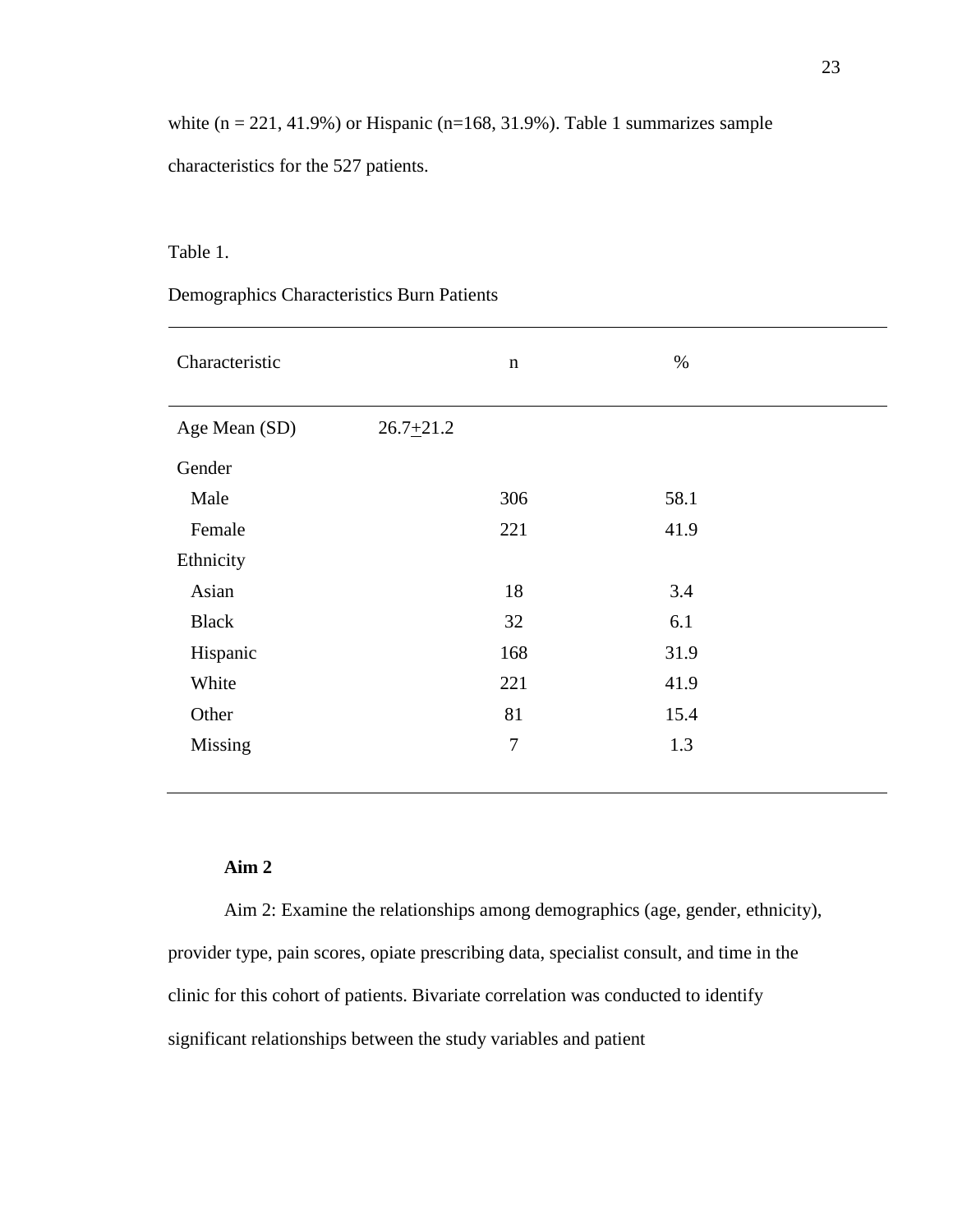characteristics. Independent samples t-tests were completed to compare means for provider type with demographic and clinical variables. The majority of the data was categorical with time in clinic being continuous.

No difference in outcomes between provider type and clinical variables, no significant differences were detected between provider type and pain scores, opiates prescribed during or after the visit.

#### Table 2.

#### Clinical Variables Burn Patients

|                     | Resident |           |       | <b>APN</b> |     |      |
|---------------------|----------|-----------|-------|------------|-----|------|
|                     | Mean     | <b>SD</b> | Mean  | <b>SD</b>  |     | P    |
| Time in clinic      | 86.7     | 55.42     | 71.28 | 41.44      | 490 | .008 |
| Pain score          | 1.61     | 2.65      | 2.79  | 9.76       | 403 | .63  |
| Opiate in clinic    | .51      | .50       | .53   | .50        | 492 | .52  |
| Opiate at discharge | .30      | .46       | .30   | .46        | 492 | .84  |

The patients seen by a resident ( $n = 114$ ) compared to the patients seen by APNs  $(n = 413)$ , demonstrated a significantly shorter visit length for those seen by APNs,

 $t(490) = 2.97$ ,  $p = .008$ . There was no significant effect for first pain score,  $t(403) = -1.1$ , p

 $= .63$ , last pain score t(271), p = .17, having an opiate administered in clinic t(492) = -.47,

 $p = .54$  or having an opiate prescribed at discharge t(492) = -.10,  $p = .84$ 

#### **Aim 3**

Identify factors that are associated with the variance in the time spent in the clinic. Although planned, a linear regression was not performed to describe the variability in the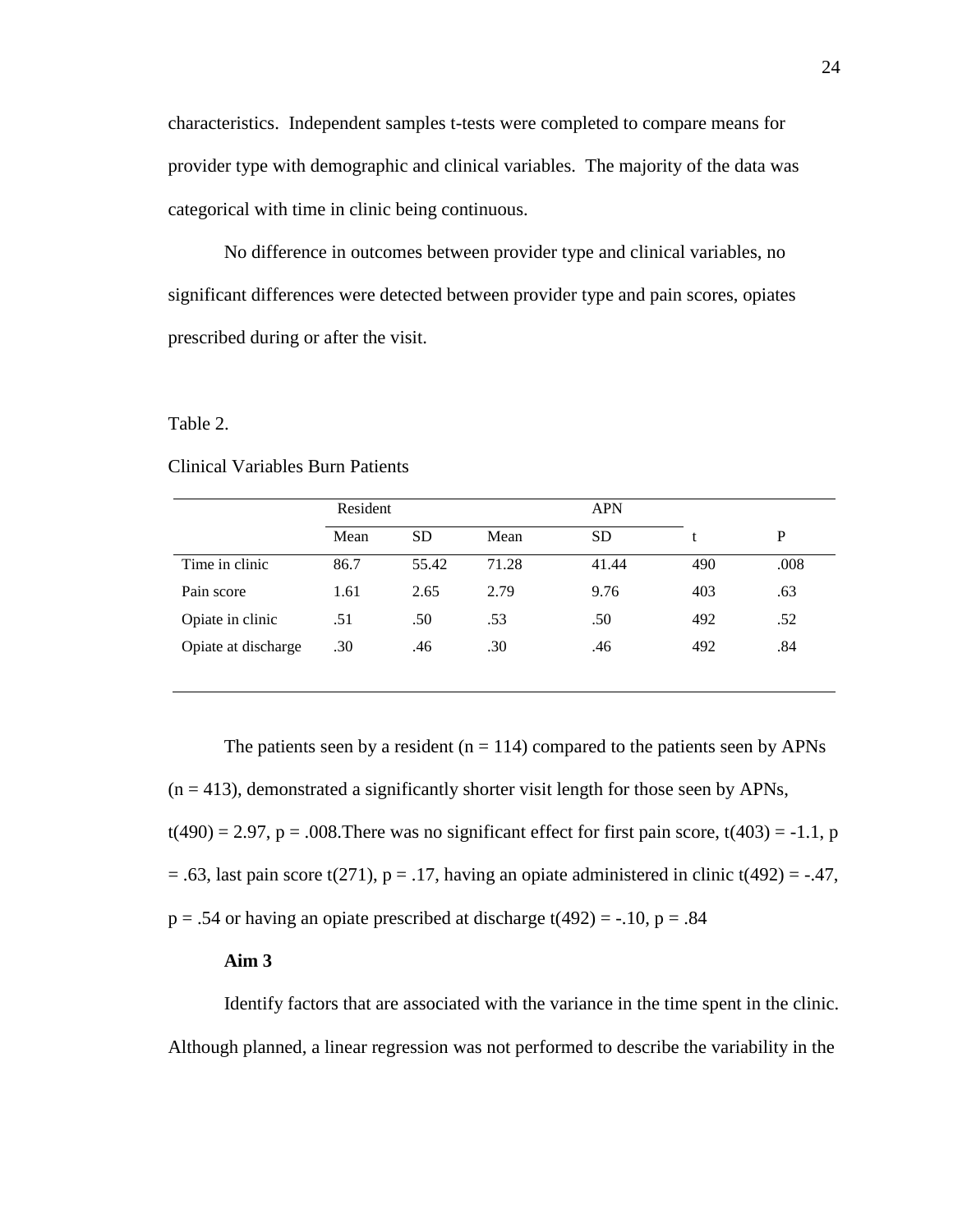dependent variable (time in clinic) with the independent variables (age, ethnicity, gender, provider, disposition); bi-variate analysis did not identify needed statistical significance for variables to enter the model.

#### **Supplemental Analysis**

A supplemental analysis was conducted to answer the following question: Was there a difference in whether a patient was given an opioid pain medication prior to arrival in the clinic based on ethnicity? A crosstabs calculation was conducted revealing differences in the expected vs actual who received opioid pain medication by ethnicity. Numerically fewer black and Hispanic patients received opiate pain medications prior to arrival at the hospital. The results were not statistically significant using a chi-squared analysis.  $\mathbf{x}^2 = 9.75$  (4), p = .045. There were no statistical differences in opiate prescribing either during the visit or at discharge between resident physicians an APNs. having an opiate administered in clinic  $t(492) = -.47$ ,  $p = .54$  or having an opiate prescribed at discharge  $t(492) = -.10$ ,  $p = .84$ 

Table 3.

Supplementary Analysis

|                            |     | Asian   |      | Black Hispanic Other                           |         | White | Total     |
|----------------------------|-----|---------|------|------------------------------------------------|---------|-------|-----------|
| Opiate given<br>pre-clinic |     | No 2.3% | 4.8% | 23.3%                                          | 9.3%    | 25.8% | 65.5%     |
|                            |     |         |      | $n = 12$ $n = 25$ $n = 120$ $n = 48$ $n = 133$ |         |       | $n = 338$ |
|                            | Yes | 1.2%    | 1.2% | 9.1%                                           | $6.4\%$ | 16.7% | 34.5%     |
|                            |     |         |      | $n = 6$ $n = 6$ $n = 47$ $n = 33$ $n = 87$     |         |       | $n = 178$ |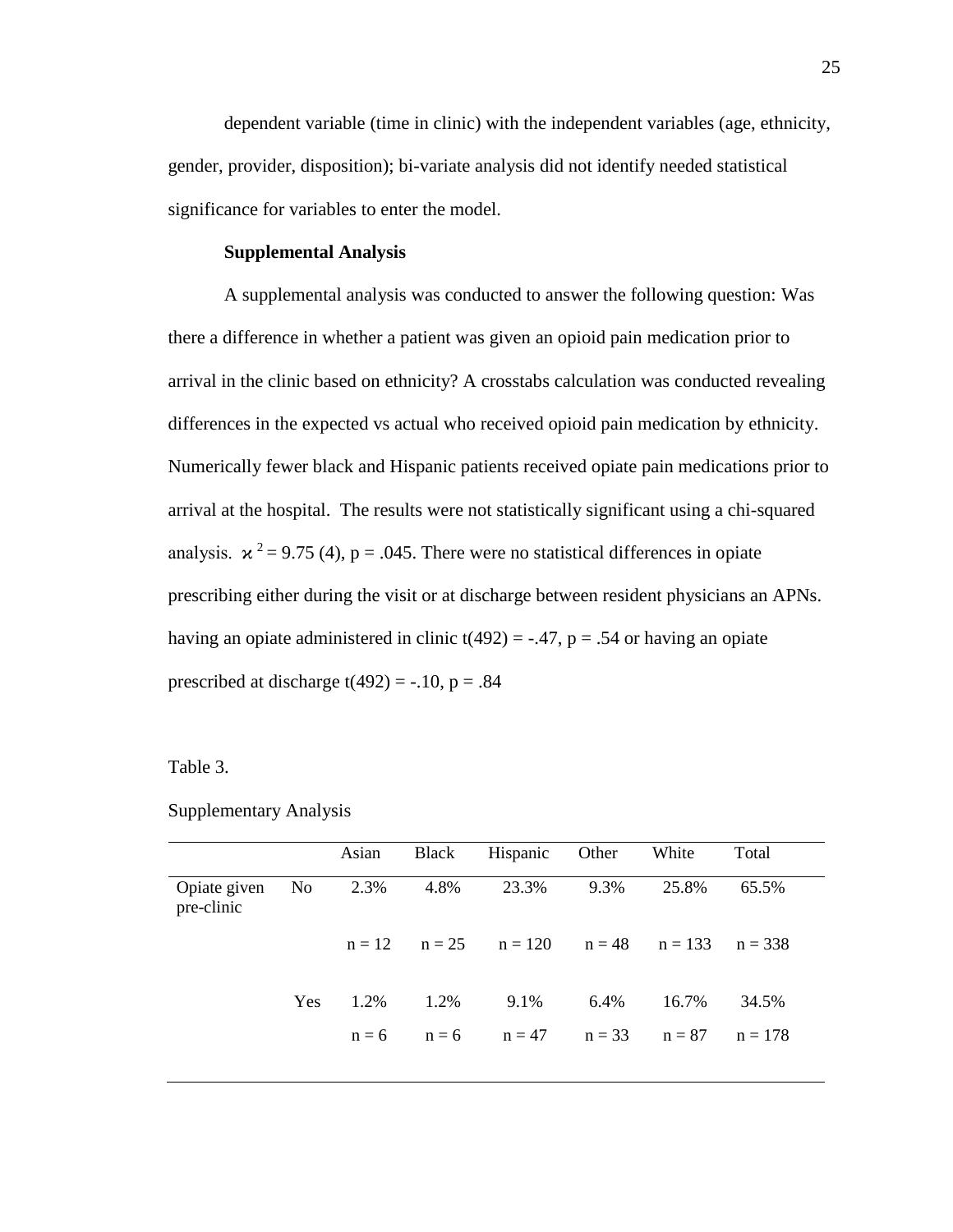#### **Secondary Analysis**

Research question: Was there a difference in revenue generated by APNs as compared to resident physicians?

Resident physicians do not bill for their services, instead, patients are charged a general facility fee for their visit. APNs do bill for their services and the aim of this research question was not to determine if there would be a difference, that was a foregone conclusion, but to assess how much of a difference in revenue was generated during the year prior to and the year after implementation of the transition. The hospital clinical informatics specialists were provided with the same visit data used in the previous analysis and pulled the per visit revenue and total revenue generated during the time period. There was a dramatic increase in per visit revenue and total revenue generated over the time period.

Table 4.

Total Growth in Revenue

| Summary                         | Total Growth % |
|---------------------------------|----------------|
|                                 |                |
| Charges, Year over Year         | 576%           |
|                                 |                |
| Encounters, Year over Year      | 151%           |
|                                 |                |
|                                 |                |
| Charge per Encounter, Year over | 169%           |
| Year                            |                |
|                                 |                |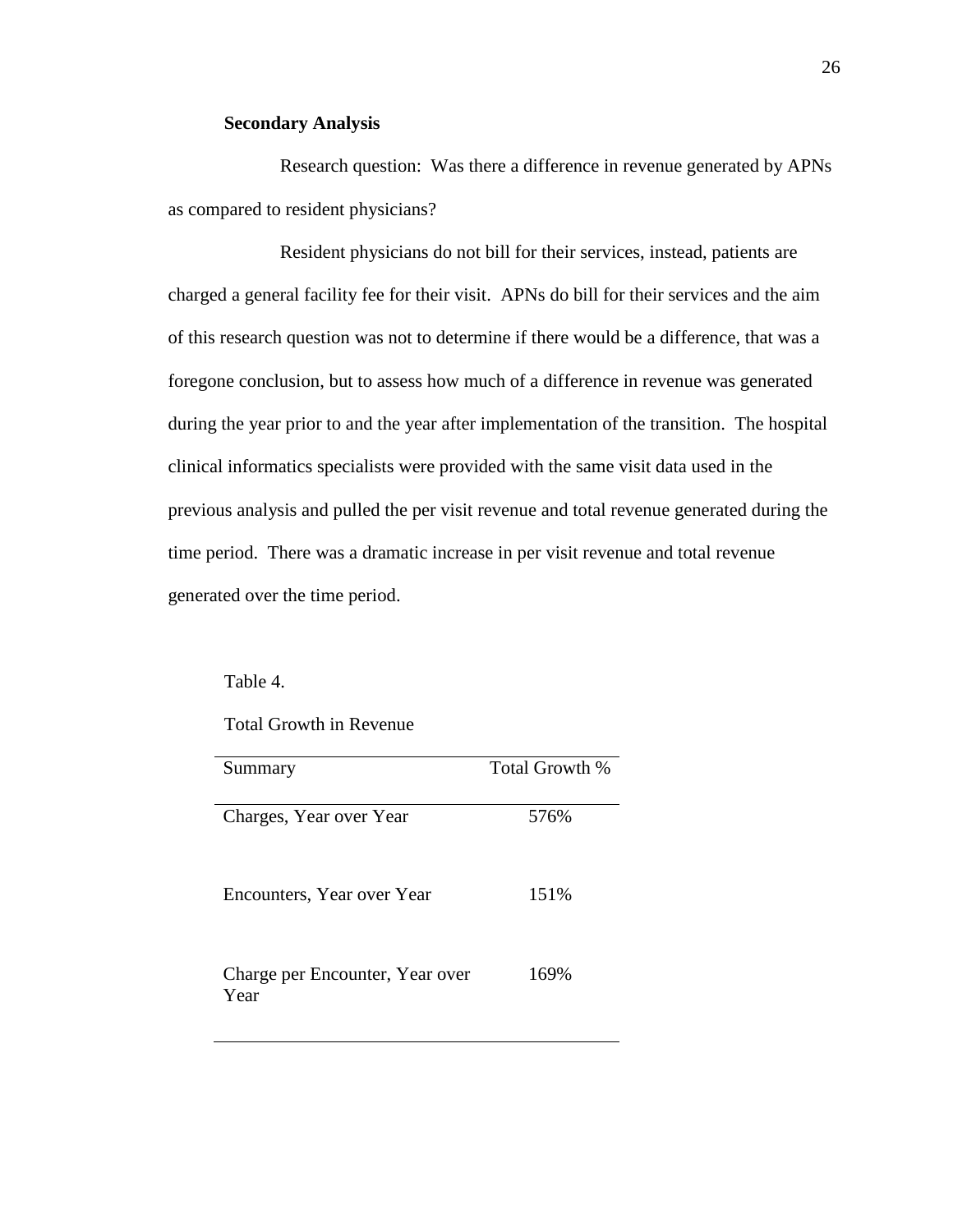#### **Summary**

This analysis supports the body of evidence that care provided by physician residents and APNs is not statistically different on measures of pain management, opiate prescribing both during the visit and at discharge. There was inconclusive data generated on admission rates and referral to specialty services due to the low number of cases identified. A significant difference in the number of minutes spent in the clinic and revenue generated by APNs highlights the value APNs contribute to operational efficiency and revenue generation. In this particular institution, as a teaching hospital, patients seen overnight were not billed for provider services beyond a general facilities charge prior to the transition to APN coverage which occurred on October 1, 2016. This creates a unique situation because the increase in revenue seen when APNs began to see the patients, masks the benefit seen on the patient side. In a setting where physicians bill for their services, the cost to the patient could be lower when seen by an NP. In an environment where the true cost of delivering services is artificially reduced by the use of resident physicians, utilization of APNs does indeed appear to increase costs for the patient. The significance meaning of this analysis will be discussed in Chapter 5.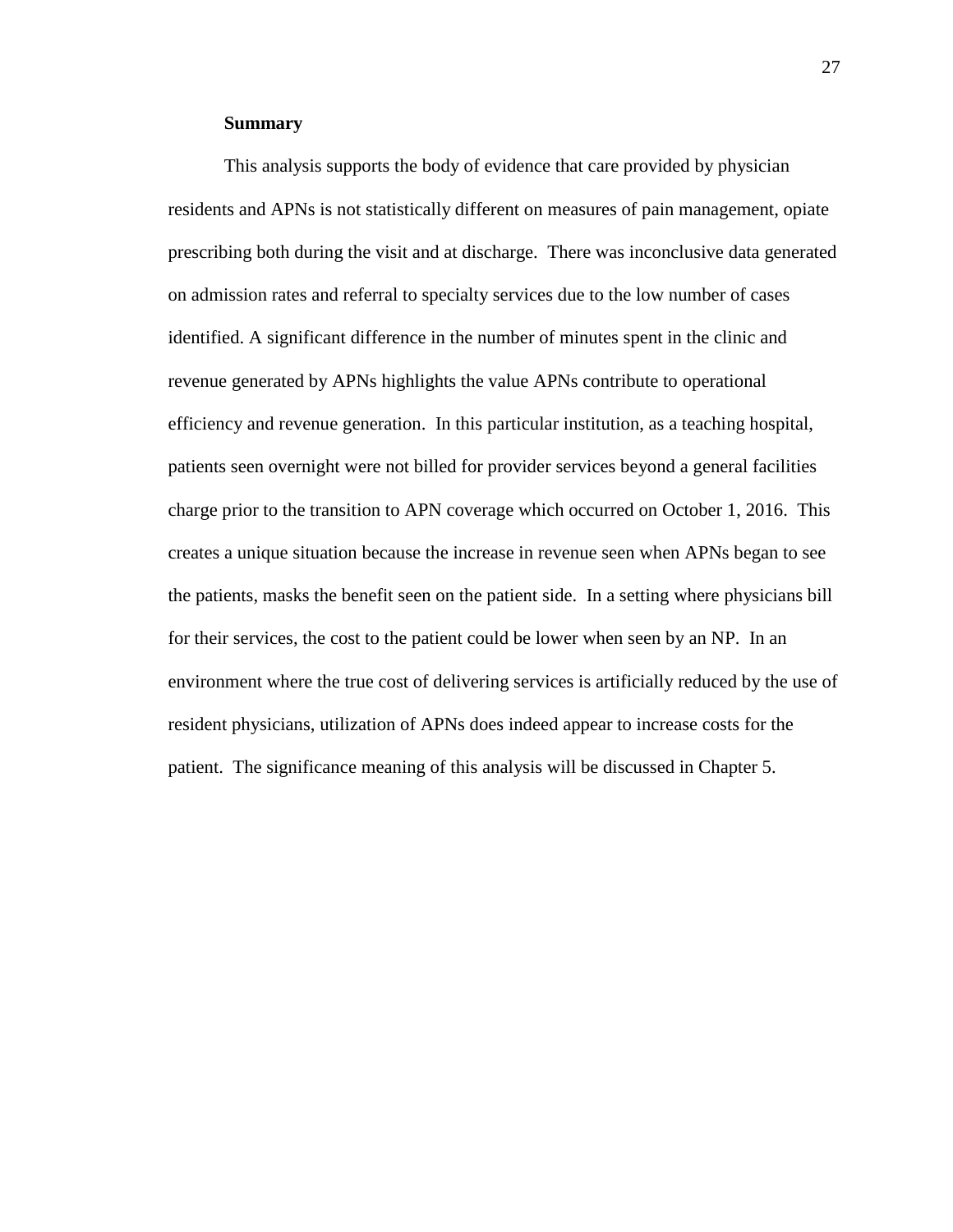#### **Chapter V**

#### **DISCUSSION AND FINDINGS**

The purpose of this retrospective descriptive comparative design study was to describe the difference in visit length, pains scores, opiate prescribing practices and per patient revenue between patients cared for in an overnight burn clinic by APNs compared to resident physicians. Visit length in minutes was the primary outcome measure. Pain scores and the difference in pain scores at the beginning and end of the visit were examined. Opiates given prior to the visit, during the visit, and at discharge were examined. A secondary measure of revenue generated per patient was also examined. In this chapter a discussion of the findings, strengths, limitations, and implications for nursing practice is undertaken. Recommendations for future research is discussed.

#### **Study Summary**

Data on 527 subjects were obtained for patients seeking care in a regional burn center overnight clinic at a level 1 Trauma center in southern California. Cases seen between the hours of 6pm and 6am were obtained from the burn registry, a data set collected by the Burn Center, which is then transmitted to the American Burn Association which aggregates it into a national database available for research. Each unique visit was then identified in the EHR and examined to see if the case met the study criteria. Visits meeting criteria were then further examined and data regarding vital signs, provider type, pain scores, specialist consult, and opiate prescribing were collected. The time period covered by the study was from October of 2015 through November of 2019. Active chart examination occurred over a 24-month period. Each chart was accessed, and data extracted from the burn registry database was compared to the actual chart for accuracy.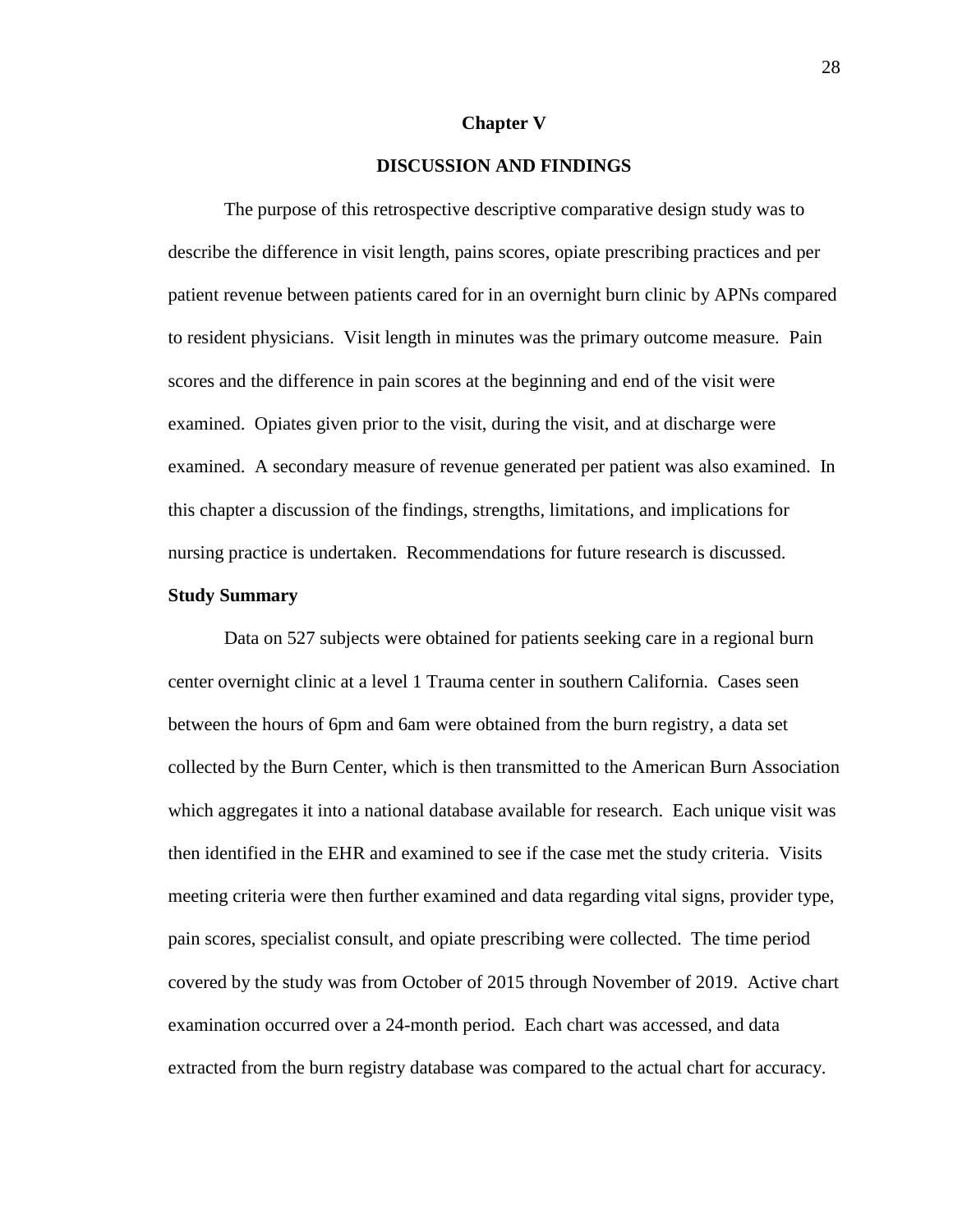Descriptive, inferential, and multivariate analysis was conducted for each of the research aims.

#### **Study Findings**

Extant studies have found little to no difference in the care delivered by physicians and APNs. (McCleery, Christensen, Peterson, Humphrey, & Helfand, 2011; Naylor & Kurtzman, 2010; Pioro et al., 2001; Roche, Gardner, & Jack, 2017; Spetz, Skillman, & Andrilla, 2017). In that regard, this study supports that finding. The transition to APN coverage from physician resident coverage was envisioned as a way to address a perceived extended wait time for patients presenting to the burn clinic prior to being seen and treated. This study supports the decision to make the transition by identifying a statistically significant reduction in visit length over the period of study. Regarding the ability to generalize these findings to other settings must take into account the ethnic makeup of the population involved in the study. The population in southern California is more diverse than the nation as a whole. The proximity to the border with Mexico and the long history of immigration to California is reflective of the diversity of the patients seen in the clinic.

#### **Conceptual Framework**

The refined quality health outcomes model, which builds on the work of Donabedian's structure process outcomes model, was used as the conceptual framework for this study. As a middle range theory, it helps to describe the interplay between the health system structure, the process of healthcare delivery, and the changeable and unchangeable client characteristics examined in this study. The results of the study can be described in terms of the conceptual framework as envisioned by Radwin (2002).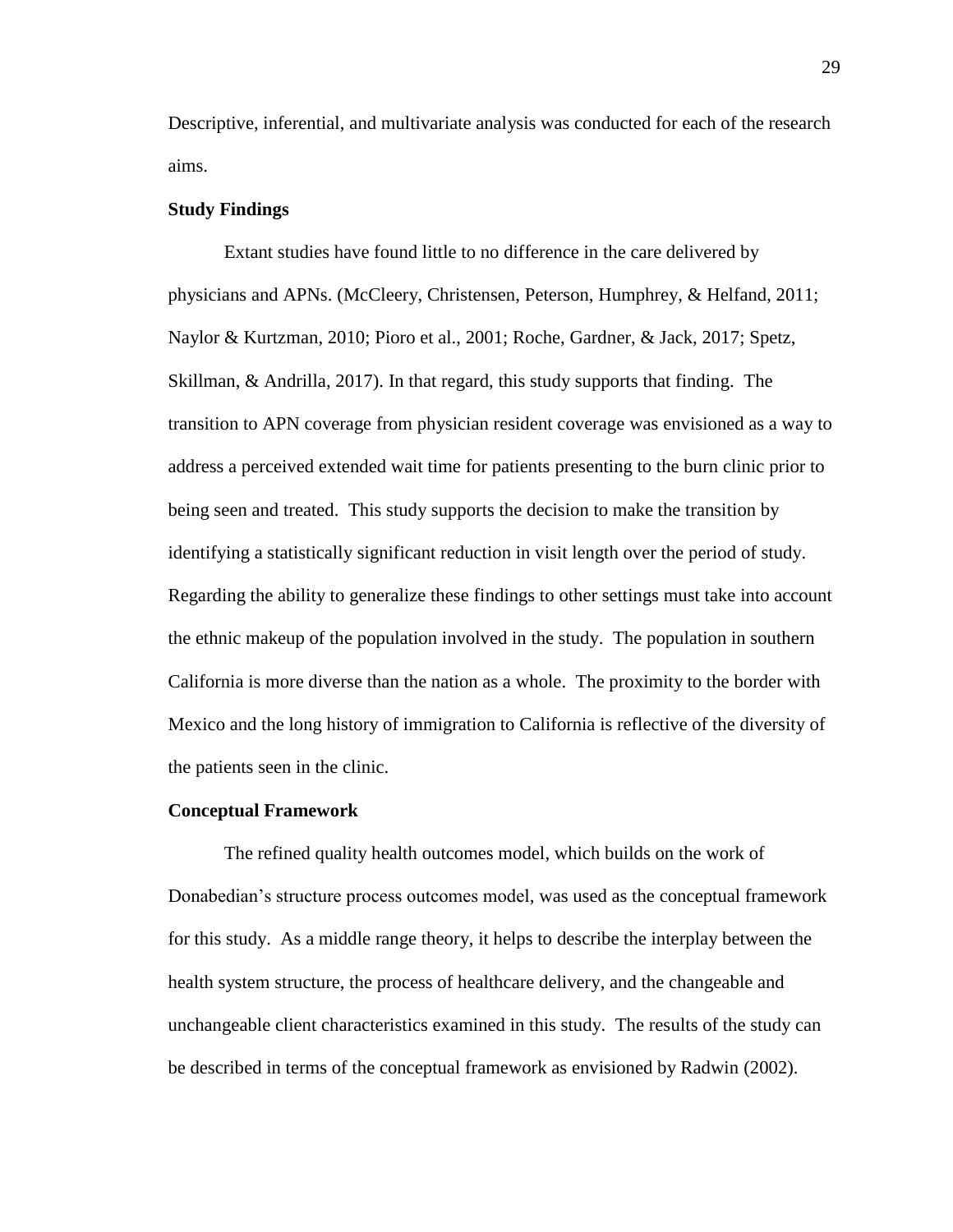Structural changes implemented during the time of this study included re-aligning the work responsibilities of APNs on the surgical service in order to provide overnight coverage in the Burn Clinic. Each of the providers was trained during a two month period immediately preceding the transition which occurred on October 1, 2016. Attending physicians were available for consultation at all times. Billing privileges were put in place coinciding with the transition day. Changes in call schedules, resident coverage responsibilities, workflow changes for APNs and staff education regarding the transition were disseminated. Process changes included having APNs prioritize the burn clinic patients over other non-critical tasks. Client state characteristics, those which change based on the structure and process changes were examined separately from client trait characteristics as described in the conceptual framework. Client state characteristics examined were pain scores, changes in pain scores, heart rate, blood pressures, admission rates, need for pain medications and specialist consultations. Client trait characteristics examined were gender, age and ethnicity. Interventions examined were divided by provider type and outcomes were compared. The primary outcome evaluated was whether there was any bidirectional change in the number of minutes spent in the clinic along with the other client state characteristics by provider seen. Then, an examination of the effects of unidirectional client trait characteristics on interventions, outcomes and system changes were evaluated by provider seen. No differences were detected in measures of client state by provider seen and no differences in provider practices based on client traits were revealed. A significant difference in the number of minutes in the clinic by provider seen supports the system changes envisioned prior to the start of the study. The secondary aim characterized the changes in revenue seen following the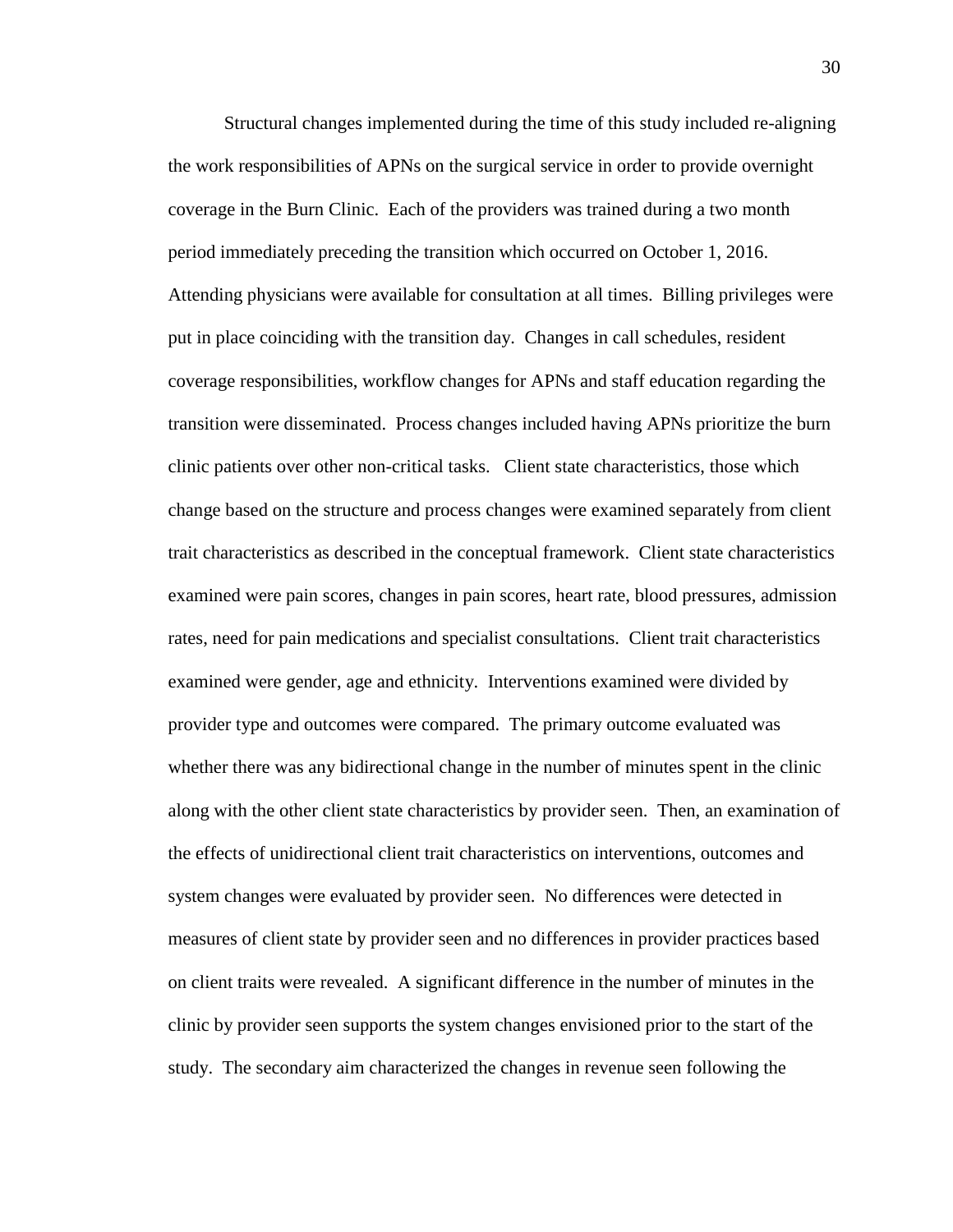system changes implemented during the year prior to and after the transition day. Each of the components of Radwin's (2002) modifications to the QHOM conceptual model support the structure and analysis undertaken in this study. Burn clinic patients spend less time in the clinic when seen by an APN with no statistical difference in measures of pain, vital signs or opiates prescribed either during the visit or at discharge not affected by age, ethnicity or gender.

#### **Limitations**

This study has several limitations. The design of this study was a retrospective descriptive comparative design. Data prior to 2015 is not available, limiting the number of patients seen by resident physicians ( $n= 108$ ) to one year prior to the transition to APN coverage. Familiarity with burn treatment regimens and provider comfort levels initiating the treatment could account for the differences seen in visit length. Resident physicians rotate on a 4-week schedule at this institution, which may affect visit length as they learn the daily routine of the clinic or become familiar with burn treatments and process. There have been no changes in APNs who staff the burn clinic overnight and increasing comfort and confidence with the patients presenting with burns may have had an effect on visit length. Each provider has subtle differences in how they describe burn wounds, document what was done including medications administered, and discharge medications in the EHR. Not every provider documents handwritten opioid prescriptions in the same way at discharge. Some data may have been lost due to incomplete documentation. If a prescription for opioids was transmitted electronically it would be documented in the EHR. This ability to send controlled substance electronic prescriptions came about during the time period of the study and has been adopted by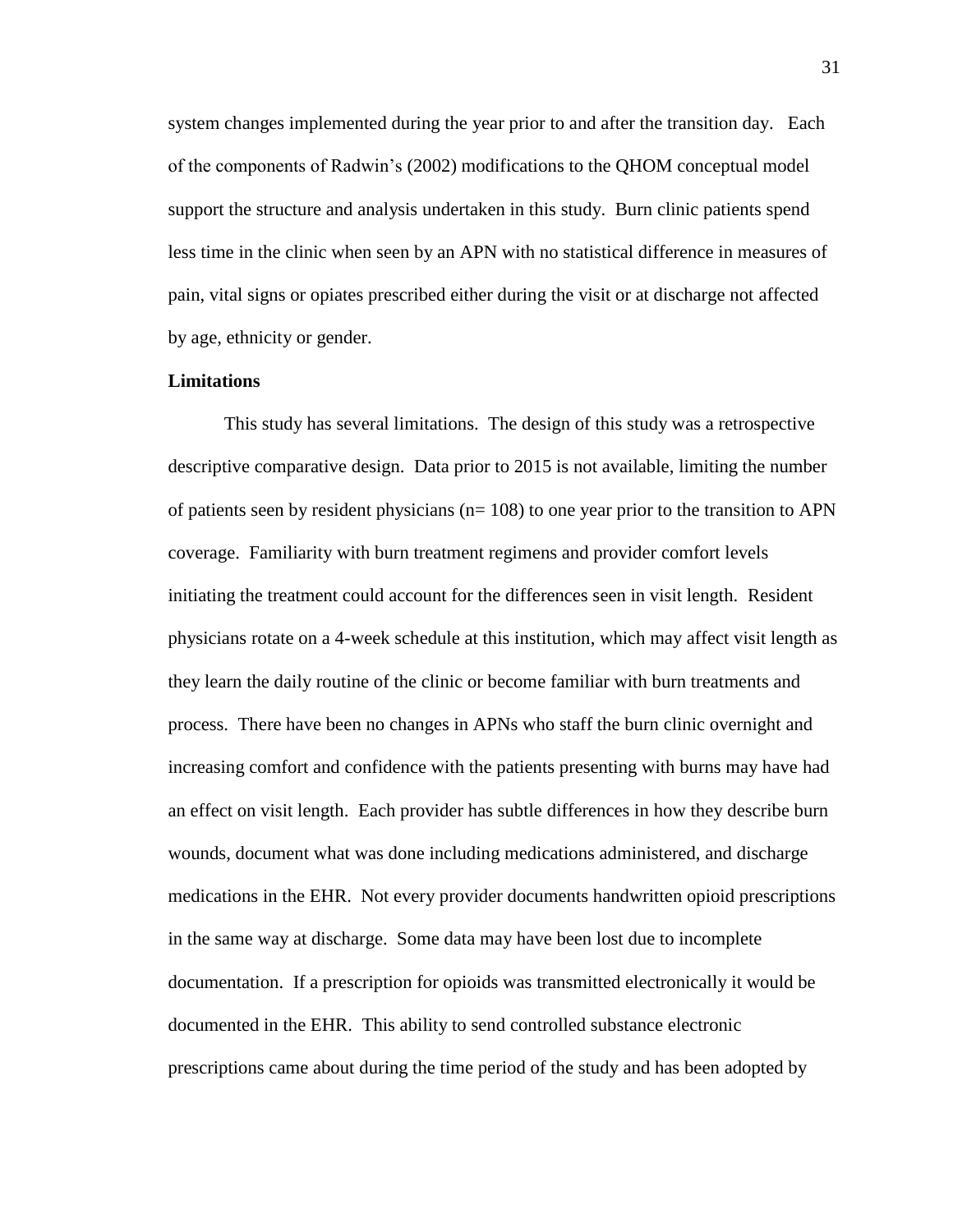some providers and not by others. The most frequent method of providing a controlled substance prescription is by a handwritten script on a controlled substance pad. Verbal reports of pain and changes in pain are difficult to measure empirically; 58.4% of patients had pre and post debridement pain scores documented in the EHR. This excluded 41.6% of the cases further weakening the meaning of the data. Pain perception is subjective and has a great deal of variability from person to person. Severity of the burn injury was not examined in this study as it relates to pain. Less severe burns tend to be extremely painful where much deeper injury with damage to the nerves can be described as not painful or minimally painful. While there may be some numeric differences in reported changes in pain, for practical purposes a 1 or two-point difference in pain has no clinical meaning.

#### **Implications for Practice**

Having dedicated providers who are able to prioritize seeing patients who have been burned is multifactorial. Early treatment of burns can lessen severity in the case of chemical burns, early pain management can alleviate suffering (Morgan et al. 2018). Changes in the structure or process of delivery of specialized burn care allowing for quicker review should be welcomed (Kelly et al. 2013). In this institution, APNs have been tasked with making burn clinic patients a priority in order to expedite their care. This also frees up the resident physicians to dedicate their time to more pressing tasks, which further their learning and education as surgeons. Examining the revenue improvements of this transition proved to be dramatic. In the two-year time period of the revenue comparison, a 169% increase was realized highlighting the need to bill for provider services when possible which supports the ongoing vitality of the clinic and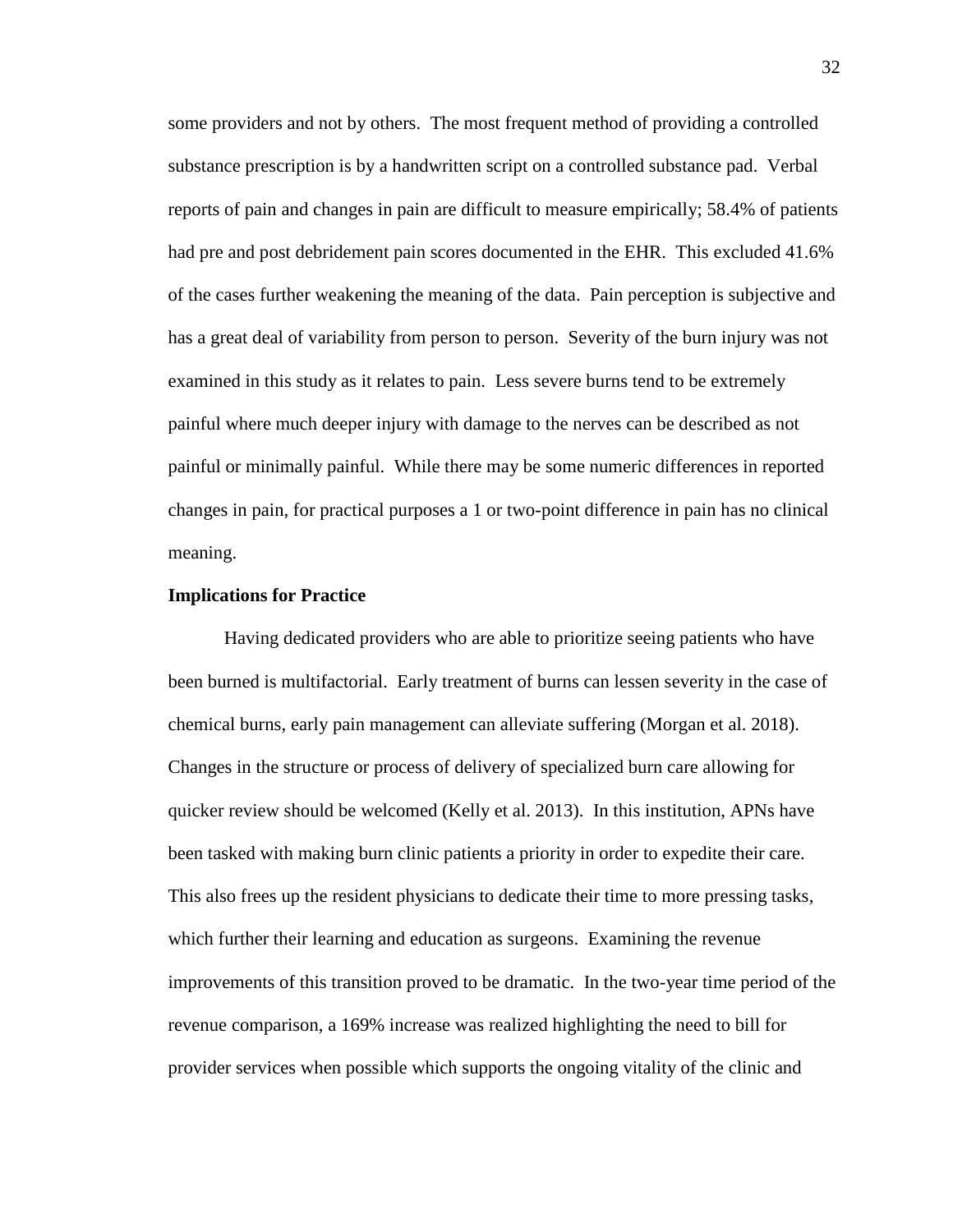justifies its existence and the jobs it supports. Patients could be seen in the Emergency Department, but the advantages of being seen by a provider and nurses with specialty training would be lost.

#### **Implications for Health Policy**

In keeping with the need for future planning and the development of healthcare systems in line with the workforce planning model (WPM) jointly developed with the American Hospital Association, American Society for Healthcare Human Resources Administration, and the American organization of Nurse Executives, studies which help inform the four components of WPM with the goal of ensuring competent and sufficient numbers of healthcare providers are of benefit. Collecting data, understanding the workforce, and using the results will help the organization better understand its current and future needs. As the healthcare landscape changes and evolves, who to hire, how jobs are performed, and how patient care is delivered will help organizations better understand their needs (American Organization for Nursing Leadership (AONL), 2013).

The study supports the move toward NP run clinics on multiple fronts. Residents who previously would have been pulled away from more pressing issues in order to evaluate and treat minor burn patients are able to more fully focus on treating more critically ill patients. As this study identifies, tasking the APNs with patients in the burn clinic benefits the patients with shorter visit length, more timely treatment, and the benefit of having a provider with what is now years of experience dealing with burn injury. From an organization standpoint, improvements in revenue due to the ability of APNs to bill for their services helps to support and fund the continuing presence of a 24 hour staffed clinic.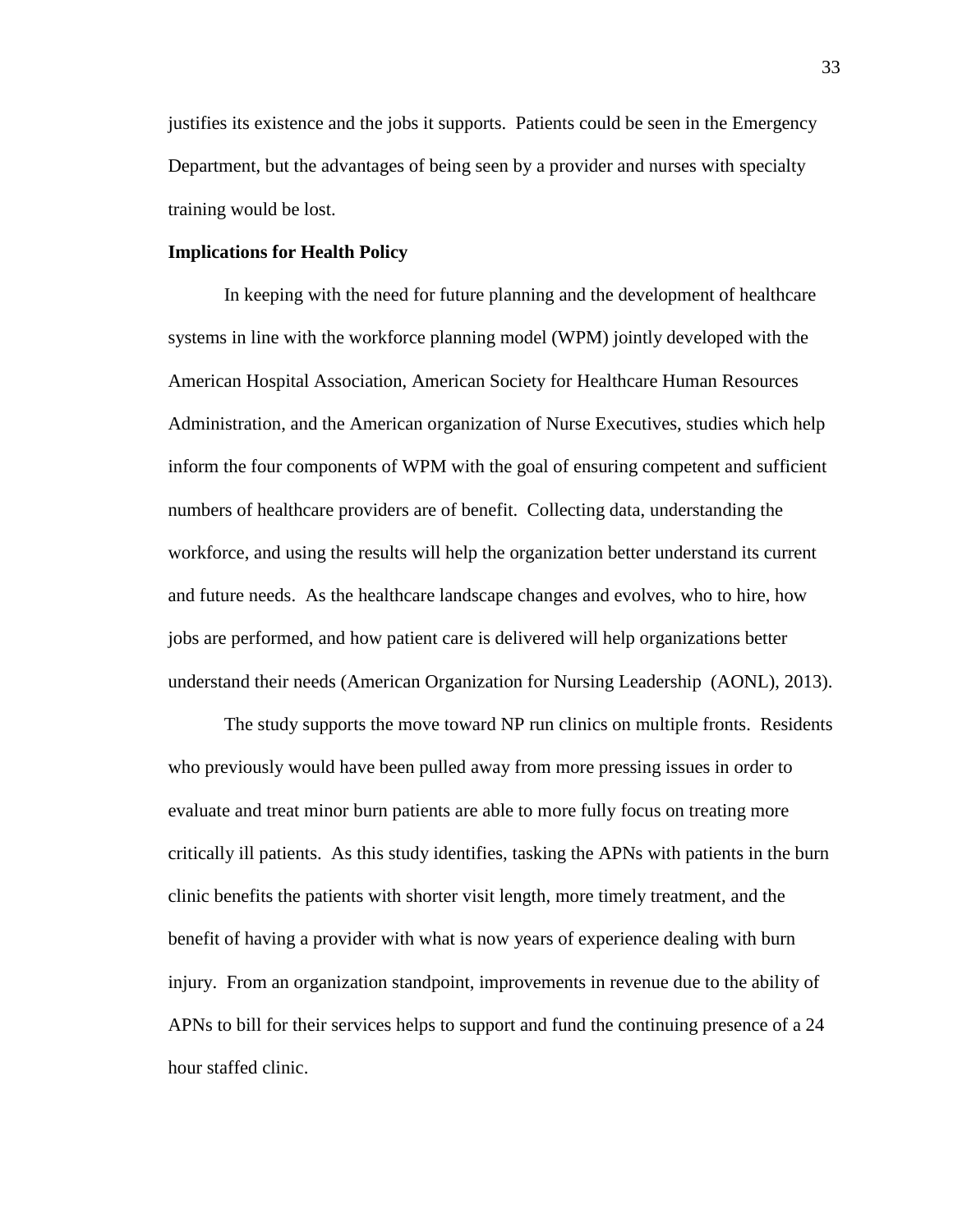#### **Future Research**

This study reinforces what multiple previous studies have shown. APNs provide care, which is not different from the care provided by physician residents. No previous studies have been undertaken in this quasi-acute care type clinic environment and none comparing burn care specifically. Further research on the revenue generating abilities of APNs in teaching institutions is warranted. This study did not show a significant difference in the number of patients prescribed opioid pain medications in the pre-clinic environment. However, there were numerically fewer Black and Hispanic patients who received opioid pain medications prior to arrival at the clinic and numerically more whites receiving opioid pain medications prior to arrival than what was predicted. Further studies are indicated to examine whether there is a difference in treatment in the community breaking along racial lines. Visit lengths were shorter with APNs during the period of this study. Additional research in different clinic environments could either reinforce or call into question what was found in this study. As legislation advances nationally, allowing APNs to practice to the full extent of their training, studies comparing the care APNs provide to existing practice will help to advance changes in health policy.

#### **Conclusion**

Burns are dynamic and evolving wounds (Morgan et al., 2018). This study has shown, burn care is dynamic and evolving as well. Faster treatment and pain relief in a non-biased environment by specially trained providers has incrementally improved care provided to these vulnerable patients. The increase in revenue supports the important role APNs play in the delivery of health care in a modern health system. Much work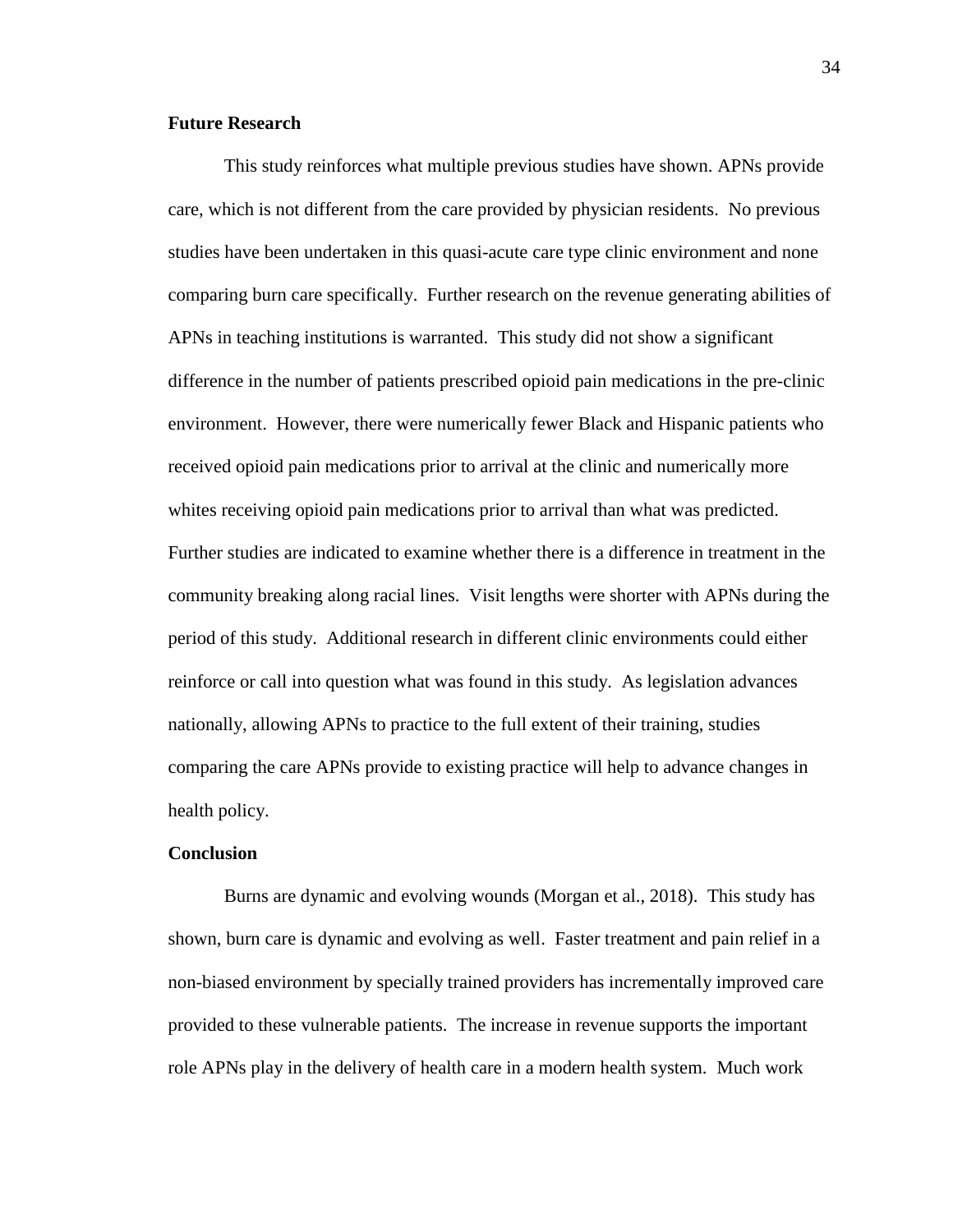remains to be done. Burn management relies heavily on the use of opiate pain medications during the first days following the injury. Future work examining the quantities of opiate pain medications or the use of multimodal pain regimens to manage burn pain would be informative and build on the body of knowledge necessary to effectively treat these wounds. Epidemiologic work regarding neighborhoods with a higher proportion of burn clinic patients can help to target outreach within these populations. Incremental improvements in burn management will advance the treatment modality and improve patient outcomes.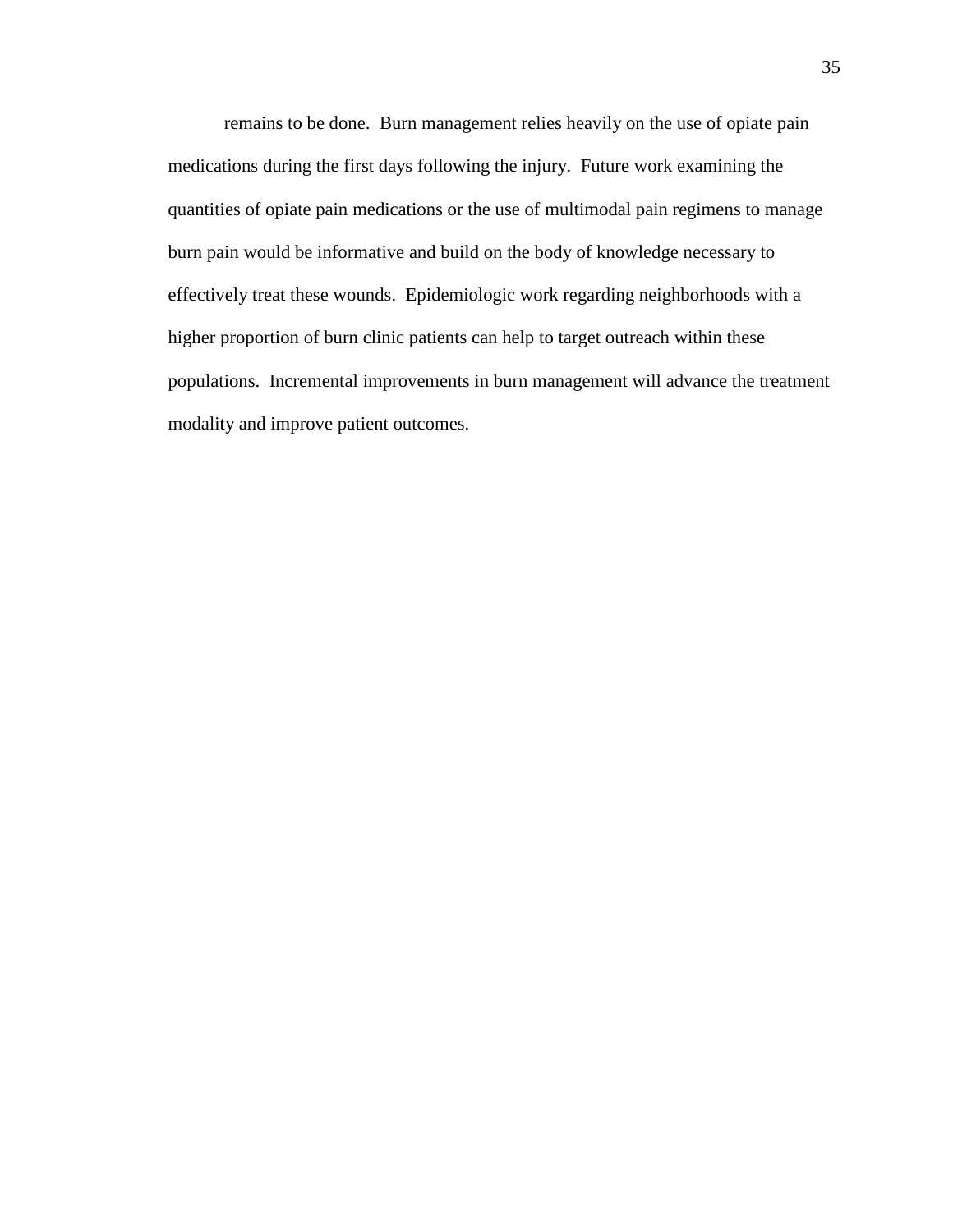#### **REFERENCES**

Agency for Healthcare Research and Quality. (2012, September). *Primary Care Workforce Facts and Stats No. 3.* [Text]. AHRQ. Retrieved from

https://www.ahrq.gov/research/findings/factsheets/primary/pcwork3/index.html

American Association of Nurse Practitioners. (2020, March 3). *More Than 290,000 Nurse Practitioners Licensed in the United States.* AANP. Retrieved March 18, 2020 from https://www.aanp.org/news-feed/290-000-nps-licensed-in-us

American Association of Occupational Health Nurses. *AAOHN : Position* 

*Statements.(n.d.).* AAOHN. Retrieved April 20, 2019 from

http://aaohn.org/page/position-statements

- American Organization for Nursing Leadership. (2013). *Developing an Effective Health Care Workforce Plan.*[White Paper]. Retrieved from https://www.aonl.org/sites/default/files/aone/workforce-planning-model.pdf
- Donabedian A. 1973. Aspects of Medical Care Administration: Specifying Requirements for Health Care Cambridge, MA: Harvard University Press
- Endorf, F. W., & Dries, D. J. (2011). Burn resuscitation. *Scandinavian Journal of Trauma, Resuscitation and Emergency Medicine*, *19*, 69–69. https://doi.org/10.1186/1757-7241-19-69
- Flynn, B.C. (1997). Partnerships in healthy cities and communities: A social commitment for advanced practice nurses. *Advanced Practice Nursing Quarterly*, *2*(4), 1–6.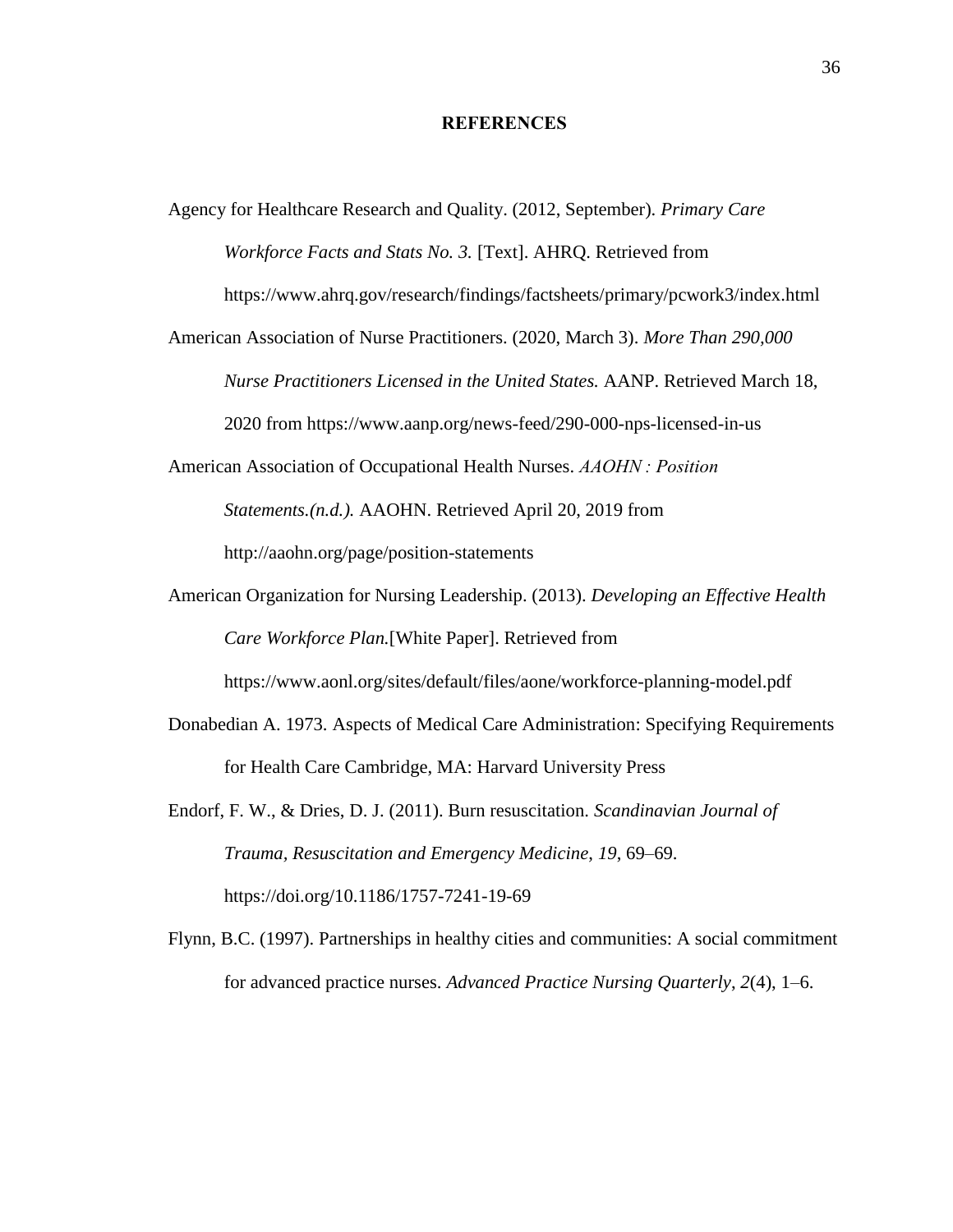- Guzik, A., Menzel, N.N., Fitzpatrick, J., & McNulty, R. (2009). Patient satisfaction with nurse practitioner and physician services in the occupational health setting. *AAOHN Journal*, *57*(5), 191–197. https://doi.org/10.3928/08910162-20090428- 06
- Hunt, L. M., & Megyesi, M. S. (2008). The ambiguous meanings of the racial/ethnic categories routinely used in human genetics research. *Social science & medicine (1982)*, *66*(2), 349–361. https://doi.org/10.1016/j.socscimed.2007.08.034
- Kelly, J., Nikkhah, D., Wek, C., & Dheansa, B. (2013). Changing management models in burn care. *British Journal of Healthcare Management*, *19*(12), 585–589. https://doi.org/10.12968/bjhc.2013.19.12.585
- Kippenbrock, T. (2017). Nurse Practitioner Leadership In Promoting Access to Rural Primary Care. *Nursing Economic\$*, *35*(3), 119–125.
- Knickman, J. R., Lipkin, M. J., Finkler, S. A., Thompson, W. G., & Kiel, J. (1992). The potential for using non-physicians to compensate for the reduced availability of residents. *Academic Medicine*, *67*(7), 429–438.
- Mayberry, L.J., & Gennaro, S. (2001). A quality of health outcomes model for guiding obstetrical practice. *Journal of Nursing Scholarship*, *33*(2), 141–146. https://doi.org/10.1111/j.1547-5069.2001.00141.x

McCleery, E., Christensen, V., Peterson, K., Humphrey, L., & Helfand, M. (2011). Evidence Brief: The Quality of Care Provided by Advanced Practice Nurses. In *VA Evidence-based Synthesis Program Evidence Briefs*. Department of Veterans Affairs (US). http://www.ncbi.nlm.nih.gov/books/NBK384613/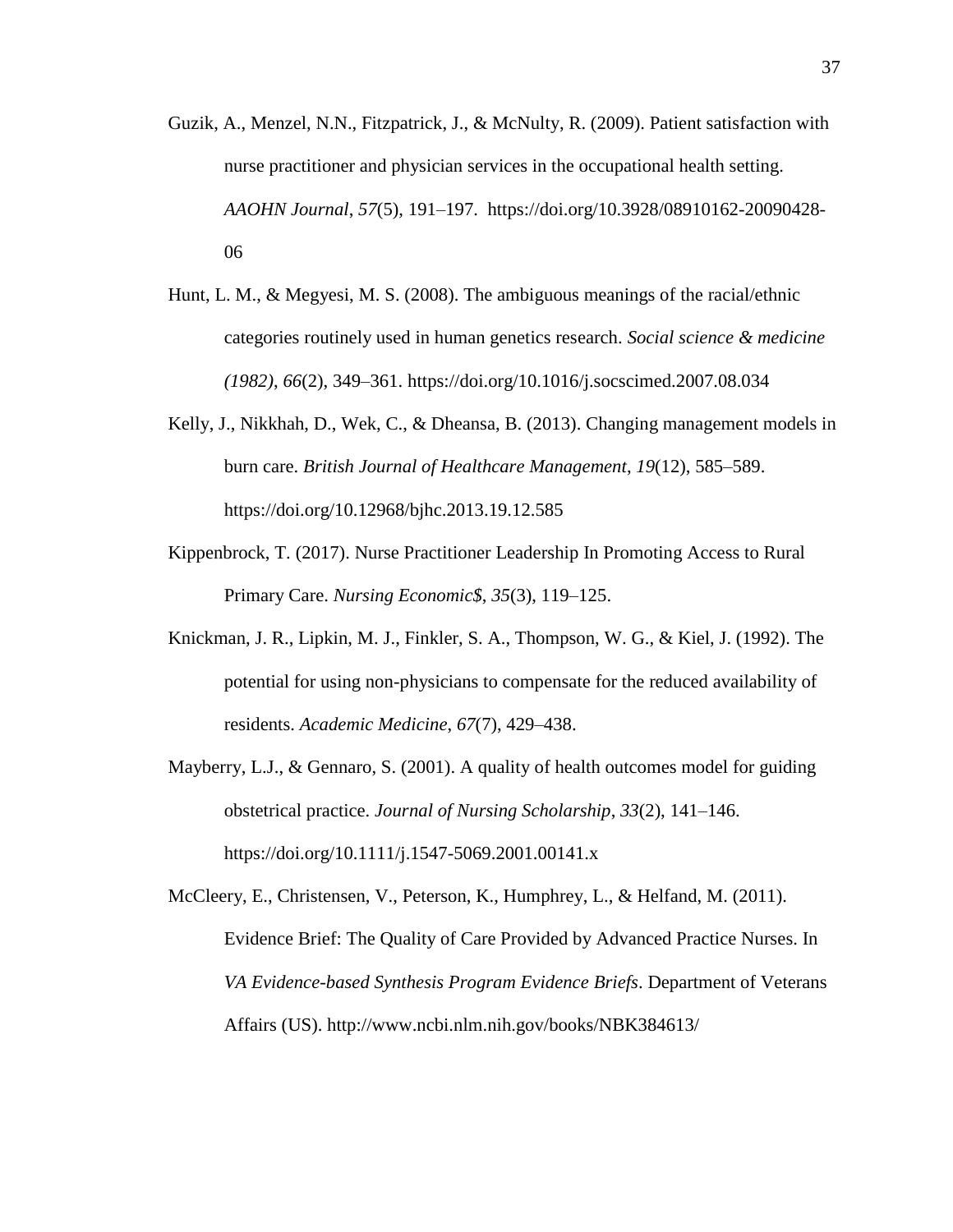- Mitchell, P. H., Ferketich, S., & Jennings, B. M. (1998). Quality health outcomes model. American Academy of Nursing Expert Panel on Quality Health Care. *Image--the Journal of Nursing Scholarship*, *30*(1), 43–46.
- Morgan, M., Deuis, J. R., Frøsig-Jørgensen, M., Lewis, R. J., Cabot, P. J., Gray, P. D., & Vetter, I. (2018). Burn Pain: A Systematic and Critical Review of Epidemiology, Pathophysiology, and Treatment. *Pain Medicine*, *19*(4), 708–734. https://doi.org/10.1093/pm/pnx228
- Mundinger, M. O. (1994). Advanced-Practice Nursing—Good Medicine for Physicians? *New England Journal of Medicine*, *330*(3), 211–214. https://doi.org/10.1056/NEJM199401203300314
- Naylor, M. D., & Kurtzman, E. T. (2010). The Role Of Nurse Practitioners In Reinventing Primary Care. *Health Affairs*, *29*(5), 893–899. https://doi.org/10.1377/hlthaff.2010.0440
- Newhouse, R. P., Stanik-Hutt, J., White, K. M., Johantgen, M., Bass, E. B., Zangaro, G., Wilson, R. F., Fountain, L., Steinwachs, D. M., Heindel, L., & Weiner, J. P. (2011). Advanced practice nurse outcomes 1990-2008: A systematic review. *Nursing Economic\$*, *29*(5), 230–250; quiz 251.
- Oliver, R. (2019, August 20). *Burn Resuscitation and Early Management: Historical, Pathophysiology, Initial Evaluation and Treatment*. Medscape. Retrieved from https://emedicine.medscape.com/article/1277360-overview
- Pioro, M. H., Landefeld, C. S., Brennan, P. F., Daly, B., Fortinsky, R. H., Kim, U., & Rosenthal, G. E. (2001). Outcomes-based trial of an inpatient nurse practitioner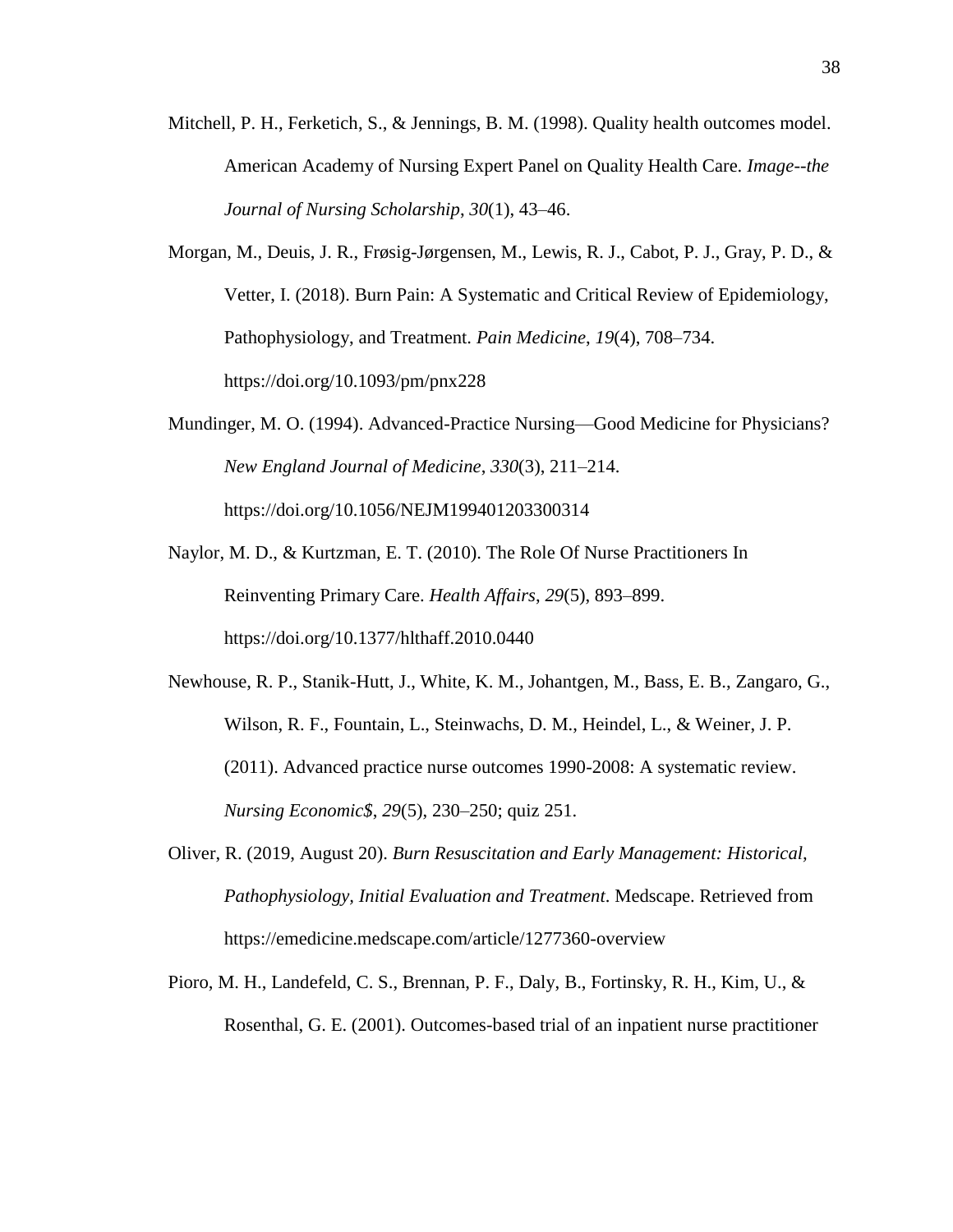service for general medical patients. *Journal of Evaluation in Clinical Practice*, *7*(1), 21–33. https://doi.org/10.1046/j.1365-2753.2001.00276.x

- Polit, D.F. and Beck, C.T. (2012) Nursing Research: Generating and Assessing Evidence for Nursing Practice. 9th Edition, Lippincott, Williams & Wilkins, Philadelphia.
- Radwin, L. (2002). Refining the quality health outcomes model: Differentiating between client trait and state characteristics. *Nursing Outlook*, *50*(4), 168–169. https://doi.org/10.1067/mno.2002.127471
- Roche, T. E., Gardner, G., & Jack, L. (2017). The effectiveness of emergency nurse practitioner service in the management of patients presenting to rural hospitals with chest pain: A multisite prospective longitudinal nested cohort study. *BMC Health Services Research*, *17*, 1–14. https://doi.org/10.1186/s12913-017-2395-9
- Sharples, L. D. (2002). A randomised controlled crossover trial of nurse practitioner versus doctor led outpatient care in a bronchiectasis clinic. *Thorax*, *57*(8), 661– 666. https://doi.org/10.1136/thorax.57.8.661
- Spetz, J., Skillman, S. M., & Andrilla, C. H. A. (2017). Nurse Practitioner Autonomy and Satisfaction in Rural Settings. *Medical Care Research & Review*, *74*(2), 227–235. https://doi.org/10.1177/1077558716629584
- Stanik-Hutt, J., Newhouse, R. P., White, K. M., Johantgen, M., Bass, E. B., Zangaro, G., Wilson, R., Fountain, L., Steinwachs, D. M., Heindel, L., & Weiner, J. P. (2013). The Quality and Effectiveness of Care Provided by Nurse Practitioners. *The Journal for Nurse Practitioners*, *9*(8), 492-500.e13. https://doi.org/10.1016/j.nurpra.2013.07.004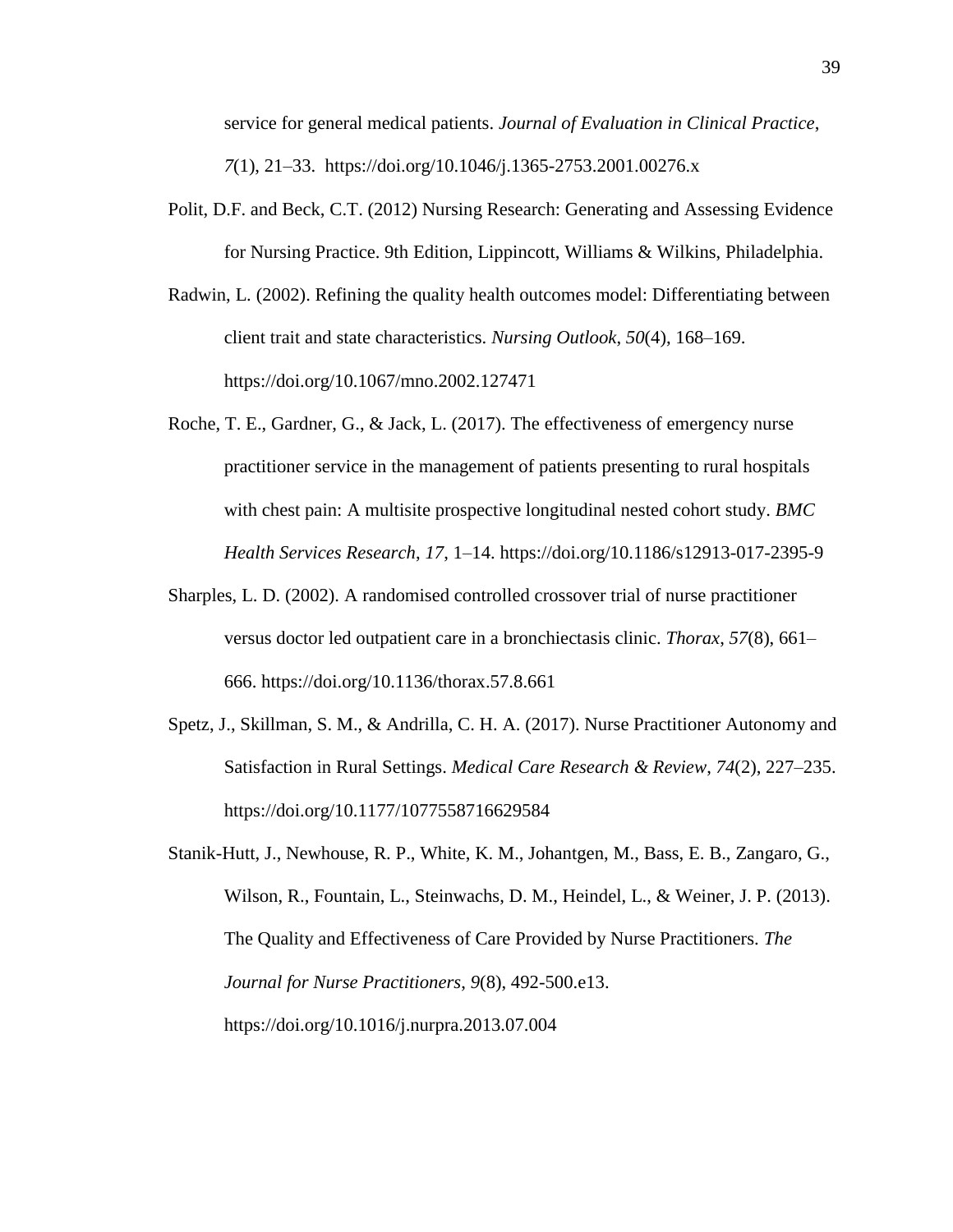Thompson, R. S., Basden, P., & Howell, L. J. (1982). Evaluation of initial implementation of an organized adult health program employing family nurse practitioners. *Medical Care*, *20*(11), 1109–1127. doi:10.1097/00005650- 198211000-00006

U.S. Census Bureau. (2011).*Statistical Abstract of the United States: 2012*. 62. Retrieved from

https://www.census.gov/library/publications/2011/compendia/statab/131ed.html

Weiland, S. A. (2015). Understanding nurse practitioner autonomy. *Journal of the American Association of Nurse Practitioners*, *27*(2), 95–104. https://doi.org/10.1002/2327-6924.1212